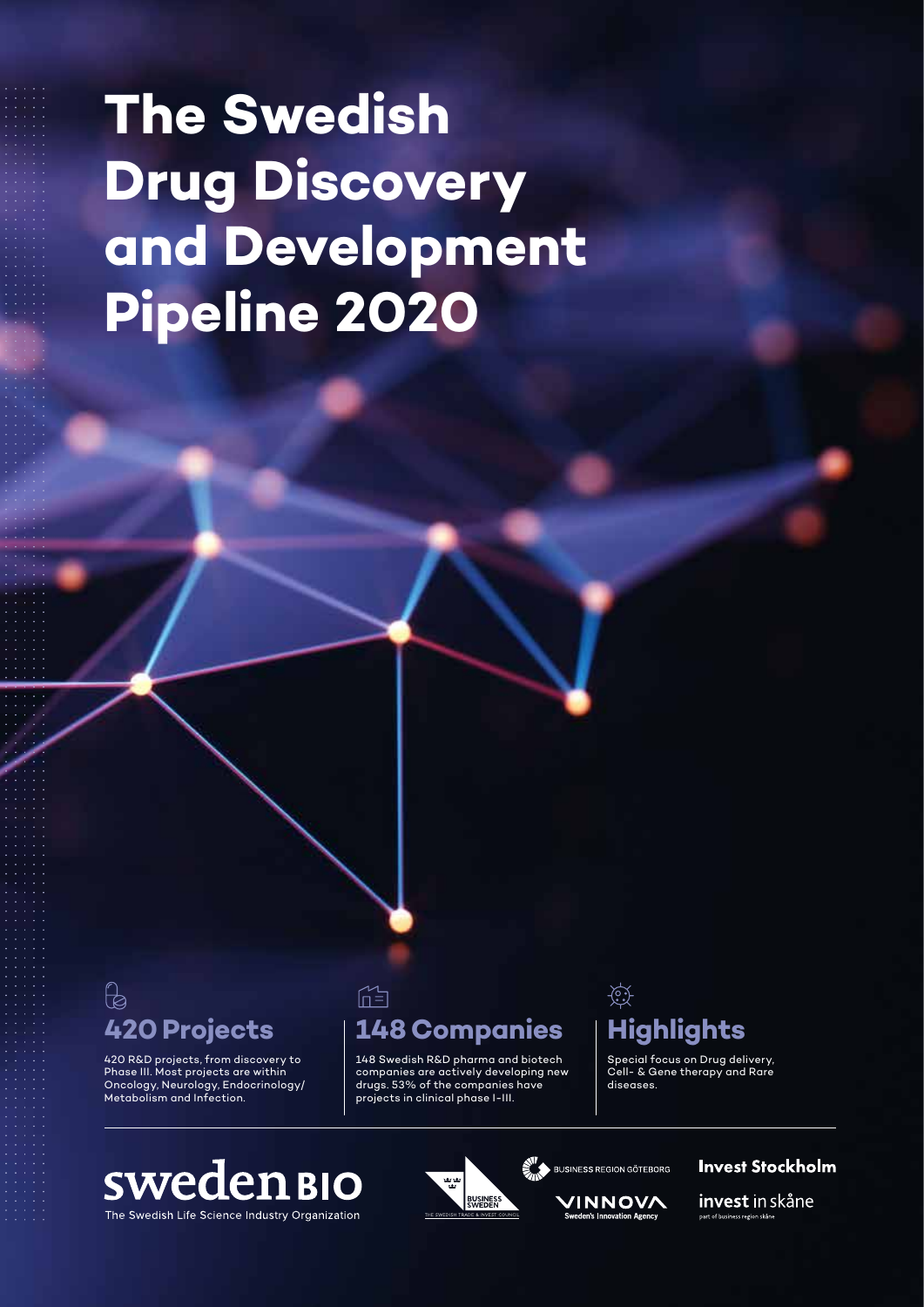### **Thank you!**

We would like to express our special thanks to everyone who helped and contributed to making this report a reality, without whose contribution it would not have been possible to assemble the companies and content presented in the report. Thanks are due to, by no means exclusively, to all the science parks, incubators, other supporting organizations and individuals who shared their valuable knowledge and insights and spread information of the project and survey.

This report is done in cooperation between and with financial support from Business Sweden, Business Region Göteborg, Invest in Skåne, Invest Stockholm and Vinnova – Sweden's innovation agency.

**Special thanks** go to all the Swedish drug developing companies answering the survey and the reference group; Carl Morath, Senior and the reference group; Carl Morath, S<br>Investment Advisor, Business Sweden; Gunilla Lundmark, CEO, Uppsala Universitets HB; Johan Brun, Senior Medical Advisor, LIF; Johan Christenson, Partner, HealthCap; Markus Thor, Head of Business Development, LIDDS; Ola Björkman, Founder and CEO, Let 'em know and Thomas Areschoug, Investment Advisor Life Science, Business Sweden.

**SwedenBIO project team** 

Sara Gunnerås, PhD, Editor Susanne Baltzer, PhD, Project Leader Nicole Hanzon, MSc Frida Lawenius, MSc

#### **SwedenBIO – The Swedish Life Science Industry Organization**

Wallingatan 24, 111 24 Stockholm, Sweden Tel: +46 8 21 66 20, info@swedenbio.se www.swedenbio.se

**Graphic design** Andreas Hallbert, Greatland

**Editorial support, proofing and copy** Angela Scott, COHELIX Ltd

The data in this report was collected during the period January and February 2020.

#### **Share the knowledge**

Please cite as The Swedish Drug Discovery and Development Pipeline Report 2020 (SwedenBIO).

Download the report at www.swedenbio.se/reports

The content of this report is based on information gathered in good faith and is believed to be correct at the time of publication. SwedenBIO can however provide no guarantee regarding the accuracy of this content or any misprints that may occur.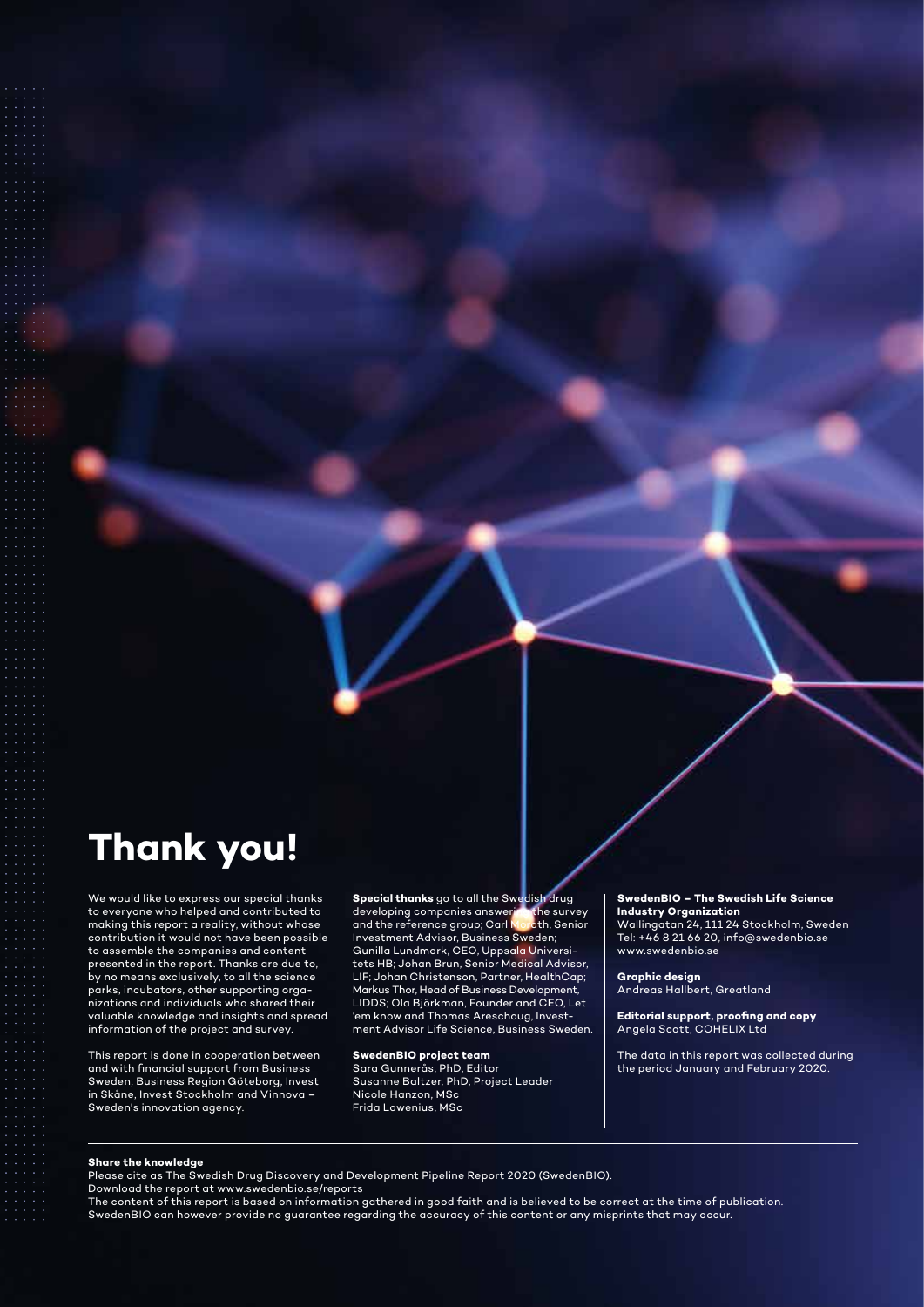# **Bigger, broader and with a willingness to expand**

*Sweden maintains its strong position in drug discovery and development, from early discovery to phase III trials, and parades project portfolios with distinct commercial values*

This report highlights the state of the Swedish pharmaceutical drug R&D pipeline and provides insights into such topics as the therapeutic areas being explored, the distribution of research projects in clinical phases, the number of potential first-in-class medicines, and some of the new areas of scientific opportunity being applied to advanced treatments. The focus is primarily on potential new medicines in research stages in discovery, preclinical or clinical development as of spring 2020. We estimate that this report covers the vast majority of active companies and projects in Sweden. However, the number of ongoing discovery and preclinical projects in Sweden have possibly been underestimated.

This year, 148 Swedish companies falling into this category were identified, of which 79 have projects in clinical development, phase I-III. The data presented includes in-depth analyses of the clinical stage projects and an overview of discovery and preclinical projects. Background information on these companies is also presented including statistics on size, geographical location and number of employees. Most of these companies are small- or micro sized enterprises.

There is a strong link between the companies and universities/ academia, with the majority being spinouts from universities, and many having on-going academic collaborations, both national and international. The breadth of the ongoing research is also impressive, both in terms of number of indications in different therapy areas, and in the number of different types of compounds.

### **THE SWEDISH DRUG PIPELINE CONTINUES TO GROW**

SwedenBIO has followed the development of the Swedish drug pipeline since 2006. Our latest report was published in 2016.

*"The high proportion of projects that have the potential to be first-in-class reflects exciting scientific opportunities and innovative approaches being used by researchers to address critical unmet patient needs."*

This year's edition includes an exclusive list of all discovery, preclinical and clinical projects, covering the different compounds, indications and progression of in total 420 projects – an increase by 51 projects compared to the previous report in 2016. There are currently 148 projects in clinical development. An accumulation of projects in phase II is clearly visible, but there is also an increase in the numbers of projects in preclinical and phase 0 stages, marking a 51% increase as compared to 2016.

### **FOCUS ON NEW TECHNOLOGIES**

In this year's report we highlight Drug Delivery and Cell- and Gene Therapy, only two areas of many where Swedish companies are in the frontline. Sweden has a long tradition in developing drug delivery but also deep-seated experience in the new and exciting fields of cell- and gene therapy. The selected highlighted areas are two which the Swedish government has elected to support and advance by allocating money both through relevant funding agencies, and through investment in the national research infrastructures.

Further, we are highlighting rare diseases, as many as 25% of the entire pipeline is addressing treatments in this area, a continued attractive field for Swedish companies.

### **Our report covers the following topics:**

- Orientation in the innovation landscape and an overview of the companies
- A map of the research areas the 148 companies are involved in
- Presentation of the findings including therapy areas, type of compounds, development stages, and numbers
- Hot spots in Sweden
- A list of companies and their 420 projects as an appendix

Wishing you an enjoyable and informative read!



Project Leader **Editor** Susanne Baltzer, PhD Sara Gunnerås, PhD

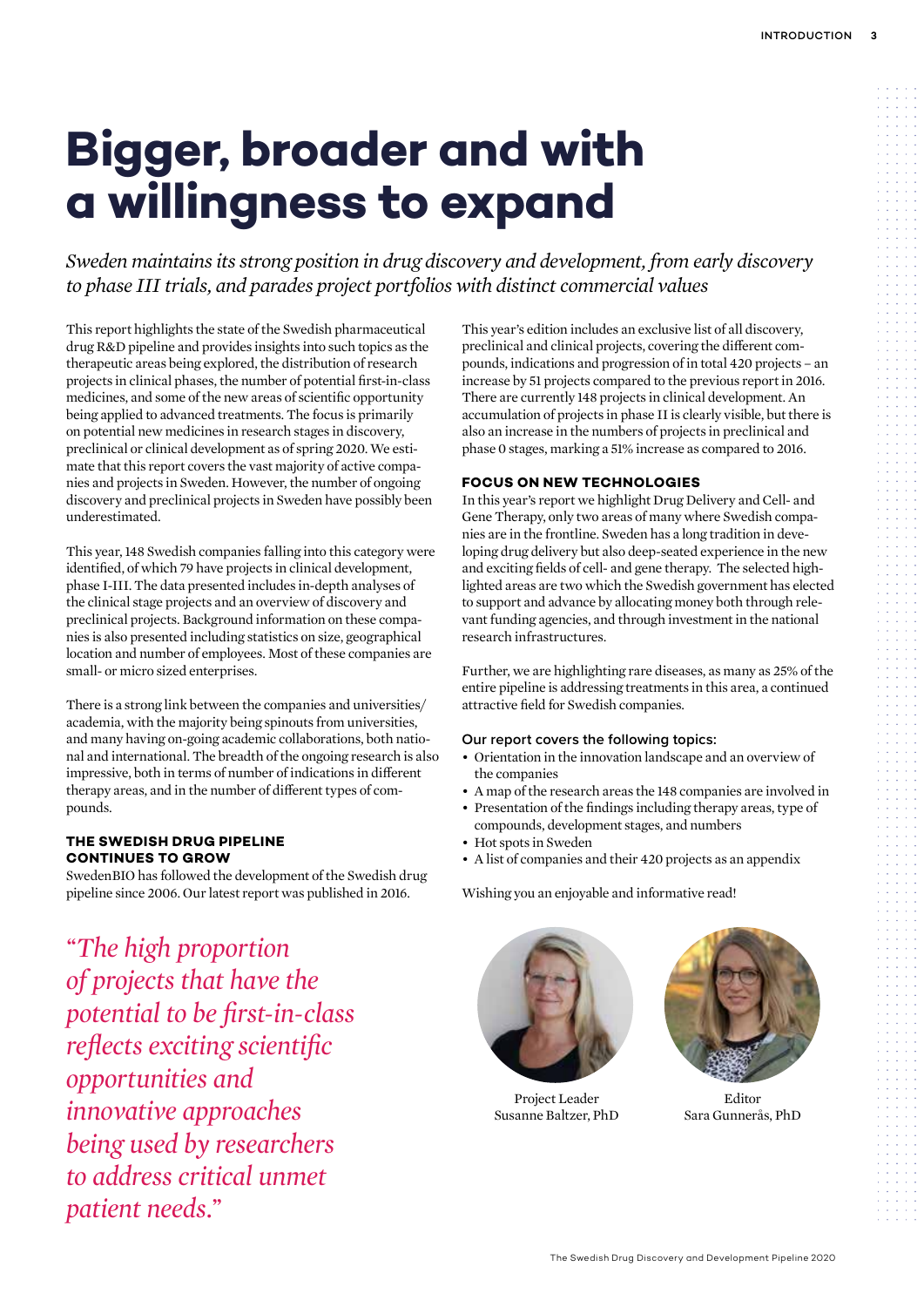## **Content**

| <b>INTRODUCTION</b>                      |                 |
|------------------------------------------|-----------------|
| SwedenBIO                                | 5               |
| The Office for Life Sciences             | $\overline{6}$  |
| Vinnova                                  | $\overline{7}$  |
| <b>Business Sweden</b>                   | 8               |
| <b>COMPANIES - INNOVATION LANDSCAPE</b>  |                 |
| An ecosystem to watch and engage         | 10              |
| Sweden's thriving undergrowth            | 12              |
| 4 hot spots in Sweden                    | 14              |
| Born global                              | 16              |
| <b>Financial landscape</b>               | 18              |
| Companies A-Z                            | 20              |
| <b>PROJECTS</b>                          |                 |
| Status Pipeline 2020                     | 24              |
| Type of compounds and development stages | 26              |
| Hot numbers 2016 vs 2020                 | 26              |
| Phase III and beyond                     | 27              |
| Therapeutic areas                        | 28              |
| Top four therapy areas at a glance       | 29              |
| Indications                              | 30              |
| <b>Emerging technologies</b>             | 30              |
| Spotlight on immuno-oncology             | 31              |
| <b>HIGHLIGHTS</b>                        |                 |
| Drug Delivery in Sweden                  | $3\overline{2}$ |
| Case studies: Drug Delivery              | 34              |
| Cell & Gene Therapy in Sweden            | 36              |
| Case studies: Cell & Gene Therapy        | 37              |
| Rare diseases and orphan designation     | 38              |
| Materials and methods                    | 39              |

### **Orientation in the innovation landscape**

Page 10

| $\overline{\rightarrow}$ Hot spots in Sweden |  |  |
|----------------------------------------------|--|--|
|                                              |  |  |

Page 14

### $\rightarrow$  An overview of the **companies**

Page 20

### $\rightarrow$  Presentation of the **pipeline projects**

Page 24

**Appendix - Project List** 

List of all 420 projects + list of rare disease projects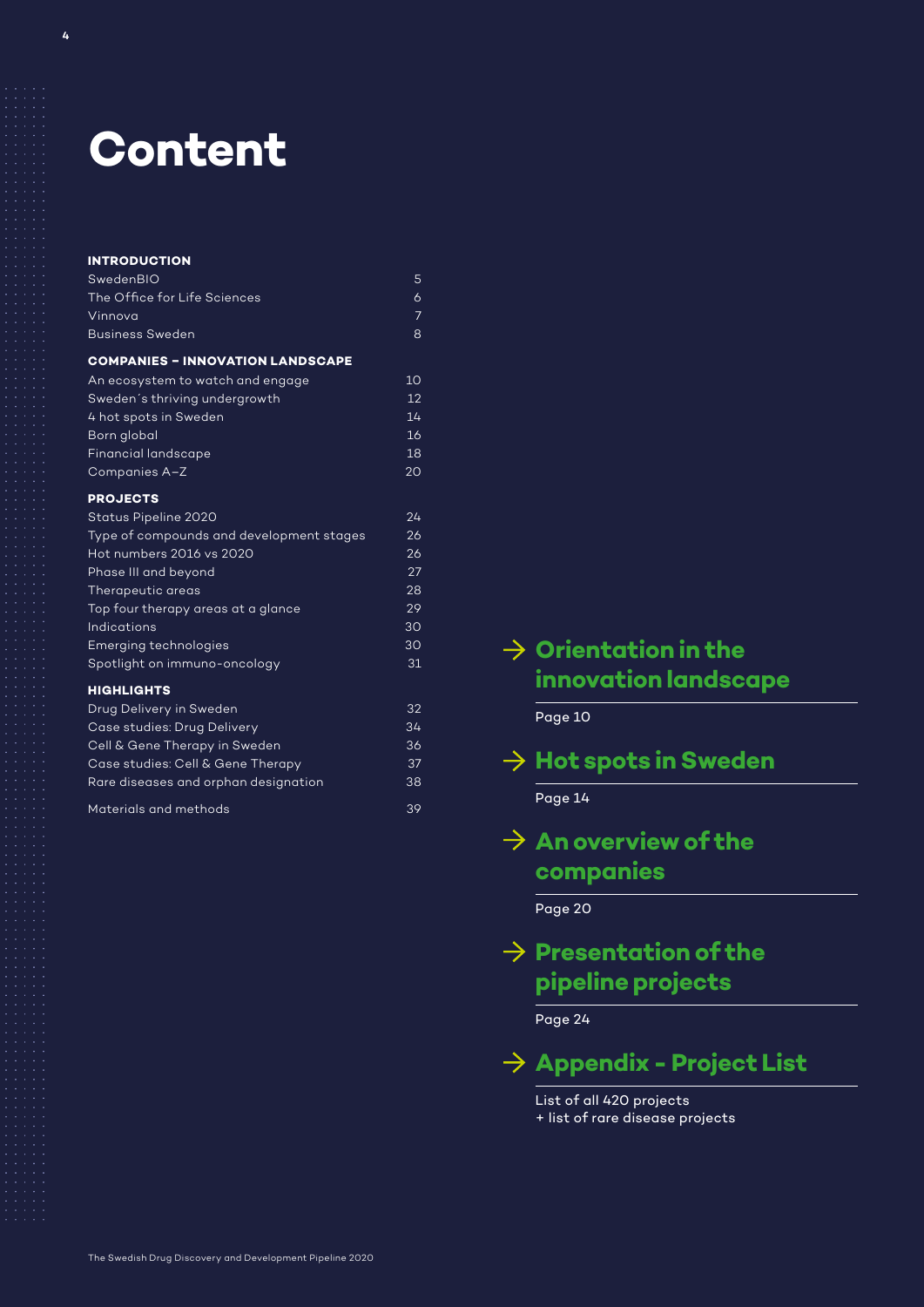### **SWEDENBIO**

# **The Swedish life science sector is a power engine of innovation**

Once again, the Swedish drug discovery and development pipeline has been outlined and, once again, it proves our remarkable strength. Since the last report was produced in 2016, the pipeline has grown broader with more projects and companies and has also matured significantly. Combined, this shows a promising future for the Swedish drug developing companies.

At SwedenBIO, the Swedish Life Science Industry Organisation, we find it particularly encouraging to see how the companies are liaising internationally. This is of utmost importance in order for the innovations spurring from our dynamic ecosystem to turn into growing, successful companies.

I am pleased to conclude that nearly every company in this report has strong business ties to the international life science community. Not only do we have an impressive research pipeline, but we also have broad connections to international experts and business networks who vouch for our readiness to enter the global market.

The courtship is mutual; close to half of the projects have already attained international funding and the associated business contacts are prevailing. Since the foundation's inception, this is precisely what SwedenBIO has been working for: to build a solid, local Swedish life science community with business-to-business contacts between companies of all sizes and levels of maturity, while connecting to the global best-of-thebest within science, financing, regulatory etc. We are convinced that this is the road to success.

This is why we do this report, to see what is currently happening, to make it easily accessible to connect with us, and to see where we are heading.

This is also why we have created Nordic Life Science days, the largest life science partnering meeting in the Nordics, which annually gathers some 1400 delegates from 40+ countries to liaise with one another in over 3000 face-to-face partnering meetings, flanked with a crisp program to show the latest from the frontlines of innovation.

### **ABOUT SWEDENBIO**

SwedenBIO is the national association for the life science industry in Sweden. Our 260+ members are companies active within pharmaceuticals, biotech, diagnostics and medtech, including companies ranging from small startups and SMEs right through to the larger enterprises. Many are engaged in research, development, clinical trials and production. Others are experts in specific associated fields such as IP, law, finance, product development, life science communication, recruitment and business development. SwedenBIO is member-driven, and our mission is to promote an environment bringing success and growth to the entire Swedish life science industry.

 $\rightarrow$  Find your next business partner at www.swedenbio.se



Together with our Nordic neighboring countries, Sweden forms an epicenter of a power engine, an engine that is generating innovations that are spreading across the world to improve patients' lives everywhere. We have a longstanding tradition within life sciences, both in the academic and industry environments, and, most importantly, in the highly creative intersection between the two.

On behalf of the Swedish life science industry, we welcome you to take part of this dynamic environment – to join us with collaborations, investments and partnerships.

We look forward to connecting!

Helena Strigård, Director General SwedenBIO

Visit us at www.swedenbio.se / www.nlsdays.com

#### **NORDIC LIFE SCIENCE PARTNERING AT ITS BEST**

Nordic Life Science Days is the largest Nordic partnering conference for the global Life Science industry. Bringing together the best talents in Life Science, offering amazing networking and partnering opportunities, providing inputs and content on the most recent trends. Nordic Life Science Days attracts leading decision makers from the Life Science sector, not only from biotech, pharma and health-tech but also from finances, research, policy and regulatory authorities. Based on cutting-edge and advanced partnering and networking tools, Nordic Life Science Days showcases the best the Nordic region has to offer.

→ Read more at www.nlsdays.com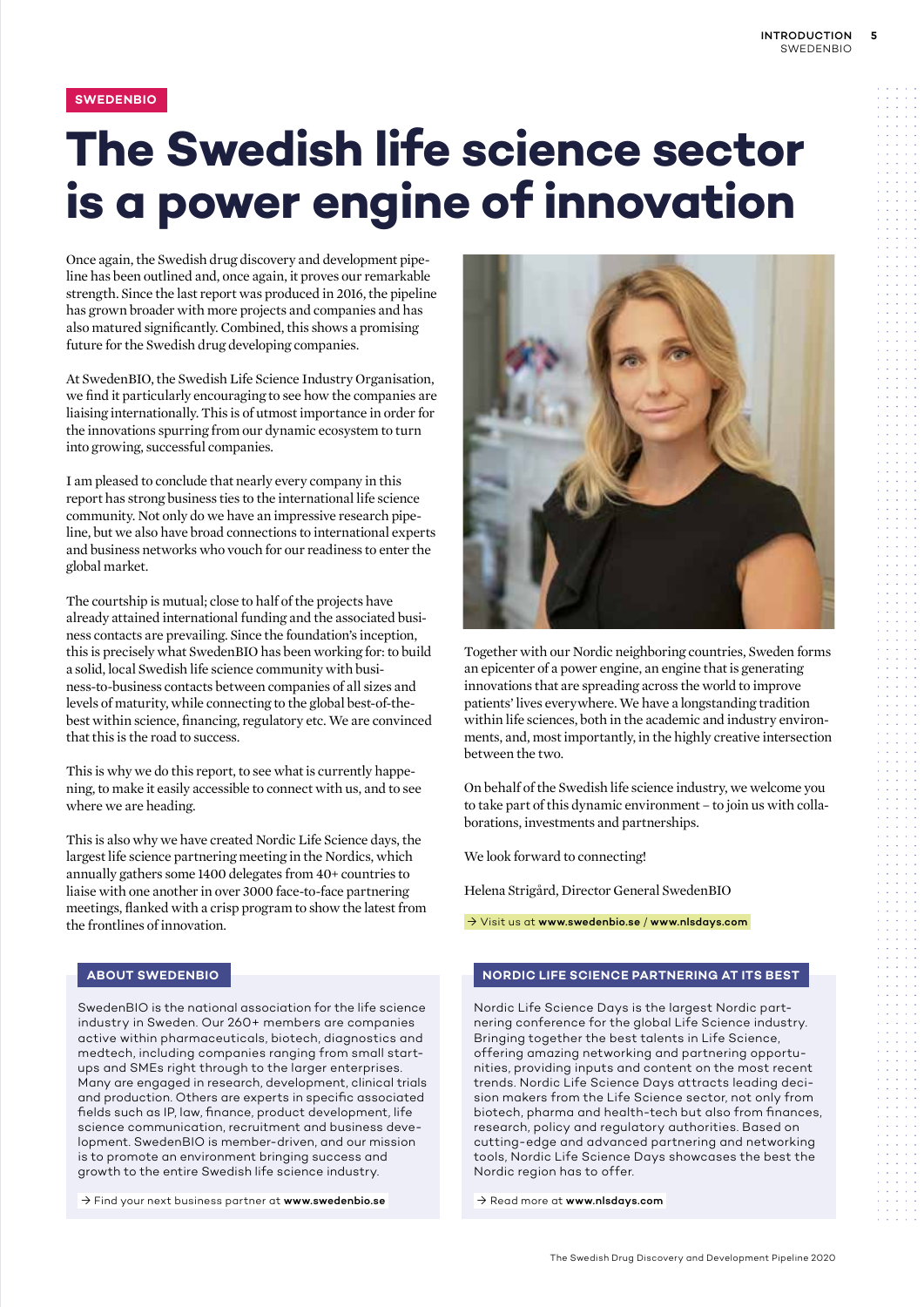### **THE OFFICE FOR LIFE SCIENCES**

# **A longstanding governmental commitment to life sciences**

The life sciences have been a priority area for Swedish governments for decades, as illustrated by the substantial investments made in research, research infrastructure and programmes to stimulate innovation in Sweden's highly dynamic intersection between academia and industry.

The government has four innovation partnership programmes, one of which has life sciences as its main focus. In 2018, an Office for Life Sciences was established within the government offices, bringing together expertise from the ministries of Health and Social Affairs, Education and Research as well as Enterprise and Innovation, all representing policy areas that are central to the development of effective strategies in this complex field. The corona pandemic has highlighted the urgent need for strengthened collaboration and co-creation within the sector.

#### **LIFE SCIENCES STRATEGY LAUNCHED 2019**

With a national life sciences strategy adopted by the end of 2019, stakeholders from healthcare, academia and industry are now working together to deliver on the priorities and goals set out.

#### The overarching aim is:

*"Sweden aims to be a leading life sciences nation. Life sciences contribute to improving health and quality of life of the population, ensuring economic prosperity, advancing the country as a leading knowledge nation and achieving the 2030 Agenda for Sustainable Development."*

Close cross-sectorial cooperation is widely regarded as a Swedish strength and provides a competitive advantage often reiterated by investors and business leaders when making decisions on where to engage. The collaborative spirit between academia, healthcare and industry has helped us overcome many challenges in the past.

### **LOOKING INTO THE FUTURE WITH CONFIDENCE**

Through intense work and the involvement of many stakeholders, a strategy with both long-term and short-term goals has been developed. It sets the ambition high in making clever use of Swedish areas of strength, such as our unique access to health data and biobanks, our world class research infrastructures, high quality clinical trials and advanced position in implementing precision medicine and AI in modern healthcare. This puts the government and the government agencies – along with the sector as such– in a good position to make sustainable decisions that will help make Sweden an even stronger life sciences nation. We have the means to look into the future with confidence. As is shown in this report, the drug discovery and development pipeline continues to deliver impact, and it is the government's ambition to keep putting initiatives and policies in place to help support this pipeline to grow and mature.

A strong life sciences sector is, and will continue to be, at the heart of Sweden´s response to global health challenges.



### *"A strong life sciences sector is, and will continue to be, at the heart of Sweden´s response to global health challenges"*

Jenni Nordborg National Life Science Coorinator, Special Advisor to the Government, and Head of the Office for Life Sciences

### **FACTS ABOUT**

The Office for Life Sciences has been created to serve as a link between life sciences sector stakeholders and the work of the Government. The Office aims to promote knowledge development, innovation and quality – in health and social care and at universities and higher education institutions – and improve conditions for the establishment and operation of life sciences companies in Sweden.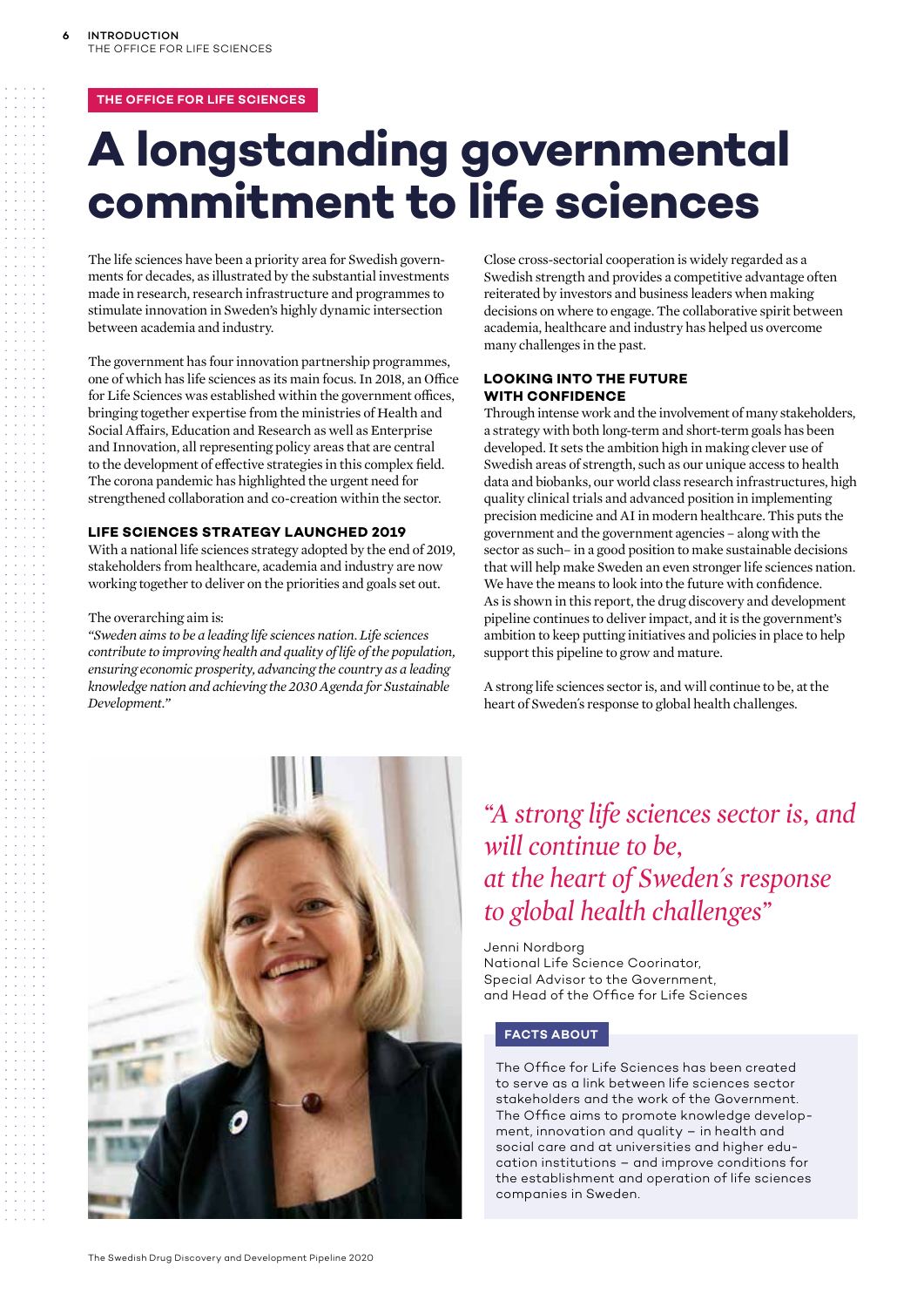### **VINNOVA**

# **Systems innovation in life science**

Sweden is a small country which nevertheless makes a major contribution to the international life science arena. Sweden continuously ranks as one of the most innovative countries in the world and hosts a vibrant community of large and small life science companies ranging from global pharmaceutical companies to biotech, medtech, healthtech and service providers. As Sweden's innovation agency, Vinnova is charged with empowering this ecosystem, boosting innovation capacity, and contributing to sustainable growth, based on the global goals laid out in the 2030 Agenda for Sustainable Development.

#### **300 MEUR TO RESEARCH AND INNOVATION**

Vinnova provides roughly 300 MEUR of funding annually to research and innovation, stimulating intersectorial and interdisciplinary collaborative milieus and programmes where knowledge and skills meet and co-create from different perspectives. Our support provides opportunity to experiment and test new ideas before they become profitable through centres for industrial research, systems demonstrators, and testbeds. We work with companies, other governmental agencies, politicians, and international organizations to keep Sweden at the cutting edge of life science.

### **ADRESSING THE CHALLENGES OF TODAY AND TOMORROW**

The life science sector is firmly placed at the centre of a digital and technological revolution, characterized by the increasing dependency on access to deep data and Real World Evidence (RWE) that requires new forms of collaboration between organizations and disciplines. Approaches such as precision medicine and advanced therapeutics result in an increased reliance on digitalization, research infrastructure and novel business models all of which create new opportunities for innovation and growth. At the same time, an increased awareness of the interdependency of physical and mental health is developing through the use of novel approaches to disease prevention, wider access to sustainable sources of food and a healthy community and environment, all encouraging missions-based approaches to addressing tomorrow's grand challenges in health and healthcare.

### **SUPPORT AND CONNECT**

Vinnova supports this evolution of the Swedish life science ecosystem by funding start-ups and scale-ups, triple helix collaborations, innovation hubs and incubators, as well as connecting Swedish businesses to the European and international community of innovation funding and research efforts.

→ Visit us at www.vinnova.se

### **Vinnova supports the Swedish life science ecosystem**

Nordic Life Science Days, the largest Nordic partnering meeting connecting businesses to the world.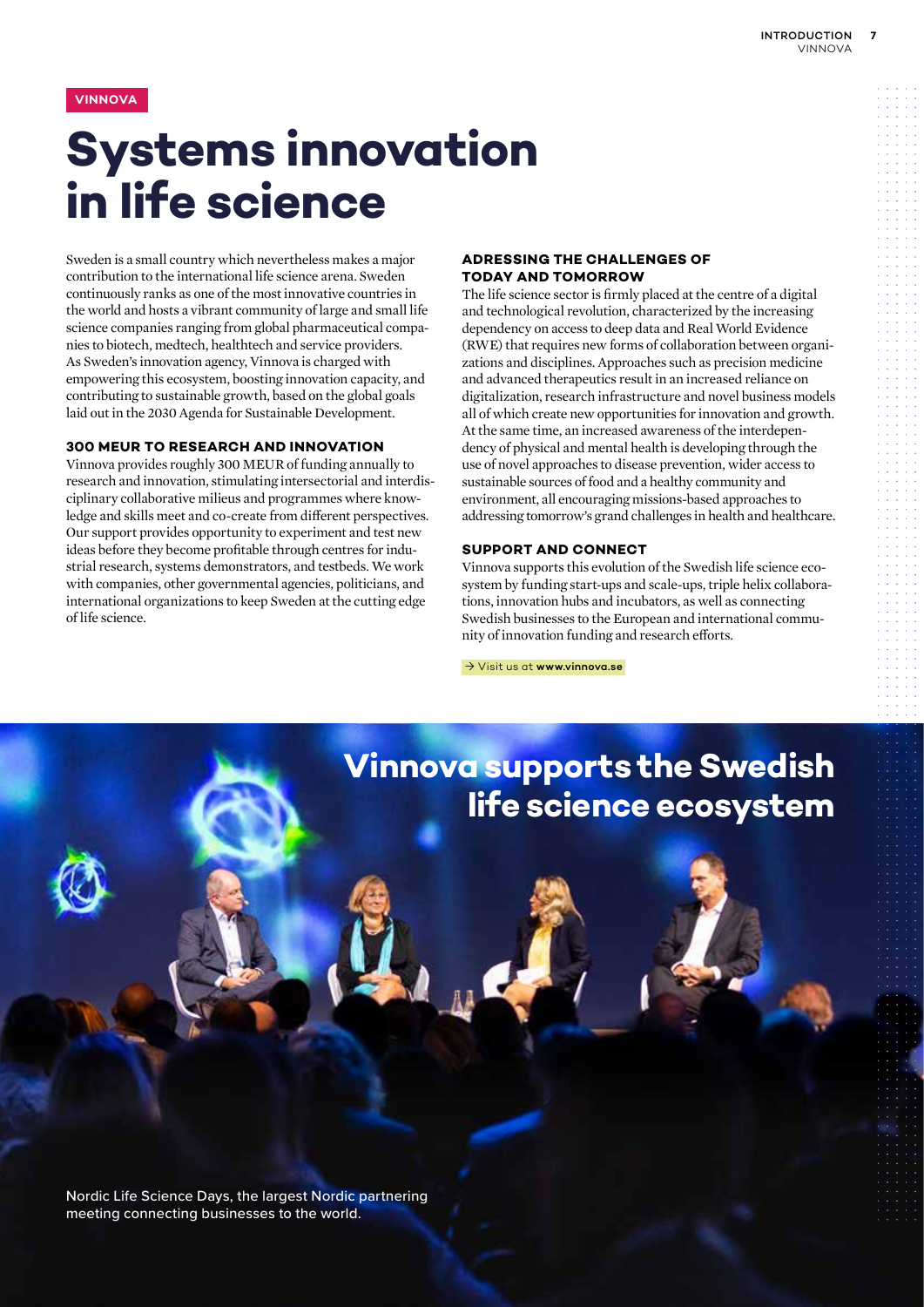### **BUSINESS SWEDEN**

# **A gateway to business opportunities in Sweden**

*Business Sweden, together with the regional investment promotion agencies, has extensive knowledge of the Swedish life sciences landscape and can help international companies and investors find the best opportunities Sweden has to offer.* 

The life sciences sector is of high strategic importance in Sweden and a setting of R&D excellence and world-class innovation. This is evidenced by a strong growth in Sweden over the past 15 years of university spinouts and start-ups with a life sciences focus, in particular with regard to companies developing novel therapeutics, as well as an increase in international strategic alliances mainly through external innovation channels with Big Pharma. Life science is Sweden's second largest export industry, with pharmaceuticals having an export value of 10 billion Euro (2019), making this sector a strategic priority for the Swedish government. Backed by a strong tradition in life sciences, particularly in pharmaceutical R&D , Sweden wants to stay at the forefront of advances in this sector.

This report produced by SwedenBIO provides valuable insight into and information about individual products in development. Not only does it showcase the strength, focus and attractiveness of the Swedish drug discovery and development pipeline for collaboration and investments, but is also an important tool for the ongoing monitoring of the state of the industry.

### **BUSINESS SWEDEN**

Business Sweden connects international companies with business opportunities in Sweden and provides them with the information, guidance, solutions and network required to invest in Sweden. We help international companies expand their business

in Sweden through entering into strategic partnerships or investing in Swedish companies. Business Sweden is present in 50 of the world's most promising markets and owned by the Swedish Government and commercial sector, a partnership that provides access to contacts and networks at all levels.

Business Sweden's advisors within life sciences are bringing the best opportunities from Sweden to leading pharmaceutical companies and investors in the US, Japan, South Korea, as well as Europe.

#### **REGIONAL INVESTMENT PROMOTION AGENCIES**

Business Sweden has a close collaboration with several regional investment promotion agencies in Sweden, including Invest Stockholm, Business Region Göteborg, and Invest in Skåne.

The regional investment promotion agencies can advise about the following activities:

- **Support in finding investment opportunities:** Joint ventures, Acquisitions, Venture Cap, Co-operation. Assistance in Business Development discussions based on sector specific information and long experience
- **Establishment service:** Introductions to relevant contacts among authorities, utility providers and professional service companies such as lawyers, accountants, relocation specialists and recruitment companies. Practical assistance in finding facilities, land and other essentials for getting established in the region



Representatives of the Nordic Life Science Consortium at BIO International Convention 2019.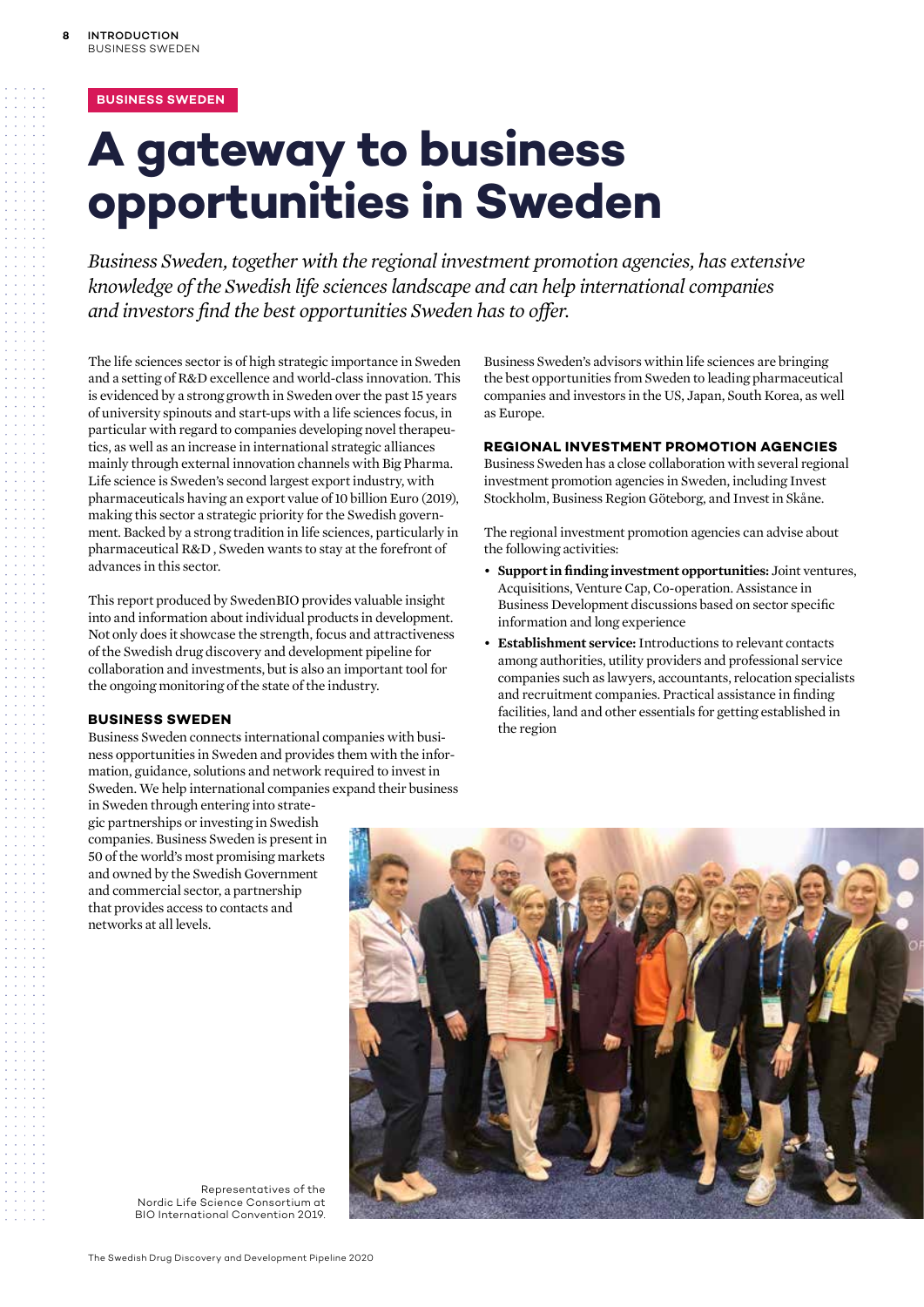*"The Life Science sector is of high strategic importance in Sweden and a scene of R&D excellence and world-class innovation"*

#### **WANT TO KNOW MORE?**

### **BUSINESS SWEDEN**

www.business-sweden.com Contact: Thomas Areschoug Investment Advisor Life Science thomas.areschoug@business-sweden.se

#### **INVEST STOCKHOLM**

www.investstockholm.com Contact: Ylva Hultman Head of Life Science Investment promotion ylva.hultman@stockholm.se Contact: Åsa Andersson, Ph.D. Medical/Scientific Advisor asa.andersson@extern.stockholm.se

#### **INVEST IN SKÅNE**

www.investinskane.com Contact: Ulrika Mårtensson Senior Business Development Manager – Life Science ulrika.e.martensson@skane.com

#### **BUSINESS REGION GÖTEBORG**

www.businessregiongoteborg.se Contact: Iris Öhrn Investment Advisor – Life Science/Healthcare iris.ohrn@businessregion.se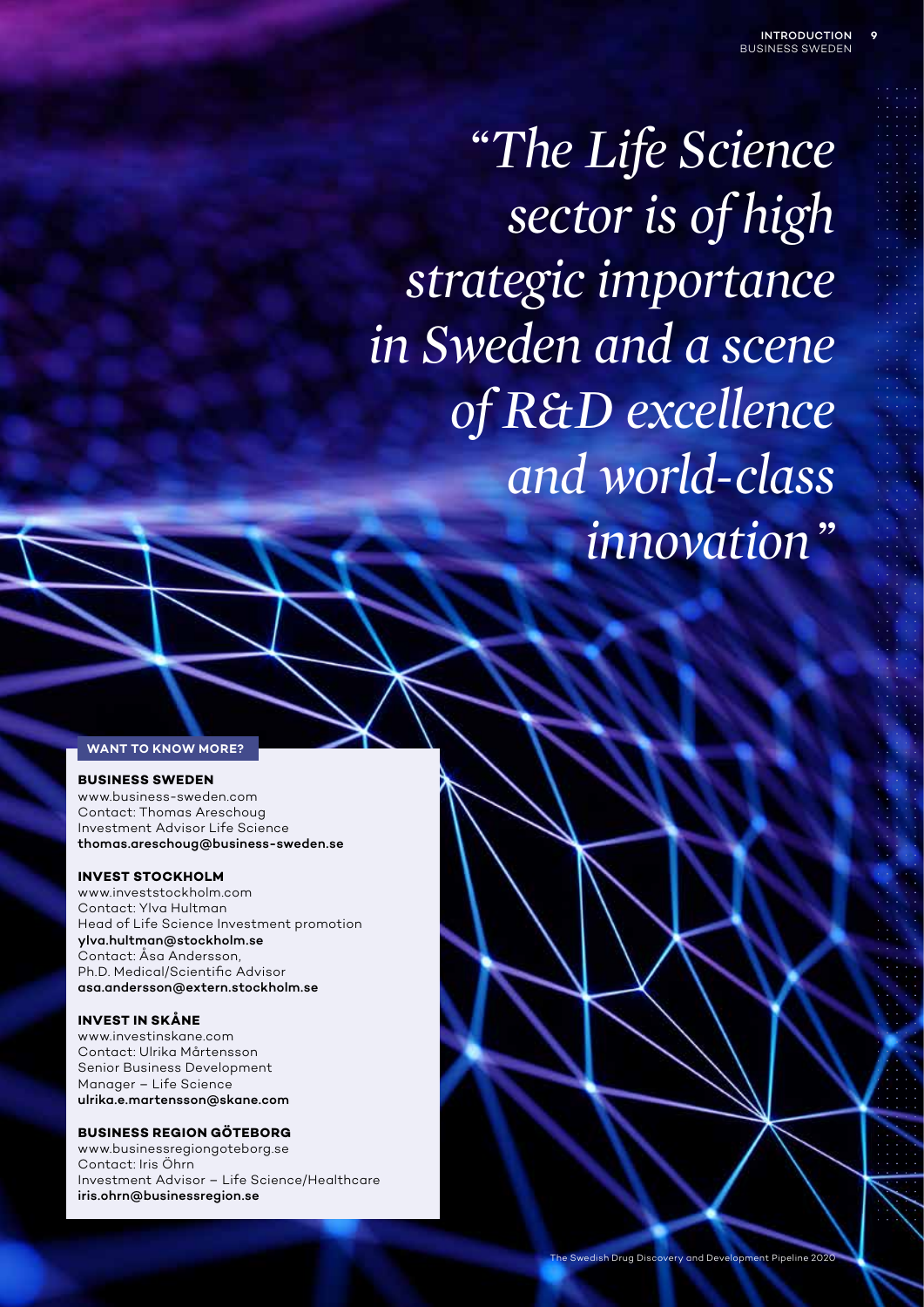# **An ecosystem to watch and engage**

*With a leading-edge business community across drug discovery and development and cultivated ties to academia and health care systems.*

Sweden hosts a diversity of micro- to medium-sized companies, emerging companies, as well as an array of expanding and maturing counterparts. Comfortably nested amongst a national sea of incubators, hubs, parks and meeting-points for companies, academia and health care. Sweden´s ecosystem for drug discovery and development is flourishing.

Sweden has a tradition of strong investment in research and development (R&D): spending 3.4% of gross domestic product on science (European innovation scoreboard 2019).

One unique aspect of the academic research in Sweden is the long-standing law known as professor's privilege: i.e. university employees keep the intellectual-property rights to discoveries they make. This encourage the creation of spinout companies, increases patenting activity and helps universities to recruit high-quality researchers.

### **148 COMPANIES DEVELOPING NEW MEDICINES**

In this report we present data on 148 companies. The companies included are those headquartered in Sweden and with R&D in drugs for human use. The vast majority are small and mid-sized enterprises (SMEs), and a handful also have their own sales of pharmaceuticals.

# **3.4% R&D/GDP**

### **SMES DOMINATE THE LANDSCAPE**

All but one are small and mid-sized enterprises, SMEs (0-249 employees) and about a handful companies have their own sales of pharmaceuticals. Small and micro-sized enterprises (0-49 employees) dominate the business landscape, accounting for 95% of all firms.

We see a positive trend in the size of the companies, as we find more companies with 10 or more employees compared to previous report, in total 29. Comparing the numbers of employees from the previous report and the most recent public data (data from Dec. 2015 vs. data from Dec. 2018) the number of micro sized companies (0-9 employees) have decreased from 87% to 80%.

The segment of mid-sized companies (50–249 employees) includes a number of established companies with both R&D, products and/or platform technologies on the market. By the end of 2019, according to the survey, this segment consisted of the following companies;

- Affibody, Stockholm
- Alligator Bioscience, Lund
- Bioinvent, Lund
- Camurus, Lund
- Oasmia Pharmaceuticals, Uppsala
- Orexo, Uppsala

There is one large international biopharmaceutical company with headquarters in Sweden: Sobi. Sobi is focused on the development and commercialization of late-stage projects in rare hematological and immunological conditions.

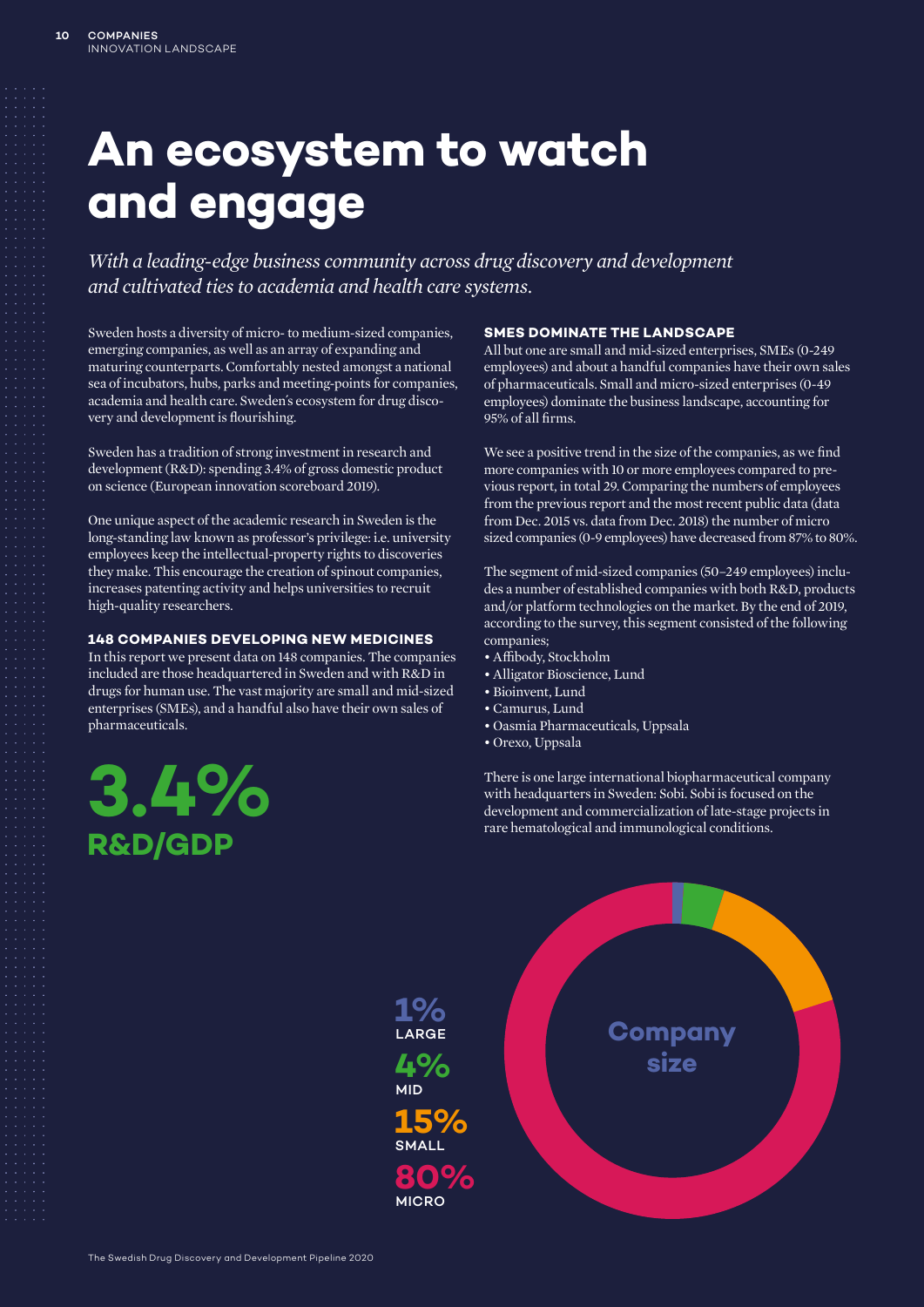

### **EMERGING COMPANIES**

Sweden is known for its active start-up ecosystem. Based on those included in this drug development pipeline, there have been on average 7,4 new companies founded annually since 2010.

### **THE VIRTUAL TREND – SMART RESOURCE & KNOWLEDGE SHARING**

In this industry, many companies stay small/virtual, meaning that they have few in-house employees and a significant part of their business allocated to external consultants and specialized service providers e.g., R&D, clinical trials, regulatory, finance and accounting.

In Sweden, there exists a wide breadth of experts and virtual companies that collaborate to share expertise, thus being resource-efficient.

### **EXTERNAL CONSULTANTS**

**57% Consultants / Employees** 

**71% Of consultants in R&D**

# **4/5 Plan to recruit**

### **EXPANSIVE COMPANIES**

When asked about development aims in 2020–21, as many as 80% of companies stated plans to hire more employees and/or consultants, with 47% planning to hire both employees and consultants.

### **EXPANSION PLANS 2020-2021**



**46% More employees and consultants** 

**More employees or consultants**  96 SME´s on their expectations for development during 2020-2021 regarding R&D-activities.

### **Employees and consultants in SME´s**

Number of employees and consultants in Full Time Equivalent .

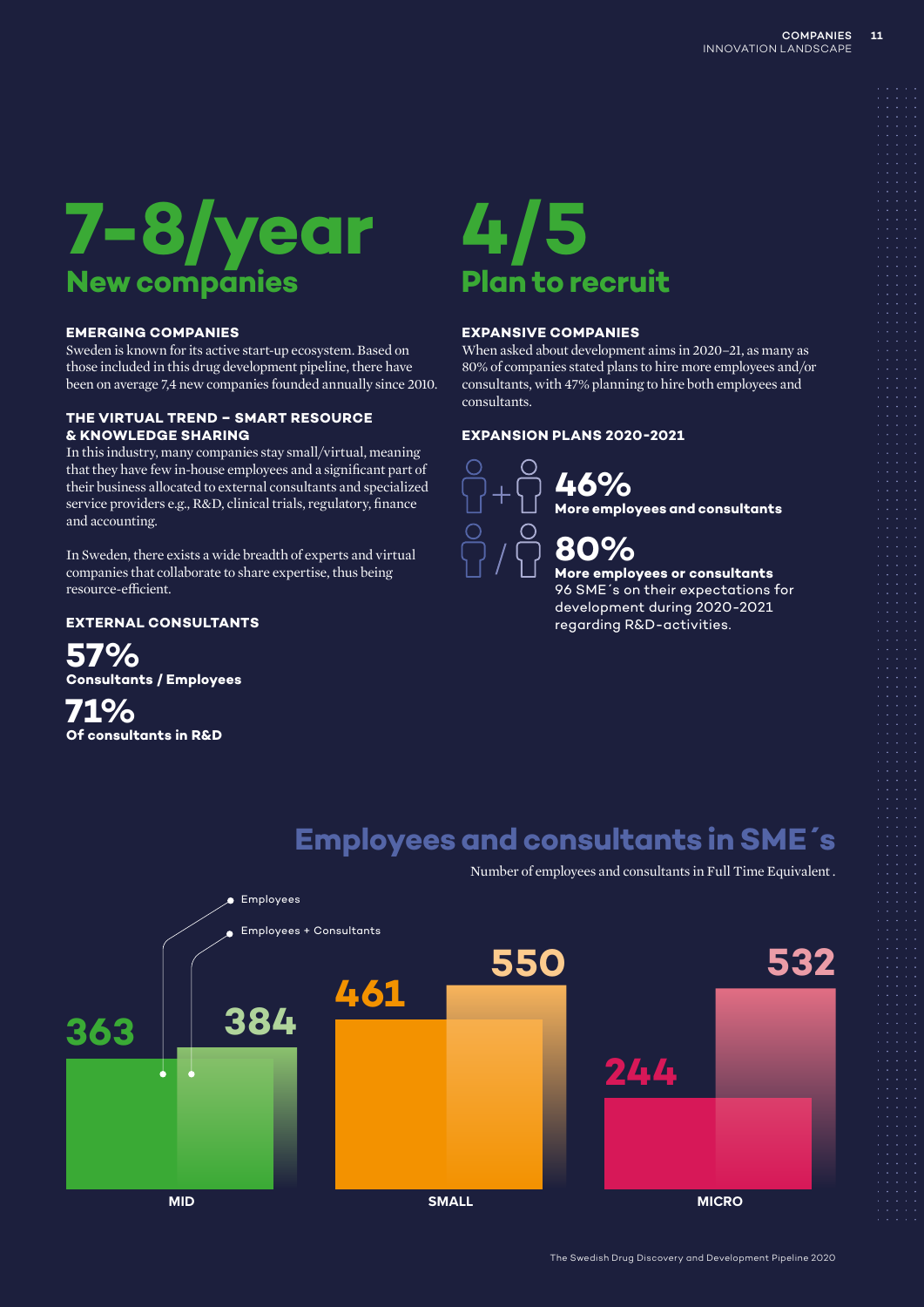# **Sweden´s thriving undergrowth**

*Academia and health care foster a stable majority of Sweden's earliest ideas translating to industry developments*

### **CLOSE RELATIONS**

Of the 148 companies two out of three are spinouts from universities and/or hospitals, with three quarters of new ideas originating from:

- Lund University
- Karolinska Institutet
- Uppsala University
- Sahlgrenska Academy
- Umeå University

The remaining group of companies surveyed are either independently started or a spin-off from another company.





Spin-off from company **4%** Other/

Undisclosed



**INTERVIEW**



GU Ventures

### **A BOOMING PIPELINE OUT WEST**

### **THE DRUG DISCOVERY AND DEVELOPMENT PIPELINE IS REALLY BOOMING IN GOTHENBURG, TELL US WHY!**

*"*Yes, it is amazing. We have two great universities, a world renowned research hospital, strong industry players, many small innovative companies and a well-developed support system – all creating the ideal environment for ideas and young companies to flourish. It's all about "paying it forward" on all sides and about coordinating efforts that creates higher quality and better results in the end."

### **WHAT IS GU VENTURE´S ROLE IN ALL OF THIS?**

*"*GU Ventures is recognised as one of the world's top incubators, thanks to our well-proven track record in finding disruptive ideas and turning them into successful businesses through strong teams and close relationships with investors, clients, partners and suppliers. There are many moving parts that need to work together - we are the oil that keeps them moving smoothly. "

### **AND HOW DO YOU ACHIEVE A GOOD MATCH?**

*"*You have to put yourself out there. You have to go fishing in the international pond with the right bait. You have to be persistent and eventually you might catch a prize fish!"

→ Want to know more? www.guventures.com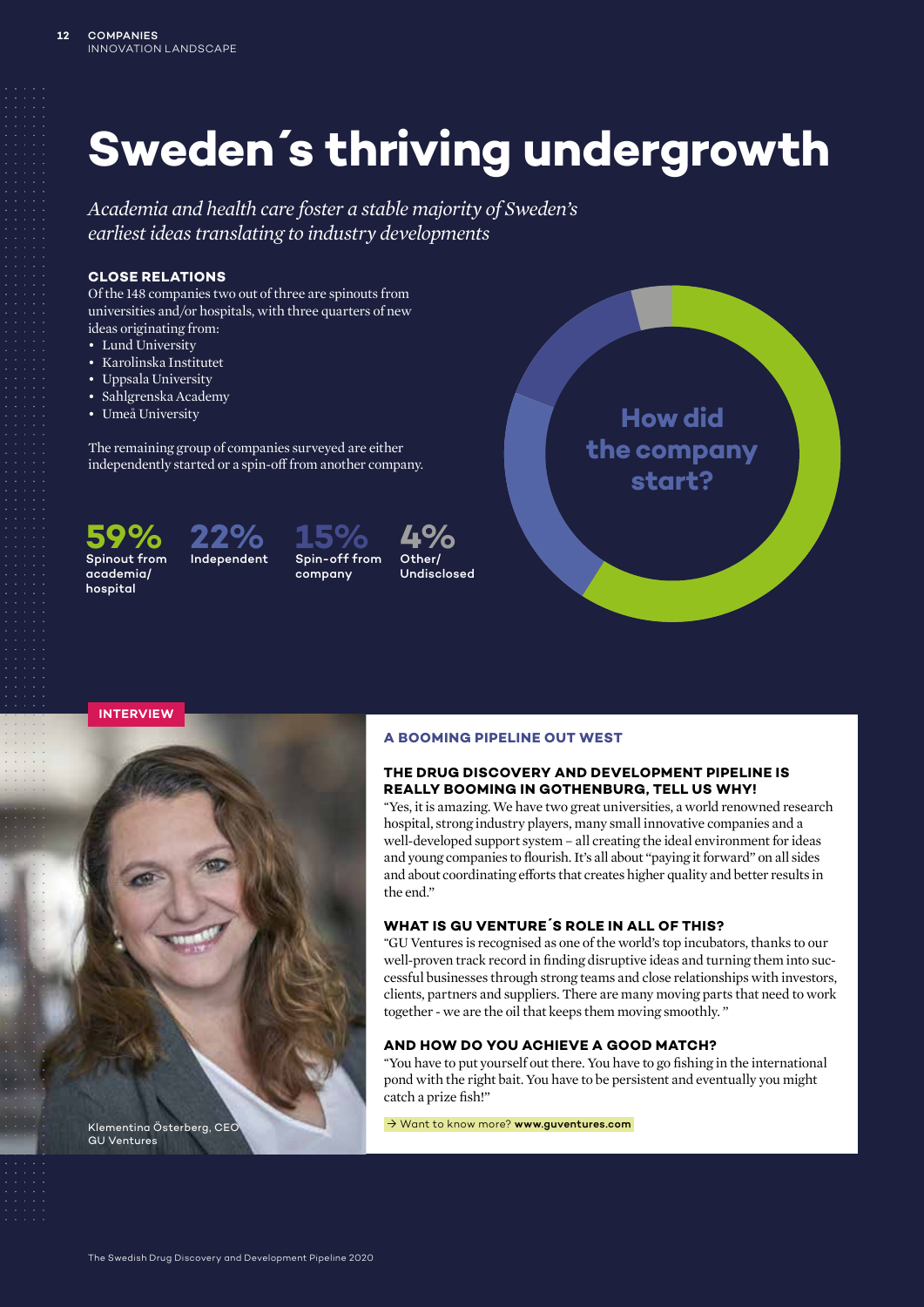About three out of five companies state that they are part of a community, i.e. a Science Park and/or an incubator. The most popular communities the companies mention are listed on page, 14–15.

**3/5 are part of a community**

# **60%**

**of the companies are members of the life science industry organization SwedenBIO**



### **AMBITIONS AS A LEADER IN BIOTHERAPEUTICS**

Affibody is a Swedish life science-company which has grown rapidly in recent years, from 28 employees in 2016 to 60 in 2020.

### **HAS IT ALWAYS BEEN A STRATEGY OF YOURS?**

*"*We have a long term ambition of becoming a leading in player within biotherapeutics. We are building our company and an extensive pipeline on the strengths of our unique, proprietary platforms that can generate highly potent and selective protein drugs with differentiated biodistribution. Our intent is to build an integrated biotech company with development, manufacturing, and commercialization expertise."

*"*With this intent and on the back of strong clinical data, including up to two years efficacy and safety, emerging from our Phase 2 ABY-035 (IL-17) program we are now preparing for late stage development. At the same time, we have a large number of preclinical candidates that may enter clinical trials within the coming years and, therefore, need to make sure we have adequate resources to manage these candidates."

### **WILL YOU CONTINUE TO AIM AS HIGH IN TERMS OF EXPANSION?**

*"*We will continue to work with the same type of attitude as we have had before which means we are looking to build a company with the resources and competences to be able to ensure long-term success. At the stage we are now, we do project a less aggressive growth in terms of employees, yet more aggressive in terms of new projects and collaborations."

→ Want to know more? www.affibody.se

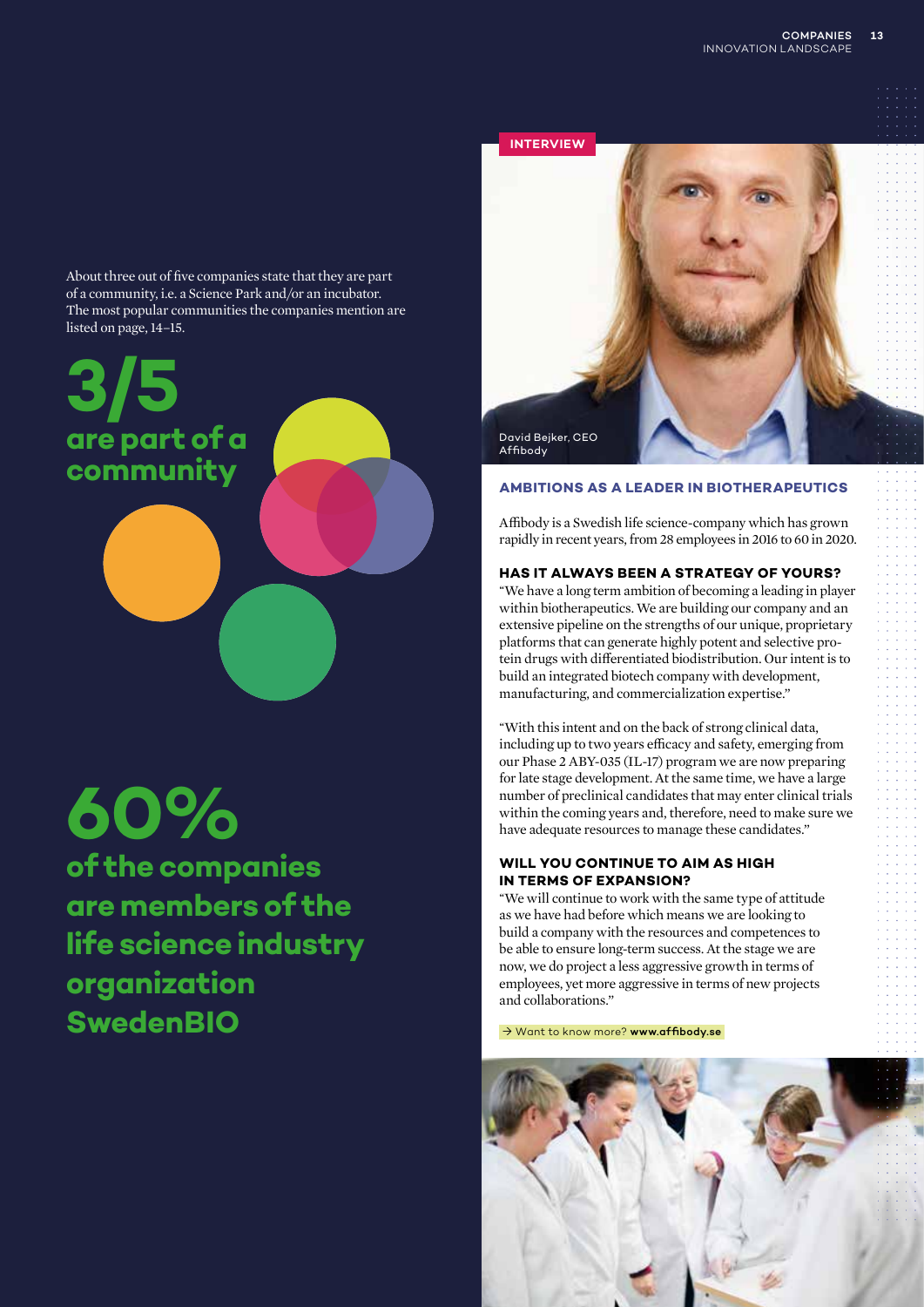# **4 hot spots in Sweden**

*– for drug discovery and development and the foremost universities and organizations for financing, business and innovation support.*

## **17% Gothenburg Region**

- **→**AZ Bioventure Hub
- **→**GU Venture
- **→**Sahlgrenska Academy
- **→**Sahlgrenska Science Park

## **30% Malmö/Lund Region**

- **→**Lund University
- **→**Lund University Holding
- **→**Lund University Innovation
- **→**Medeon Science Park
- **→**Medicon Village
- **→**SMILE Incubator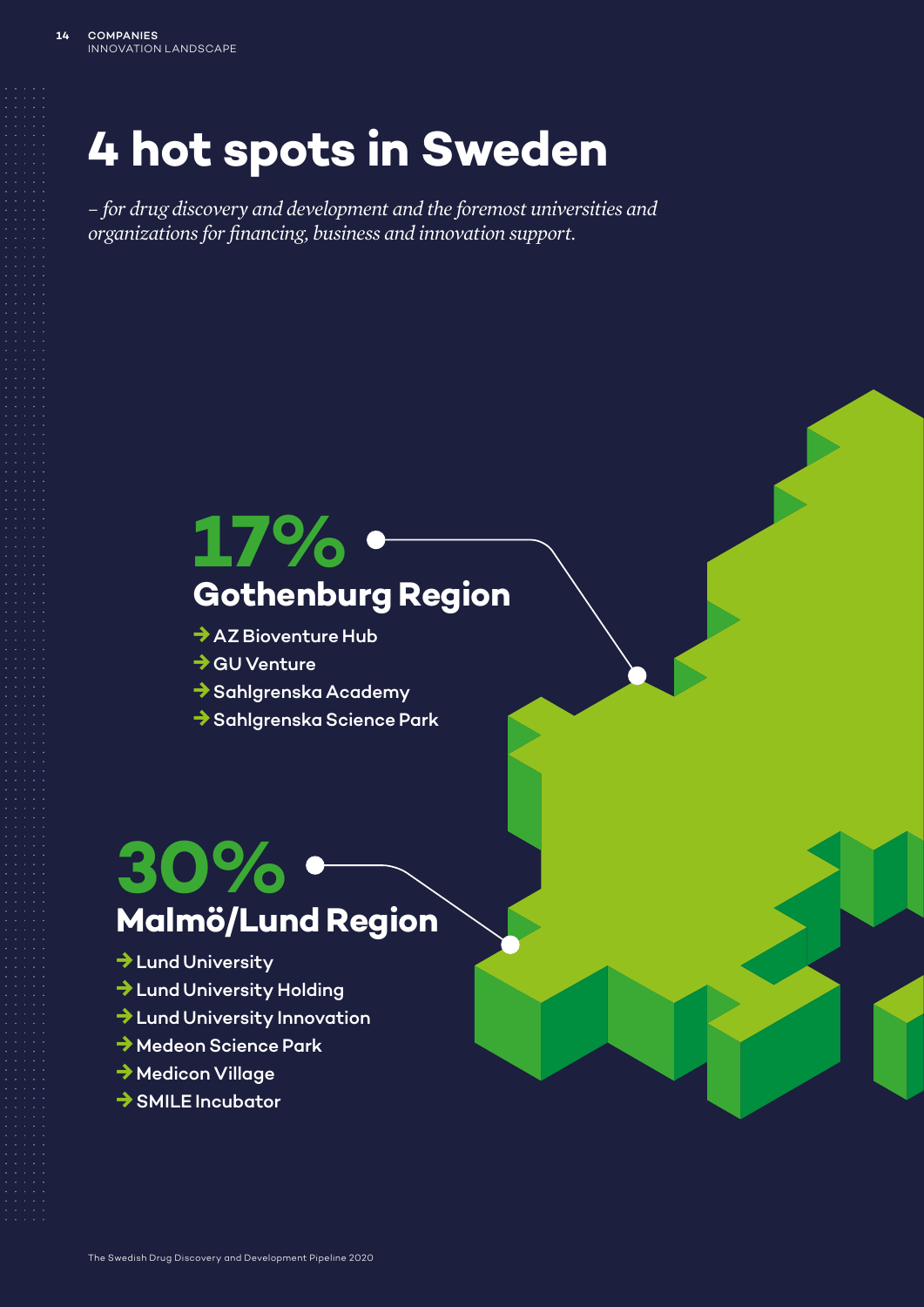# **5% Umeå Region**

**→**Umeå University **→**Umeå Biotech Incubator

## **48% Stockholm/Uppsala Region**

- **→**Karolinska Institute
- **→**Karolinska Institute Science Park
- **→**Karolinska Institute Holding
- **→**Stockholm University
- **→**Uppsala Business Park
- **→**Uppsala University
- **→**Uppsala University Holding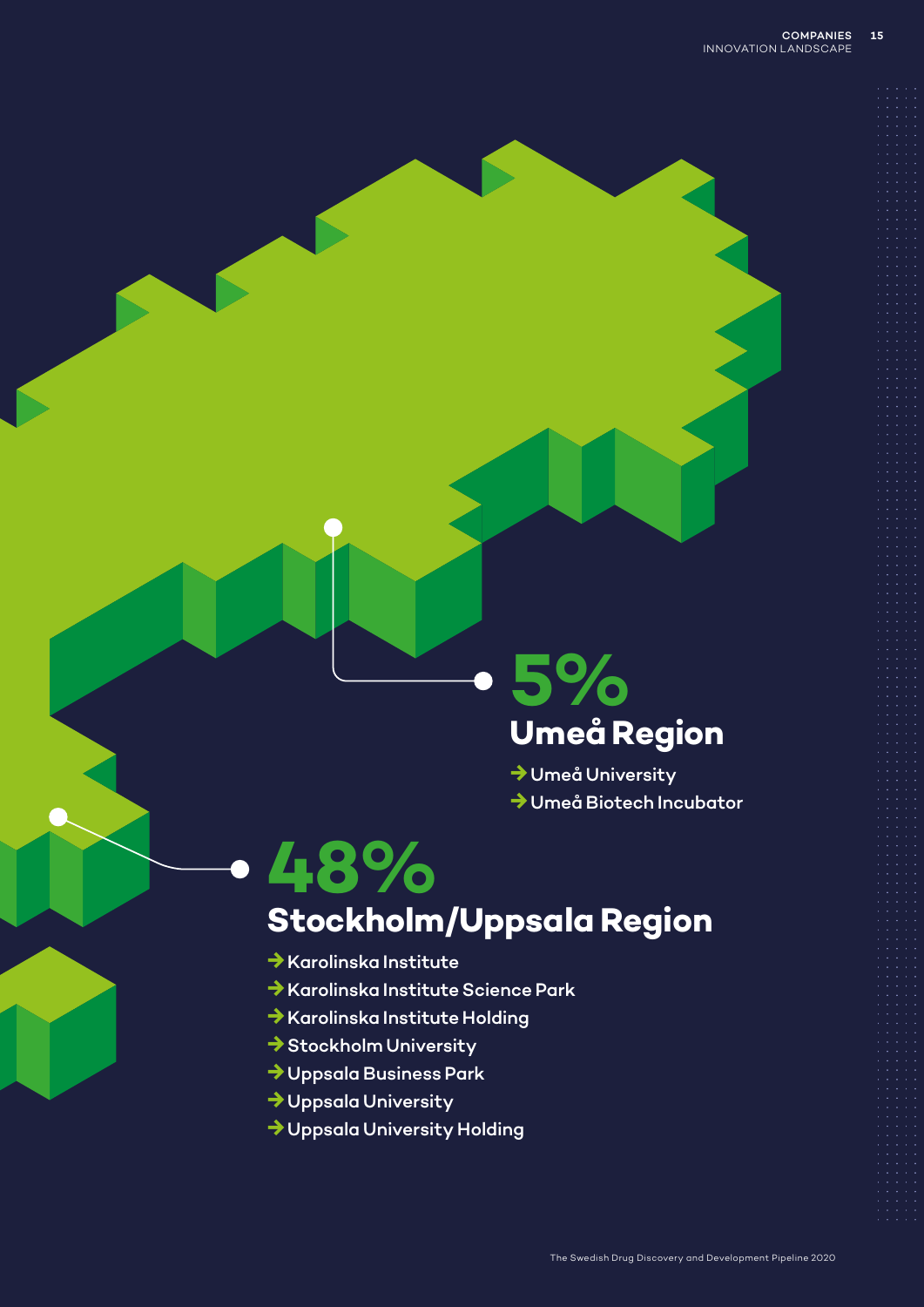

### **WHAT IS THE KEY TO SUCCESS IN HOW UBI SUPPORTS ITS COMPANIES?**

*"*At Umeå Biotech Incubator, everything starts with the global market. The first thing that happens when a new start-up joins in is to form that global strategy – to understand that which clients and investors are seeking."

### **WHY IS IT IMPORTANT TO THINK INTERNATIONAL FROM DAY 1?**

*"*Because that is how you do it right from the beginning, by starting with the end. And that means understanding that competition is global, as is the market for your product or service. Building such relationships early-on will help bring in some high-quality investors and business collaborations later on."

### **INTERNATIONAL CONNECTIONS COME VERY NATURALLY TO LIFE SCIENCE COMPANIES IN UMEÅ – WHY IS THAT?**

*"*We are used to overcoming physical distances to collaborators, wherever they are, be it in Stockholm or the US. Thus, the competence building our companies comes from all over and has contributed to bringing solid investments here."

→ Want to know more? www.ubi.se

# **Born global**

*Academia and health care foster a stable majority of Sweden's earliest ideas translating to industry developments*

### **INTERNATIONALLY CONNECTED**

Sweden actively contributes to the global drug-discovery and development ecosystem by being well-connected internationally, thus ensuring a constant flow of creative ideas, valuable skills and experiences, as well as the necessary capital to fund the operations.

Companies included in this report were asked how global they are and what kind of international contacts and collaborations they have. From the survey, we find that 45% of the companies had different kinds of international connections.

### **DAILY OPERATIONS**

Some of the connections have direct impact on the company's daily operations. International board members often contribute with valuable experience, know-how and insights that cannot be sourced in Sweden. Research collaborations, with foreign universities and companies are very common and a most valuable way for the companies to gain competitive knowledge. The staff often consists of international experts and recruits.

Half of the companies have attracted international investors contributing with "intelligent capital" to the benefit of the companies and companies also mention international members of their scientific advisory board as a valuable source of business/research knowledge.

### **BUSINESS CONNECTIONS**

Other kinds of international connections are more of an operations nature, with vast majority of the companies buying R&D-related services abroad such as CRO-services, but also include businessrelated international connections, i.e. international license (incl. in- or out licensing) and/or distribution agreements.

**How global is your company?**

**108 SMEs responses about their different types of international cooperation.**

**48%**

We have international members in our company's Board of **Directors** 

**87%**

We have collaborations with research groups abroad, could be eg. at a company or university

**90%**

We buy R&D related services from abroad, eg. CRO



We have staff recruited from abroad (moved to Sweden for the position)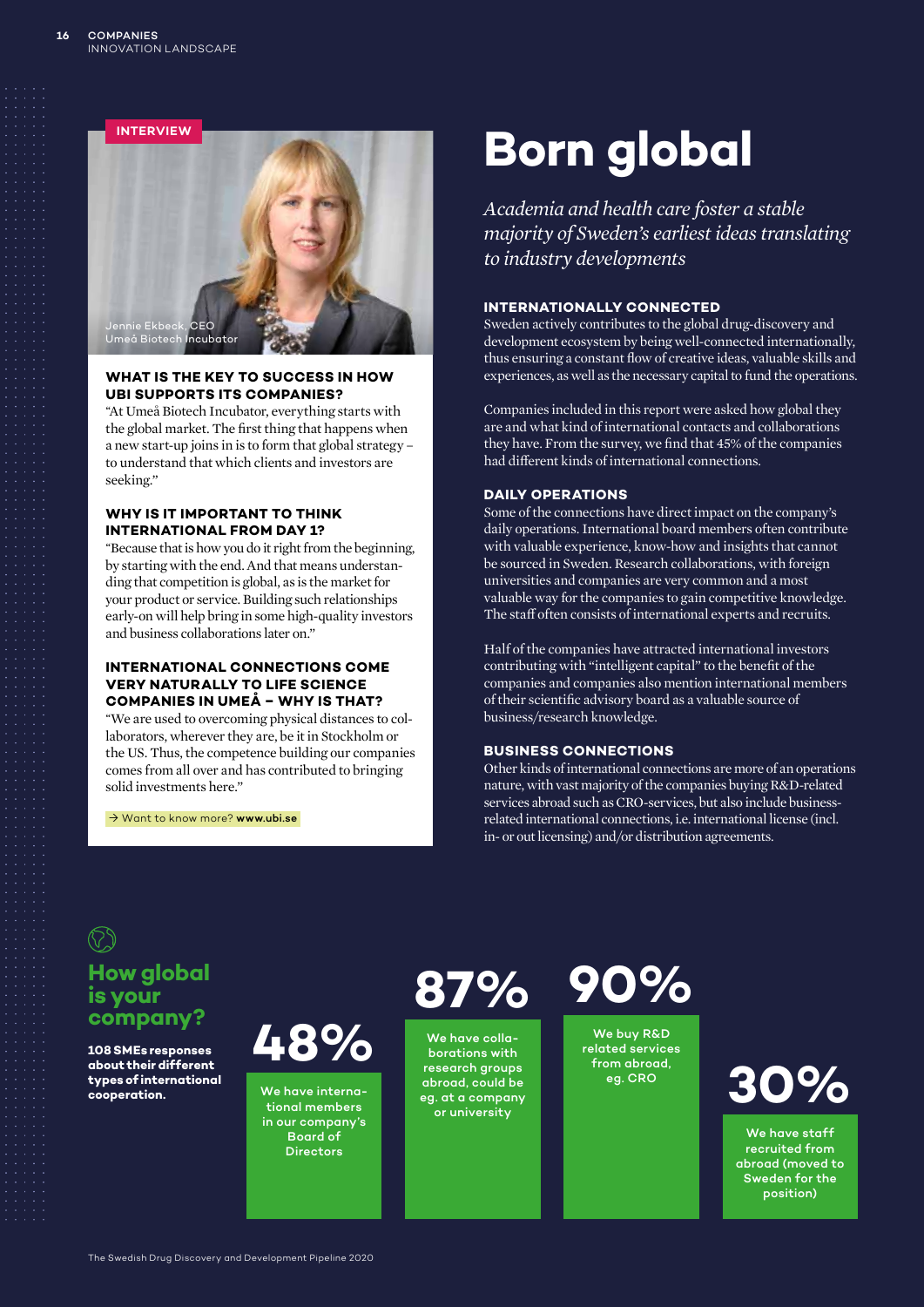# **100%**

**of the respondents have one or more international connections out of the categories below**

**INTERVIEW**



### **OUTLICENSING AS A PATH TO THE GLOBAL MARKET**

Recently, Sprint Bioscience successfully out-licensed two projects – one to Petra Pharma in New York and one to LG Chem in South Korea.

*"*We believe that the success of effectively managing projects lies in the close collaboration and interaction between the various disciplines involved in the work. Our market is worldwide and we build our network globally, both in the scientific sector by connecting with key opinion leaders in the field, and also in the business sector by forging strong relationships and beneficial affiliations," says Jessica Martinsson CEO, Sprint Bioscience.

Sprint Bioscience is focused on preclinical research within oncology. The company identifies, launches, and runs drug development projects and out-license them in the preclinical phase to the global pharmaceutical industry.

→ Want to know more? www.sprintbioscience.com

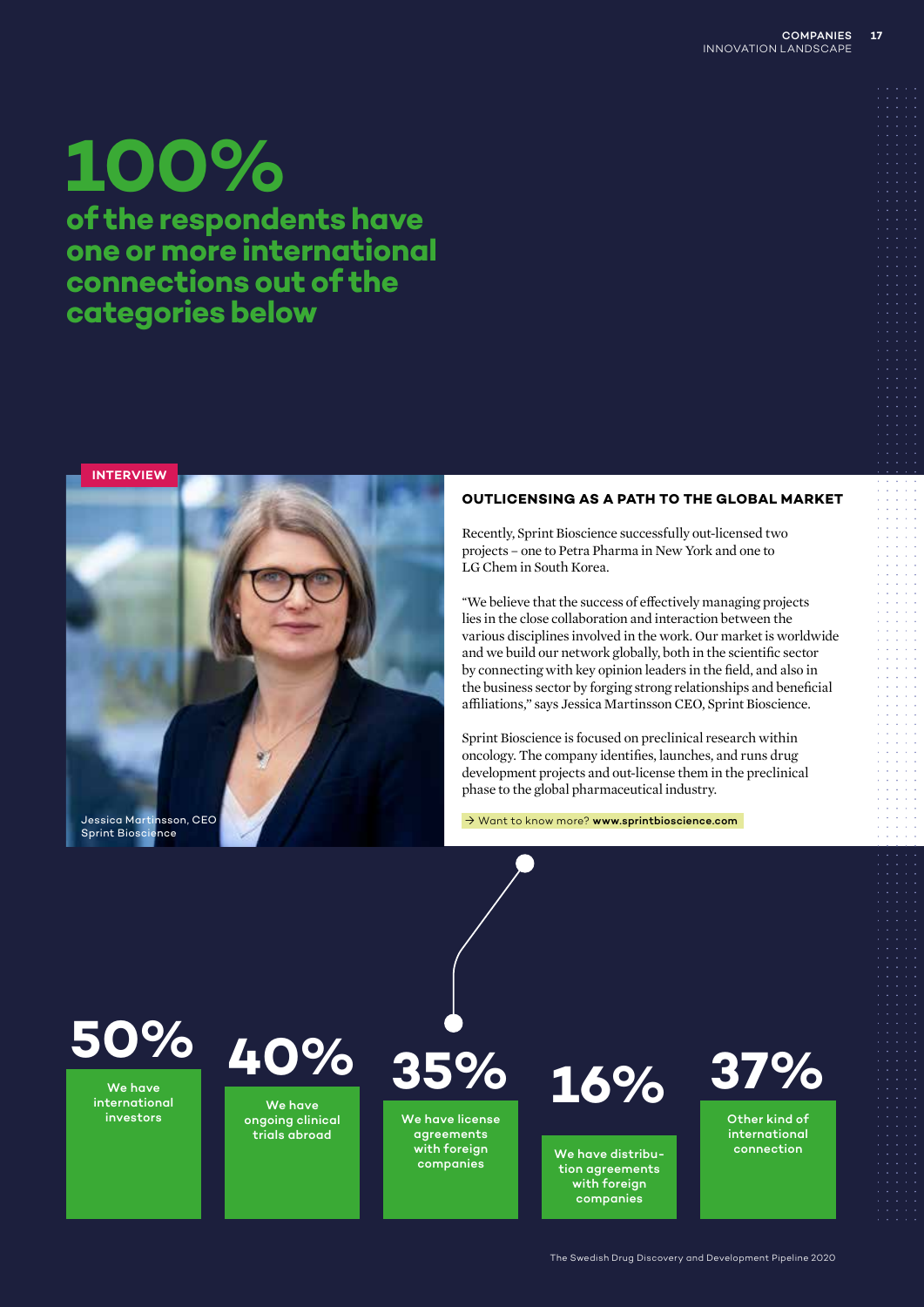# **Financial landscape**

*Sweden stands out in the crowd, in both the private & public financial arena.*

Over the past decade, there has been a steady increase in the means by which Swedish life science har been able to fund operations. The most common source of funding is made up of private equity investors, but both the stock market and soft funding have increased. In a sector with substantial capital requirements, it is reassuring to see companies becoming less reliant on one single category of investors.

### **THE BEATING HEART OF HEALTHCARE IPO´S**

Over the last decade, the Nordic countries, – Sweden in particular – have developed into a global hub for healthcare IPOs. Close to 220 healthcare companies are listed on Nasdaq Nordic´s main list and the Multilateral Trading Facilities First North Growth Market and Spotlight, constituting a significant proportion of the stock markets.

In 2017, 13% of global healthcare IPOs took place in Stockholm, making Sweden the third most active country after China and the United States.



Looking at the European biotech sector, 212 companies were listed in January 2020. Nasdaq Nordic´s main list and First North Growth Market host 35% of these companies, with 34% of a total market cap of 148 Bn EUR, making the Nordic countries a major life science powerhouse.



With Sweden as the dominating Nordic country in life sciences, the number of IPOs are unique from an international perspective, giving early investors exit opportunities and companies an exceptional opportunity to gain international exposure, as well as grow and develop projects. The strength of this ecosystem promotes the successful development of innovative products that are well-prepared for a global market.

#### **43% OF THE PIPELINE COMPANIES LISTED**

Among the 148 drug discovery and development companies in this survey, we find that more than two out of five are listed on a market place.

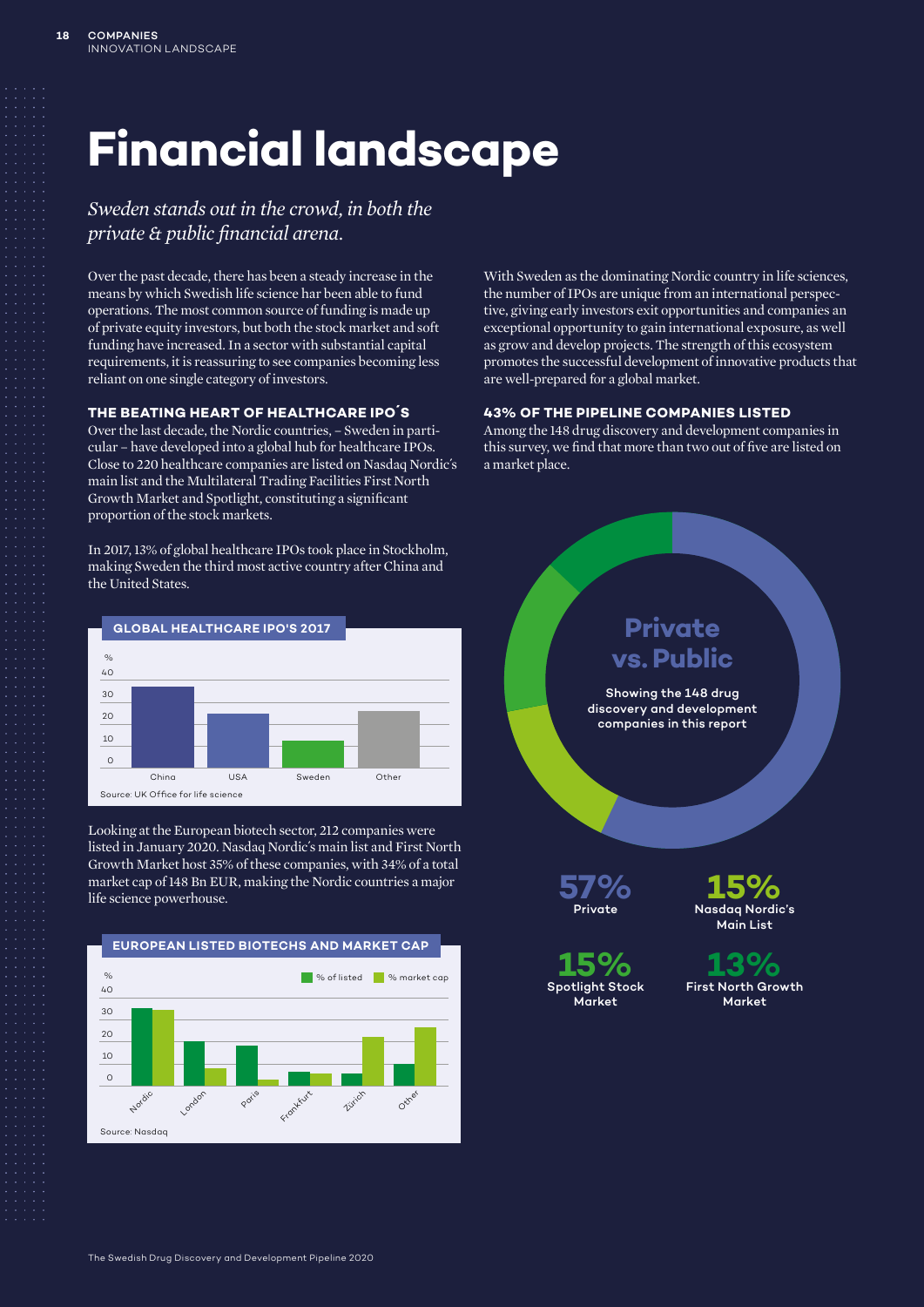### **CATCHING THE EYES OF INVESTORS**

With half of the companies already having attracted international venture capital, Sweden´s drug discovery and development pipeline is is gaining increased attention from abroad.

International investors not only contribute with capital, but also with essential competence, experience and international networks, referred to as "Intelligent Capital" in Sweden.

### **SOFT FUNDING REQUIRES HIGH-QUALITY R&D**

Over the last decade, soft funding from national programs has almost tripled, as the source used for funding of Swedish life science companies, while EU-program funding doubled, as measured by their share of all financing activities. This type of funding is sought-after in tough competition between sectors and countries, often with multiple rounds of screening each project's research quality and commercial potential. Thus, the success in attaining soft funding by small Swedish life science companies is an indicator of industry strength.

**50% We have international investors**

(Source: Bridging the Gap, SwedenBIO 2019)

### **ATTRACTING SOFT FINANCING – HIGH-SCORED ON EU GRANT**

Hamlet EIC Accelerator grant applicarion not only received highest marks, but was also approved in full, to the amount of €2.2M. "The fact that the EU chooses to invest in our project is a very important quality stamp", says CEO Mats Persson.

*"*It's a new mechanism of action, based on solid research from Lund University. Therapeutic efficacy has recently been demonstrated in patients with bladder cancer".

Hamlet kills cancer cells of different origins (more than 40 different types of cancer cells) and is active in multiple oncology and dermatology indications.

*"*It's a fascinating molecule originally derived from breast milk with strong biological effects. For clinical trials, we have developed a second generation synthetic drug candidate Alpha1H".

→ Want to know more? www.hamletpharma.com

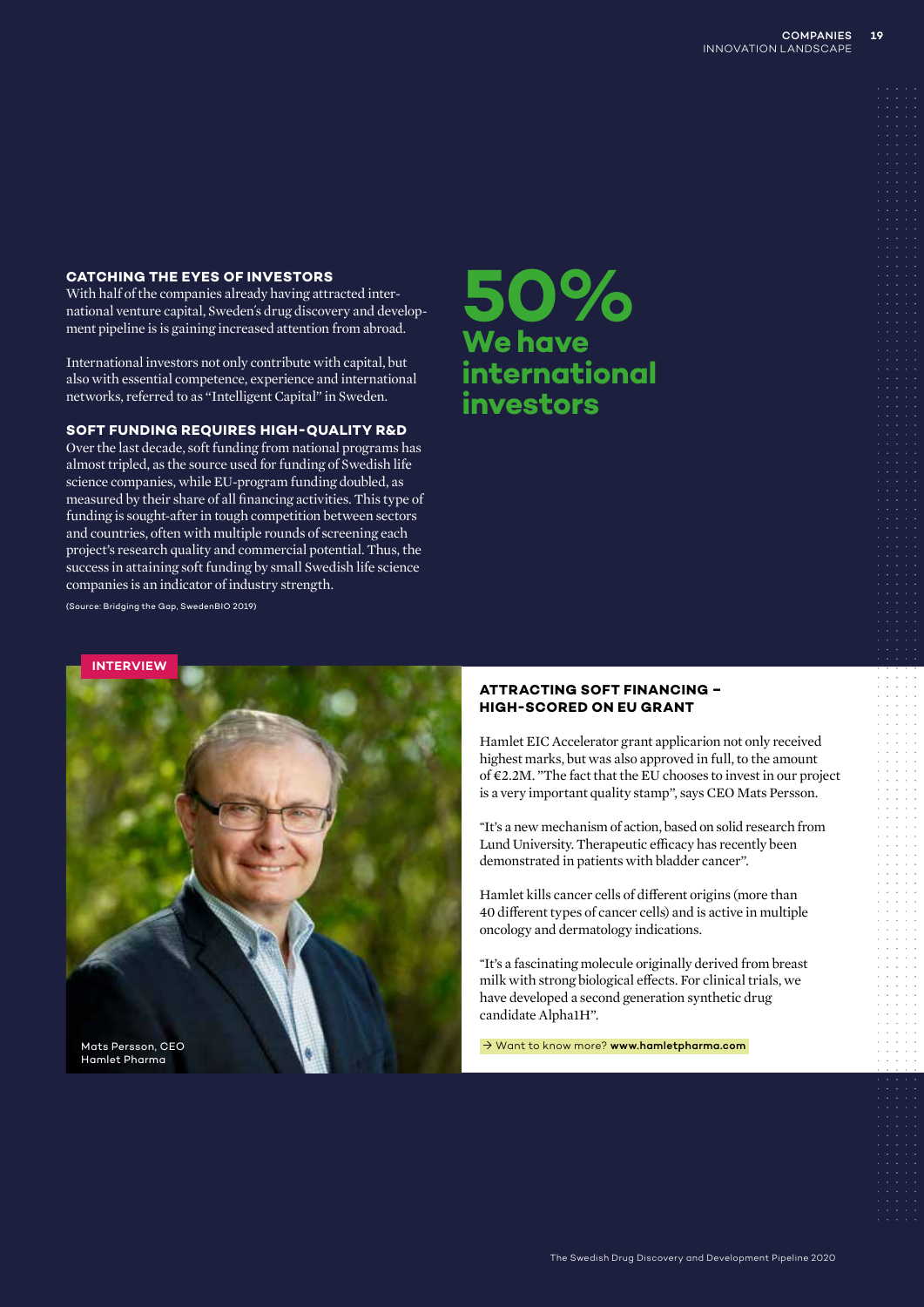# **Companies A-Z**

|                                       |           |           |           |              | Automntwitte & Inniburgious<br>Frabacitologista Autocolista |           |           | Observative By Mortens health |           |           | Reposition of diseases |           |           | Demonstration of the direction<br>Outre the deeperticatede |                |                |           | Projects in direct proces |           | Contraction adoptosities<br>Calland Gene stretory |                 |
|---------------------------------------|-----------|-----------|-----------|--------------|-------------------------------------------------------------|-----------|-----------|-------------------------------|-----------|-----------|------------------------|-----------|-----------|------------------------------------------------------------|----------------|----------------|-----------|---------------------------|-----------|---------------------------------------------------|-----------------|
|                                       |           |           |           | Inflammation |                                                             |           |           |                               |           |           |                        |           |           |                                                            |                | Transportation |           |                           |           |                                                   |                 |
|                                       |           | Oncology  | Neurology |              |                                                             |           |           |                               |           |           |                        |           |           |                                                            |                |                |           |                           |           |                                                   |                 |
| Company                               | 57        | 31        | 28        | 26           | 21                                                          | 20        | 19        | $17\,$                        | $17\,$    | 12        | 12                     | 9         | 13        | $\ddot{\delta}$                                            | $\overline{5}$ | 83             | 61        | $22\,$                    | 26        | 17                                                | $\ddot{\delta}$ |
| 2A pharma                             | $\bullet$ | $\bullet$ |           |              | $\bullet$                                                   | $\bullet$ |           | $\bullet$                     | $\bullet$ |           |                        |           |           |                                                            |                | $\bullet$      |           |                           |           |                                                   | $\bullet$       |
| Abarceo                               |           |           |           | $\bullet$    |                                                             |           |           |                               |           |           |                        |           |           |                                                            |                |                |           |                           |           |                                                   |                 |
| Abera Bioscience                      | $\bullet$ |           |           |              |                                                             | $\bullet$ |           | 0                             | $\bullet$ |           |                        |           |           |                                                            |                |                |           |                           |           |                                                   | $\bullet$       |
| Active Biotech                        | $\bullet$ |           | $\bullet$ |              |                                                             |           |           |                               |           |           |                        | $\bullet$ |           | $\bullet$                                                  |                | $\bullet$      | $\bullet$ |                           |           |                                                   |                 |
| Acucort                               | $\bullet$ |           | $\bullet$ |              | $\bullet$                                                   |           |           |                               | $\bullet$ |           |                        |           | $\bullet$ |                                                            |                | $\bullet$      |           |                           | $\bullet$ |                                                   |                 |
| Affibody                              | $\bullet$ |           |           |              | $\bullet$                                                   | ●         |           |                               |           |           | $\bullet$              |           |           |                                                            |                | $\bullet$      | $\bullet$ | $\bullet$                 | $\bullet$ |                                                   |                 |
| Akuvio                                |           |           | $\bullet$ |              |                                                             |           |           |                               |           | $\bullet$ |                        |           |           |                                                            |                |                |           |                           |           |                                                   |                 |
| Alexera                               |           |           |           | $\bullet$    |                                                             |           |           |                               |           |           |                        |           |           |                                                            |                |                |           |                           |           |                                                   |                 |
| Alligator Bioscience                  | $\bullet$ |           |           |              |                                                             |           |           |                               |           |           |                        |           |           |                                                            |                | $\bullet$      | $\bullet$ | $\bullet$                 |           |                                                   |                 |
| AlzeCure Pharma                       |           | $\bullet$ |           |              |                                                             |           |           |                               |           | ▲         |                        |           |           | $\bullet$                                                  |                | $\bullet$      | $\bullet$ |                           |           |                                                   |                 |
| Alzinova                              |           | $\bullet$ |           |              |                                                             |           |           |                               |           |           |                        |           |           |                                                            |                |                |           |                           | $\bullet$ |                                                   |                 |
| Amniotics                             |           |           | $\bullet$ |              |                                                             |           |           |                               | $\bullet$ |           |                        |           |           |                                                            |                |                | $\bullet$ |                           |           | $\bullet$                                         |                 |
| Anamar                                |           |           | $\bullet$ |              | $\bullet$                                                   |           |           |                               | $\bullet$ |           |                        |           |           |                                                            |                |                | $\bullet$ |                           |           |                                                   |                 |
| Annexin<br>Pharmaceuticals            |           |           |           |              |                                                             |           | $\bullet$ |                               |           |           |                        |           |           |                                                            |                | $\bullet$      |           |                           |           |                                                   |                 |
| Anocca                                | $\bullet$ |           |           |              |                                                             |           |           |                               |           |           |                        |           |           |                                                            |                |                |           |                           |           | $\bullet$                                         |                 |
| Apoglyx                               |           |           |           | $\bullet$    |                                                             |           |           |                               |           |           |                        |           |           |                                                            |                |                |           |                           |           |                                                   |                 |
| Aprit Biotech                         | $\bullet$ |           |           |              |                                                             | $\bullet$ |           |                               |           |           |                        |           |           |                                                            |                |                |           |                           |           |                                                   |                 |
| Aptahem                               |           |           |           |              |                                                             |           | $\bullet$ | O                             |           |           |                        |           |           |                                                            |                |                |           |                           |           |                                                   |                 |
| Aqilion                               | $\bullet$ |           |           |              | 0                                                           |           |           |                               |           |           |                        |           |           |                                                            |                |                |           |                           |           |                                                   |                 |
| Asarina Pharma                        |           | $\bullet$ |           |              |                                                             | $\bullet$ |           |                               |           | ●         |                        |           |           |                                                            |                | $\bullet$      |           |                           |           |                                                   |                 |
| Ascelia Pharma                        | $\bullet$ |           |           |              |                                                             |           |           |                               |           |           |                        |           |           |                                                            |                | $\bullet$      | $\bullet$ |                           | $\bullet$ |                                                   |                 |
| <b>Asgard Therapeutics</b>            | $\bullet$ |           |           |              |                                                             |           |           |                               |           |           |                        |           |           |                                                            |                |                |           |                           |           | $\bullet$                                         |                 |
| Athera Biotechnologies                |           |           |           |              |                                                             |           | $\bullet$ |                               |           |           |                        |           |           |                                                            |                | $\bullet$      | $\bullet$ |                           |           |                                                   |                 |
| Atrogi                                |           |           |           | $\bullet$    |                                                             |           |           |                               |           |           |                        |           |           |                                                            |                |                |           |                           |           |                                                   |                 |
| Attgeno                               |           |           |           |              |                                                             |           | $\bullet$ |                               | $\bullet$ |           |                        |           |           |                                                            |                |                |           |                           |           |                                                   |                 |
| <b>Beactica Therapeutics</b>          | $\bullet$ | $\bullet$ |           |              |                                                             | $\bullet$ |           |                               |           |           |                        |           |           |                                                            |                |                | $\bullet$ |                           |           |                                                   |                 |
| Betagenon Sweden                      | $\bullet$ | $\bullet$ | ●         | $\bullet$    |                                                             |           | $\bullet$ |                               |           | $\bullet$ |                        |           |           |                                                            |                | $\bullet$      |           |                           |           |                                                   |                 |
| Bioarctic                             |           | $\bullet$ |           |              |                                                             |           |           |                               |           |           |                        |           |           |                                                            |                | $\bullet$      |           |                           |           |                                                   |                 |
| <b>Bioinvent International</b>        | $\bullet$ |           |           |              |                                                             |           |           |                               |           |           |                        |           |           |                                                            |                | $\bullet$      | $\bullet$ |                           |           |                                                   |                 |
| <b>BTBPharma</b>                      |           | $\bullet$ |           | $\bullet$    |                                                             |           |           |                               |           |           |                        |           |           |                                                            |                |                |           |                           | $\bullet$ |                                                   | $\bullet$       |
| Buzzard<br>Pharmaceuticals            | $\bullet$ |           |           |              |                                                             |           |           |                               |           |           |                        |           |           |                                                            |                | $\bullet$      |           |                           |           |                                                   |                 |
| <b>Calliditas Therapeutics</b>        |           |           | $\bullet$ |              | $\bullet$                                                   |           |           |                               |           |           |                        |           |           |                                                            |                | $\bullet$      | $\bullet$ |                           | $\bullet$ |                                                   |                 |
| Camurus                               | $\bullet$ | $\bullet$ |           |              |                                                             |           | $\bullet$ |                               | $\bullet$ | $\bullet$ |                        |           | $\bullet$ |                                                            |                | $\bullet$      | $\bullet$ |                           | $\bullet$ |                                                   |                 |
| Canimguide Therapeutics               | $\bullet$ |           |           |              |                                                             |           |           |                               |           |           |                        |           |           |                                                            |                | $\bullet$      | $\bullet$ | $\bullet$                 |           |                                                   |                 |
| Cantargia                             | $\bullet$ |           |           |              | $\bullet$                                                   |           | $\bullet$ |                               |           |           |                        |           |           |                                                            |                | $\bullet$      | $\bullet$ | $\bullet$                 |           |                                                   |                 |
| Cellprotect Nordic<br>Pharmaceuticals | $\bullet$ |           |           |              |                                                             |           |           |                               |           |           |                        |           |           |                                                            |                | C              | $\bullet$ | $\bullet$                 |           | $\bullet$                                         |                 |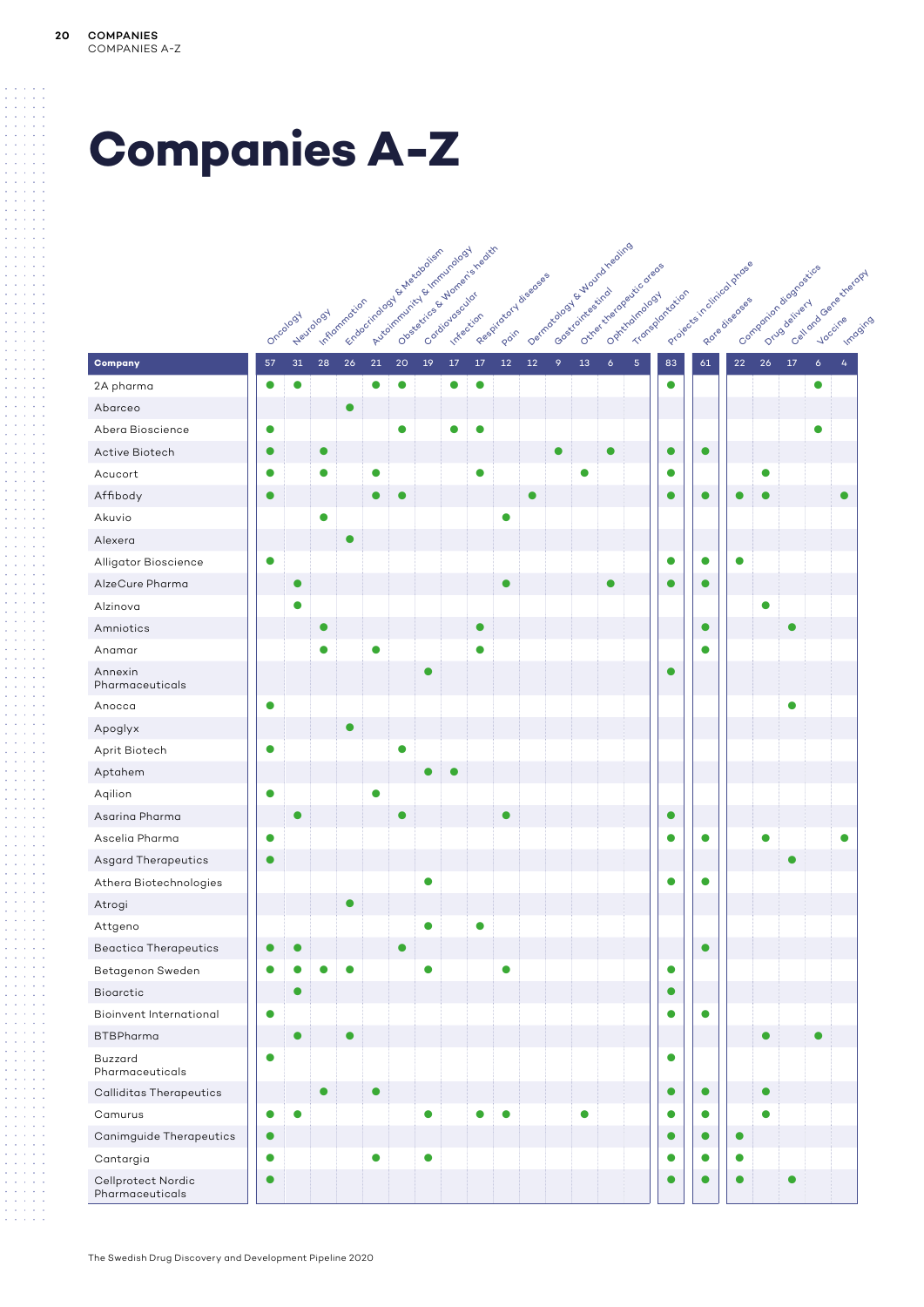List of the 148 companies included in the report and a selection of 15 therapeutic areas in which they are active. We have also highlighted companies with projects in clinical trials, phases 0-III, Rare diseases and/ or in a selection of other relevant technologies such as Companion diagnostics, Drug delivery, Cell- and Gene therapy, Vaccines and Imaging, all representing areas of national strength and future promises.

|                                            |           |           |                           |           |                                                          |      |           |    | Overaging & Mortons headth |                     |           |           |           |                                                           |            |                |                           |            |           |                                                    |                  |  |
|--------------------------------------------|-----------|-----------|---------------------------|-----------|----------------------------------------------------------|------|-----------|----|----------------------------|---------------------|-----------|-----------|-----------|-----------------------------------------------------------|------------|----------------|---------------------------|------------|-----------|----------------------------------------------------|------------------|--|
|                                            |           |           |                           |           | Automntwitter & Hommelook<br>Frazocitologista experience |      |           |    |                            | Registered diseases |           |           |           | Demmacagooy superior Anglico<br>Outre the deeperticate of |            |                | Projects in chineca phose |            |           | Contraction adoptosities<br>Calland Generations of |                  |  |
|                                            |           |           |                           |           |                                                          |      |           |    |                            |                     |           |           |           |                                                           |            |                |                           |            |           |                                                    |                  |  |
|                                            |           | Oncology  | Inflammation<br>Neurology |           |                                                          |      |           |    |                            |                     |           |           |           |                                                           |            | Transportation |                           |            |           |                                                    |                  |  |
| Company                                    | 57        | 31        | 28                        | 26        | $21\,$                                                   | $20$ | 19        | 17 | 17                         | 12                  | 12        | 9         | 13        | $\boldsymbol{6}$                                          | $\sqrt{5}$ | 83             | 61                        | ${\bf 22}$ | 26        | $17\,$                                             | $\boldsymbol{6}$ |  |
| Cereno Scientific                          |           |           |                           |           |                                                          |      | $\bullet$ |    |                            |                     |           |           |           |                                                           |            | $\bullet$      | $\bullet$                 |            |           |                                                    |                  |  |
| Cinclus Pharma Holding                     |           |           |                           |           |                                                          |      |           |    |                            |                     |           | $\bullet$ |           |                                                           |            | $\bullet$      |                           |            |           |                                                    |                  |  |
| Cline Scientific                           |           |           | 0                         |           |                                                          |      |           |    |                            |                     |           |           |           |                                                           |            |                |                           |            |           | 0                                                  |                  |  |
| Combigene                                  |           | c         |                           | $\bullet$ |                                                          |      |           |    |                            |                     |           |           |           |                                                           |            |                | $\bullet$                 |            |           | 0                                                  |                  |  |
| Corline Biomedical                         |           |           |                           |           |                                                          |      |           |    |                            |                     |           |           | 0         |                                                           | 0          | O              | $\bullet$                 |            |           |                                                    |                  |  |
| Curovir                                    |           |           |                           |           |                                                          |      |           |    |                            |                     |           |           |           |                                                           |            |                |                           |            |           |                                                    |                  |  |
| Cyxone                                     |           | c         |                           |           |                                                          |      |           |    |                            |                     |           |           |           |                                                           |            | $\bullet$      |                           |            |           |                                                    |                  |  |
| Danpet                                     |           |           |                           |           |                                                          |      | $\bullet$ |    |                            |                     |           |           |           |                                                           |            |                |                           |            |           |                                                    |                  |  |
| DexTech Medical                            | 0         |           |                           |           |                                                          | 0    |           |    |                            |                     |           |           |           |                                                           |            | $\bullet$      | $\bullet$                 |            | $\bullet$ |                                                    |                  |  |
| Diamyd Medical                             |           |           |                           |           |                                                          |      |           |    |                            |                     |           |           |           |                                                           |            | 0              | $\bullet$                 | $\bullet$  |           |                                                    |                  |  |
| Diaprost                                   | $\bullet$ |           |                           |           |                                                          |      |           |    |                            |                     |           |           |           |                                                           |            |                |                           | $\bullet$  |           |                                                    |                  |  |
| Dicot                                      |           |           |                           |           |                                                          |      |           |    |                            |                     |           |           | $\bullet$ |                                                           |            |                |                           |            |           |                                                    |                  |  |
| Dilafor                                    |           |           |                           |           |                                                          |      |           |    |                            |                     |           |           |           |                                                           |            | $\bullet$      |                           |            |           |                                                    |                  |  |
| <b>Dizlin Pharmaceuticals</b>              |           |           |                           |           |                                                          |      |           |    |                            |                     |           |           |           |                                                           |            | $\bullet$      |                           |            | $\bullet$ |                                                    |                  |  |
| Double Bond<br>Pharmaceutical              | 0         |           |                           |           |                                                          |      |           |    |                            |                     |           |           |           |                                                           |            | $\bullet$      | $\bullet$                 |            | O         |                                                    |                  |  |
| Duttal                                     |           |           |                           |           |                                                          |      |           |    |                            |                     |           |           |           |                                                           |            |                |                           |            |           |                                                    |                  |  |
| Ectin Research                             | $\bullet$ |           |                           |           |                                                          |      |           |    |                            |                     |           |           |           |                                                           |            |                |                           |            |           |                                                    |                  |  |
| Edvince                                    |           |           |                           |           |                                                          |      | 0         |    |                            |                     |           |           |           |                                                           |            |                | $\bullet$                 |            |           |                                                    |                  |  |
| Emplicure                                  |           |           |                           |           |                                                          |      |           |    |                            |                     |           |           | Ο         |                                                           |            | $\bullet$      |                           |            | O         |                                                    |                  |  |
| Empros Pharma                              |           |           |                           |           |                                                          |      |           |    |                            |                     |           |           |           |                                                           |            | $\bullet$      |                           |            | C         |                                                    |                  |  |
| <b>Eurocine Vaccines</b>                   |           |           |                           |           |                                                          |      |           | 0  |                            |                     |           |           |           |                                                           |            | $\bullet$      |                           |            | O         |                                                    | O                |  |
| Flora Innovation                           |           |           | $\bullet$                 |           |                                                          |      |           |    |                            |                     |           |           |           |                                                           |            |                |                           |            |           |                                                    |                  |  |
| Follicum                                   |           |           |                           | O         |                                                          |      |           |    |                            |                     | $\bullet$ |           |           |                                                           |            | $\bullet$      |                           |            |           |                                                    |                  |  |
| Gabather                                   |           |           |                           |           |                                                          |      |           |    |                            |                     |           |           |           |                                                           |            | 0              |                           |            |           |                                                    |                  |  |
| Gedea Biotech                              |           |           |                           |           |                                                          |      |           |    |                            |                     |           |           |           |                                                           |            | 0              |                           |            |           |                                                    |                  |  |
| <b>Genagon Therapeutics</b>                | $\bullet$ |           |                           |           |                                                          |      |           |    |                            |                     |           |           |           |                                                           |            |                |                           | $\bullet$  |           |                                                    |                  |  |
| Gesynta Pharma                             |           |           | $\bullet$                 |           |                                                          |      |           |    |                            |                     | $\bullet$ |           |           |                                                           |            | $\bullet$      | $\bullet$                 |            |           |                                                    |                  |  |
| Glucox Biotech                             | $\bullet$ |           | $\bullet$                 | $\bullet$ |                                                          |      | $\bullet$ |    |                            |                     |           |           |           | $\bullet$                                                 |            |                |                           |            |           |                                                    |                  |  |
| <b>Guard Therapeutics</b><br>International |           |           |                           |           |                                                          |      | $\bullet$ |    |                            |                     |           |           |           |                                                           |            | $\bullet$      |                           |            |           |                                                    |                  |  |
| Gudna Pharma                               |           | $\bullet$ |                           |           |                                                          |      |           |    |                            |                     |           |           |           |                                                           |            |                |                           |            |           |                                                    |                  |  |
| Hamlet Pharma                              | $\bullet$ |           |                           |           |                                                          |      |           |    |                            |                     |           |           |           |                                                           |            | $\bullet$      |                           |            |           |                                                    |                  |  |
| Hansa Biopharma                            |           |           |                           |           | $\bullet$                                                |      |           |    |                            |                     |           |           | $\bullet$ |                                                           | $\bullet$  | $\bullet$      | $\bullet$                 |            |           |                                                    |                  |  |
| Idogen                                     |           |           |                           |           | $\bullet$                                                |      |           |    |                            |                     |           |           |           |                                                           | $\bullet$  |                | $\bullet$                 |            |           | $\bullet$                                          |                  |  |
| Ilya Pharma                                |           |           | $\bullet$                 |           |                                                          |      |           |    |                            |                     | $\bullet$ | $\bullet$ |           |                                                           |            | $\bullet$      |                           |            |           | $\bullet$                                          |                  |  |
| Immunicum                                  | $\bullet$ |           |                           |           |                                                          |      |           |    |                            |                     |           |           |           |                                                           |            | $\bullet$      |                           |            |           | $\bullet$                                          |                  |  |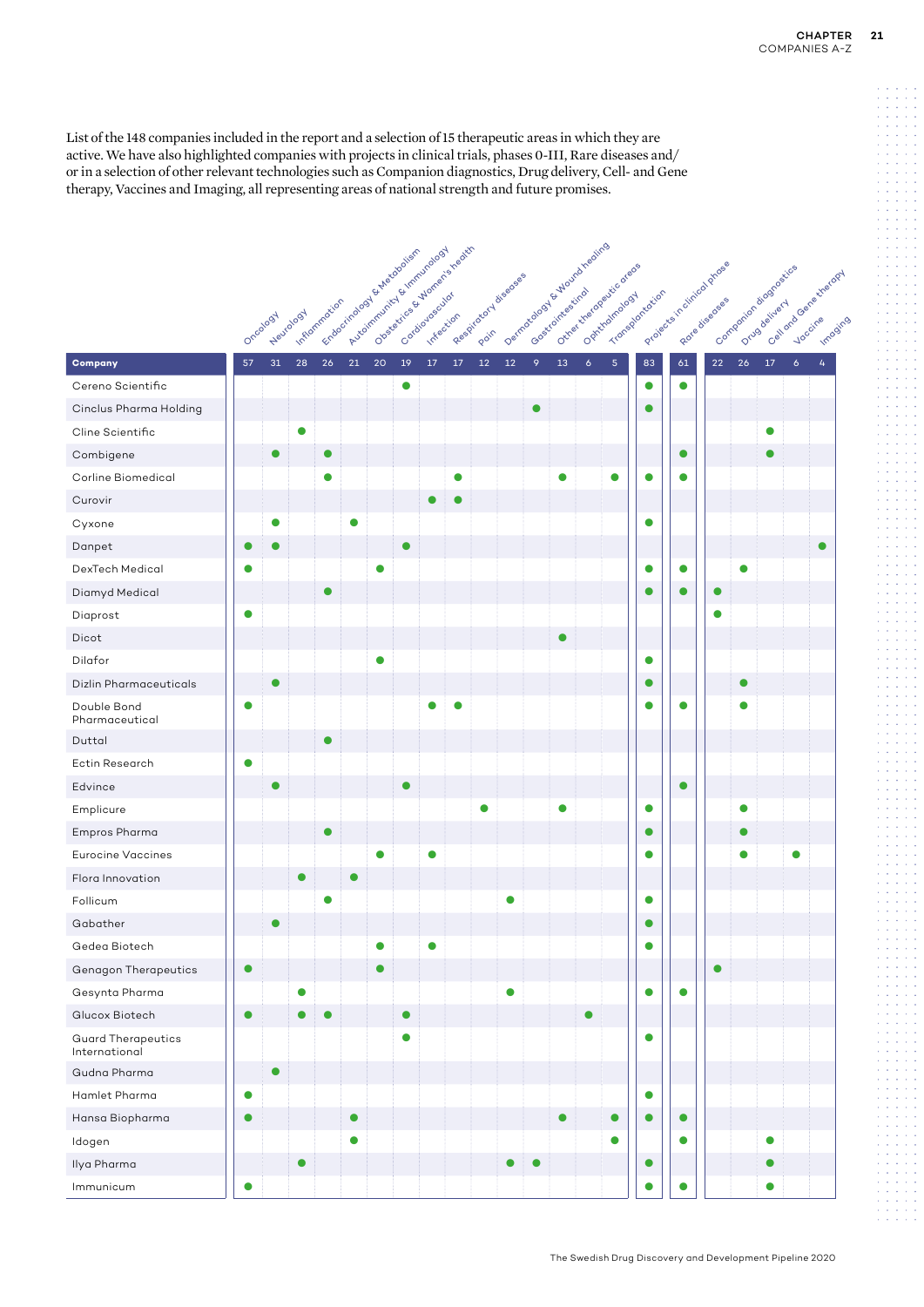|                                  |           |           |                |           | Automntwintfe Hammundoogy<br>Echoquinology & Nationalism |           |           | Observation & Bridge is treath |                       |           |           |           | Dominico do Si Alvania hieditio<br>Outre the deep diciodre ore of |                |           |           | Projects in direct proces |           | Contraction adoptosition | Calidraciona stratogy |   |
|----------------------------------|-----------|-----------|----------------|-----------|----------------------------------------------------------|-----------|-----------|--------------------------------|-----------------------|-----------|-----------|-----------|-------------------------------------------------------------------|----------------|-----------|-----------|---------------------------|-----------|--------------------------|-----------------------|---|
|                                  |           |           | I. r.Rommation |           |                                                          |           |           |                                | Registered diseaseses |           |           |           |                                                                   | Transportation |           |           |                           |           |                          |                       |   |
|                                  |           | Oncology  | Neurology      |           |                                                          |           |           |                                |                       |           |           |           |                                                                   |                |           |           |                           |           |                          |                       |   |
| Company                          | 57        | 31        | 28             | 26        | 21                                                       | 20        | 19<br>17  | $17$                           | 12                    | $12\,$    | 9         | 13        | $\delta$                                                          | 5 <sub>5</sub> | 83        | 61        | 22                        | 26        | $17$                     | $\mathbf 6$           | 4 |
| Immunscape                       | $\bullet$ |           |                |           | $\bullet$                                                |           |           |                                |                       |           |           |           |                                                                   |                |           |           |                           |           |                          |                       |   |
| Implexion Pharma                 |           |           |                | $\bullet$ |                                                          |           |           |                                |                       |           |           |           |                                                                   |                |           |           |                           |           |                          |                       |   |
| Index Pharmaceuticals<br>Holding |           |           | $\bullet$      |           |                                                          |           |           |                                |                       |           | 0         |           |                                                                   |                | $\bullet$ |           |                           |           |                          |                       |   |
| Infant Bacterial<br>Therapeutics |           |           | $\bullet$      |           |                                                          |           |           |                                |                       |           | $\bullet$ |           |                                                                   |                | $\bullet$ | $\bullet$ |                           |           |                          |                       |   |
| Inorbit Therapeutics             |           |           |                | 0         |                                                          |           |           |                                |                       |           |           |           |                                                                   |                |           |           |                           |           |                          |                       |   |
| <b>IRLAB Therapeutics</b>        |           | $\bullet$ |                |           |                                                          |           |           |                                |                       |           |           |           |                                                                   |                | $\bullet$ |           |                           |           |                          |                       |   |
| <b>Isofol Medical</b>            | $\bullet$ |           |                |           |                                                          |           |           |                                |                       |           |           |           |                                                                   |                | $\bullet$ |           |                           |           |                          |                       |   |
| Isr Immune System<br>Regulation  | $\bullet$ |           |                |           |                                                          |           |           | $\bullet$                      |                       |           |           |           |                                                                   |                | $\bullet$ |           | $\bullet$                 |           |                          |                       |   |
| Kancera                          |           |           | $\bullet$      | 0         | $\bullet$                                                |           | $\bullet$ |                                |                       |           |           |           |                                                                   |                | $\bullet$ |           | $\bullet$                 |           |                          |                       |   |
| Klaria                           |           | $\bullet$ |                |           | $\bullet$                                                |           | $\bullet$ |                                |                       |           |           |           |                                                                   |                | $\bullet$ |           |                           | $\bullet$ |                          |                       |   |
| Lidds                            | $\bullet$ |           |                |           |                                                          |           |           |                                |                       |           |           |           |                                                                   |                | $\bullet$ | $\bullet$ | $\bullet$                 | $\bullet$ |                          |                       |   |
| Lipidor                          |           |           | $\bullet$      |           | $\bullet$                                                |           |           | $\bullet$                      |                       | O         |           |           |                                                                   |                | $\bullet$ |           |                           | $\bullet$ |                          |                       |   |
| Lipigon Pharmaceuticals          |           |           |                | $\bullet$ |                                                          |           | $\bullet$ |                                |                       |           |           |           |                                                                   |                |           | 0         |                           |           |                          |                       |   |
| Lipum                            |           |           | $\bullet$      |           | $\bullet$                                                |           |           |                                |                       |           | 0         |           |                                                                   |                |           | $\bullet$ |                           |           |                          |                       |   |
| Lokon Pharma                     | $\bullet$ |           |                |           |                                                          |           |           |                                |                       |           |           |           |                                                                   |                | $\bullet$ | $\bullet$ |                           |           | $\bullet$                |                       |   |
| Medivir                          | $\bullet$ |           | $\bullet$      |           |                                                          |           |           |                                |                       |           |           |           |                                                                   |                | $\bullet$ | $\bullet$ |                           |           |                          |                       |   |
| Metabogen                        |           |           |                | $\bullet$ |                                                          | ●         |           |                                |                       |           |           |           |                                                                   |                |           | $\bullet$ |                           |           |                          |                       |   |
| Metacurum Biotech                | $\bullet$ |           |                |           |                                                          |           |           |                                |                       |           |           |           |                                                                   |                |           |           | $\bullet$                 |           |                          |                       |   |
| Moberg Pharma                    |           |           |                |           |                                                          |           | $\bullet$ |                                | Ο                     | $\bullet$ |           |           |                                                                   |                | $\bullet$ |           |                           | $\bullet$ |                          |                       |   |
| Modus Therapeutics               |           |           |                |           |                                                          |           | $\bullet$ | $\bullet$                      |                       |           |           |           |                                                                   |                | $\bullet$ | $\bullet$ |                           |           |                          |                       |   |
| Molecules Of Man                 |           |           |                |           |                                                          |           | $\bullet$ |                                |                       |           |           |           |                                                                   |                |           | $\bullet$ |                           |           |                          |                       |   |
| Nanexa                           | $\bullet$ |           |                |           |                                                          |           |           |                                |                       |           |           |           |                                                                   |                |           |           |                           | $\bullet$ |                          |                       |   |
| Nanologica                       |           |           | $\bullet$      |           |                                                          |           |           | $\bullet$                      |                       |           | $\bullet$ |           |                                                                   |                | $\bullet$ | $\bullet$ |                           | $\bullet$ |                          |                       |   |
| Neurovive<br>Pharmaceutical      |           | $\bullet$ |                |           |                                                          |           |           |                                |                       |           |           | $\bullet$ |                                                                   |                | $\bullet$ | $\bullet$ |                           |           |                          |                       |   |
| Nextcell Pharma                  |           |           |                | $\bullet$ | $\bullet$                                                |           |           |                                |                       |           |           |           |                                                                   | $\bullet$      | $\bullet$ | $\bullet$ | $\bullet$                 |           | $\bullet$                |                       |   |
| Oasmia Pharmaceutical            | $\bullet$ |           |                |           |                                                          | $\bullet$ |           |                                |                       |           |           |           |                                                                   |                | $\bullet$ |           |                           | $\bullet$ |                          |                       |   |
| Oblique Therapeutics             | $\bullet$ |           |                |           |                                                          | $\bullet$ |           |                                | $\bullet$             |           |           |           |                                                                   |                |           |           |                           |           |                          |                       |   |
| Omnio                            |           |           |                |           |                                                          |           | $\bullet$ |                                |                       | $\bullet$ |           |           |                                                                   |                | $\bullet$ |           |                           |           |                          |                       |   |
| Oncopeptides                     | $\bullet$ |           |                |           |                                                          |           |           |                                |                       |           |           |           |                                                                   |                | $\bullet$ | $\bullet$ |                           |           |                          |                       |   |
| Oncorena                         | $\bullet$ |           |                |           |                                                          |           |           |                                |                       |           |           |           |                                                                   |                |           | $\bullet$ |                           |           |                          |                       |   |
| Orexo                            |           | $\bullet$ |                |           |                                                          |           |           |                                | $\bullet$             |           |           |           |                                                                   |                | $\bullet$ |           |                           | $\bullet$ |                          |                       |   |
| Oxcia                            | $\bullet$ |           | $\bullet$      |           |                                                          |           |           |                                |                       |           |           |           |                                                                   |                | $\bullet$ |           |                           |           |                          |                       |   |
| Oxthera                          |           |           |                | 0         |                                                          |           |           |                                |                       |           |           | $\bullet$ |                                                                   |                | $\bullet$ | $\bullet$ | $\bullet$                 |           |                          |                       |   |
| Pharmalundensis                  |           |           |                |           |                                                          |           |           | $\bullet$                      |                       |           |           |           |                                                                   |                | $\bullet$ |           |                           |           |                          |                       |   |
| Pharmnovo                        |           | $\bullet$ |                |           |                                                          |           |           | $\bullet$                      | $\bullet$             |           |           |           |                                                                   |                |           |           |                           |           |                          |                       |   |
| Pila Pharma                      |           |           |                | $\bullet$ |                                                          |           |           |                                |                       |           |           |           |                                                                   |                | $\bullet$ |           |                           |           |                          |                       |   |
| Pledpharma                       | $\bullet$ | $\bullet$ |                |           |                                                          |           |           |                                |                       |           |           | $\bullet$ |                                                                   |                | $\bullet$ | $\bullet$ |                           |           |                          |                       |   |
| Procella<br>Therapeutics         |           |           |                |           |                                                          |           | $\bullet$ |                                |                       |           |           |           |                                                                   |                |           |           |                           |           | $\bullet$                |                       |   |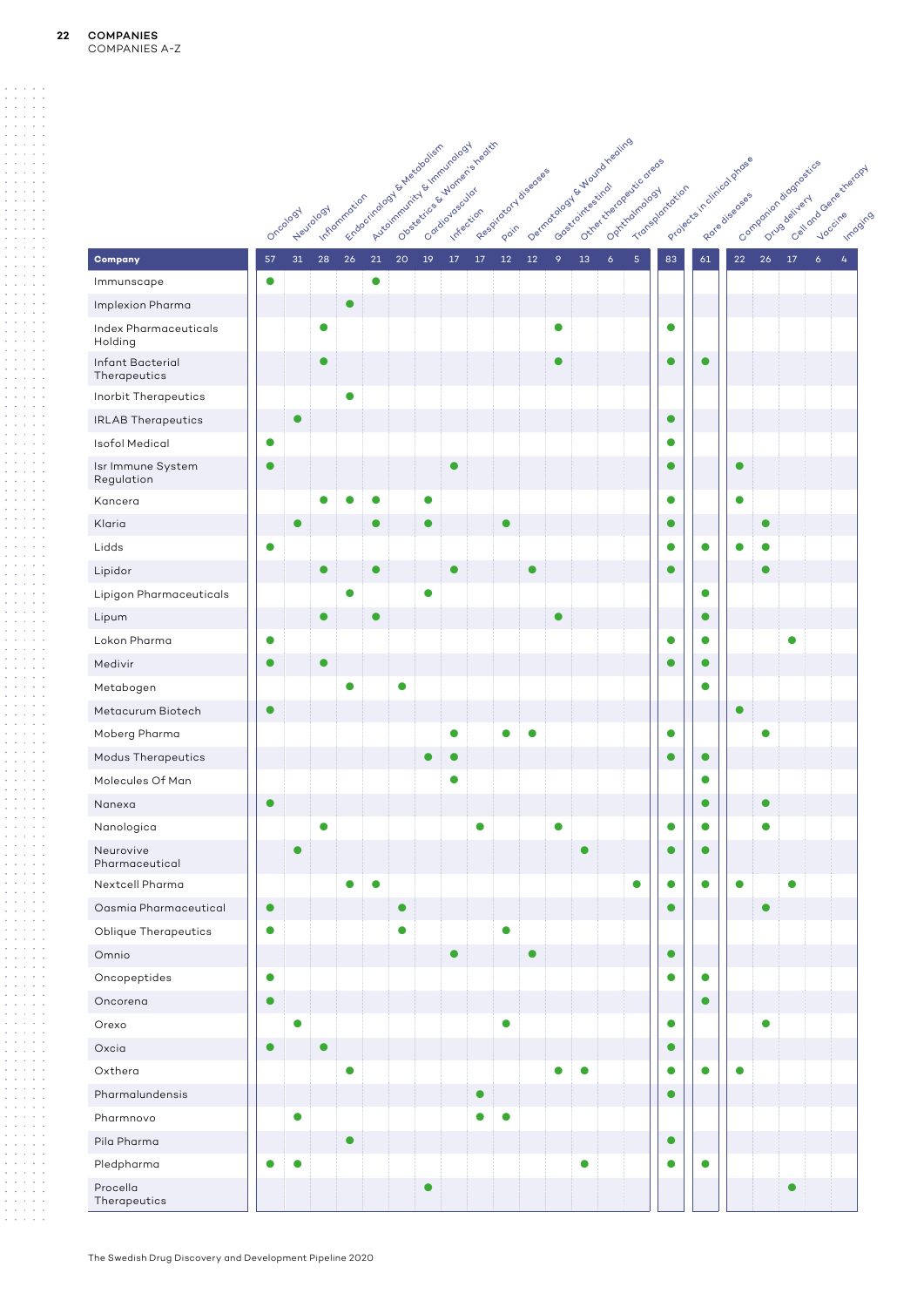|                                      |           | <b>Heurology</b><br>Oncology |           | Fracadinalog S. S. Augustocium<br>I. ARiomnation |           | Automntwitte & Innivirology |           |           | Observative & Morton's registr | Registered diseaseses |           | Demnitorable Librariation |           |                | Outre the dege diccore of | Projects in dinical grasses<br>Transportation |           |           |           | Contraction adoptastics<br>Cell ond Gene stretogy |   | Imposing |
|--------------------------------------|-----------|------------------------------|-----------|--------------------------------------------------|-----------|-----------------------------|-----------|-----------|--------------------------------|-----------------------|-----------|---------------------------|-----------|----------------|---------------------------|-----------------------------------------------|-----------|-----------|-----------|---------------------------------------------------|---|----------|
| Company                              | 57        | 31                           | 28        | $26\,$                                           | 21        | 20                          | 19        | $17\,$    | $17$                           | $12\,$                | $12\,$    | 9                         | 13        | $\ddot{\circ}$ | $\overline{5}$            | 83                                            | 61        | 22        | 26        | $17\,$<br>$\ddot{\delta}$                         | 4 |          |
| Promore Pharma                       |           |                              |           |                                                  |           |                             |           |           |                                |                       | $\bullet$ |                           |           |                |                           | $\bullet$                                     |           |           |           |                                                   |   |          |
| Pronoxis                             |           |                              | $\bullet$ |                                                  | $\bullet$ |                             |           |           |                                |                       |           |                           |           |                |                           |                                               | $\bullet$ |           |           |                                                   |   |          |
| Quiapeg Pharmaceuticals              |           |                              |           | $\bullet$                                        |           |                             |           |           |                                |                       |           |                           |           |                |                           |                                               |           |           | 0         |                                                   |   |          |
| Quretech Bio                         |           |                              |           |                                                  |           | $\bullet$                   |           | $\bullet$ |                                |                       |           |                           |           |                |                           |                                               | $\bullet$ |           |           |                                                   |   |          |
| Rare Thyroid Therapeutics            |           |                              |           |                                                  |           |                             |           |           |                                |                       |           |                           |           |                |                           | $\bullet$                                     | $\bullet$ |           |           |                                                   |   |          |
| Redwood Pharma                       |           |                              |           |                                                  |           | $\bullet$                   |           |           |                                |                       |           |                           |           | $\bullet$      |                           | $\bullet$                                     |           |           |           |                                                   |   |          |
| Respiratorius                        | $\bullet$ |                              |           |                                                  |           |                             |           |           | o                              |                       |           |                           |           |                |                           | $\bullet$                                     | $\bullet$ |           |           |                                                   |   |          |
| RhoVac                               | $\bullet$ |                              |           |                                                  |           |                             |           |           |                                |                       |           |                           |           |                |                           | $\bullet$                                     |           |           |           |                                                   |   |          |
| Salipro Biotech                      |           | $\bullet$                    | $\bullet$ |                                                  |           |                             |           |           |                                | ●                     |           |                           |           |                |                           |                                               |           |           | $\bullet$ |                                                   |   |          |
| Sarcomed                             |           | $\bullet$                    |           |                                                  |           |                             |           |           |                                |                       |           |                           | $\bullet$ |                |                           | $\bullet$                                     | $\bullet$ |           |           |                                                   |   |          |
| <b>SARomics Biostructures</b>        | $\bullet$ |                              | $\bullet$ |                                                  |           |                             |           |           |                                |                       |           |                           |           | ●              |                           |                                               | $\bullet$ | Ο         |           |                                                   |   |          |
| Scandinavian Biopharma<br>Holding    |           |                              |           |                                                  |           |                             |           | $\bullet$ |                                |                       |           | $\bullet$                 |           |                |                           | $\bullet$                                     |           |           |           |                                                   |   |          |
| Simplexia                            |           |                              |           |                                                  |           |                             |           | $\bullet$ |                                |                       |           |                           |           |                |                           |                                               |           |           |           | $\bullet$                                         |   |          |
| Sinfonia Biotherapeutics             |           | $\bullet$                    |           |                                                  |           |                             |           |           |                                |                       |           |                           |           |                |                           |                                               | $\bullet$ | $\bullet$ |           | O                                                 |   |          |
| Sinntaxis                            |           | $\bullet$                    |           |                                                  |           |                             |           |           |                                |                       |           |                           |           |                |                           | $\bullet$                                     |           |           |           |                                                   |   |          |
| Sixera Pharma                        |           |                              |           |                                                  |           |                             |           |           |                                |                       |           |                           |           |                |                           |                                               | $\bullet$ |           |           |                                                   |   |          |
| Sobi - Swedish Orphan<br>Biovitrum   |           |                              | $\bullet$ |                                                  | Ω         |                             |           |           |                                |                       |           |                           | ●         |                |                           | ●                                             | $\bullet$ |           |           |                                                   |   |          |
| Sobrera Pharma                       |           |                              |           |                                                  |           |                             |           |           |                                |                       |           |                           |           |                |                           | $\bullet$                                     |           |           |           |                                                   |   |          |
| Sortina Pharma                       | $\bullet$ |                              |           |                                                  |           | $\bullet$                   |           |           |                                |                       |           |                           |           |                |                           |                                               |           |           |           |                                                   |   |          |
| Spago Nanomedical                    | $\bullet$ |                              |           |                                                  |           |                             |           |           |                                |                       |           |                           |           |                |                           | $\bullet$                                     |           | $\bullet$ |           |                                                   |   |          |
| Sprint Bioscience                    | $\bullet$ |                              |           | $\bullet$                                        |           |                             |           |           |                                |                       |           |                           |           |                |                           |                                               | $\bullet$ | O         |           |                                                   |   |          |
| <b>Stayble Therapeutics</b>          |           |                              |           |                                                  |           |                             |           |           |                                | $\bullet$             |           |                           |           |                |                           | $\bullet$                                     |           |           |           |                                                   |   |          |
| Svenska Vaccinfabriken<br>Produktion | $\bullet$ |                              |           |                                                  |           |                             |           | $\bullet$ | 0                              |                       |           |                           |           |                |                           |                                               |           | $\bullet$ |           | 0<br>$\bullet$                                    |   |          |
| Synartro                             |           |                              |           |                                                  |           |                             |           |           |                                |                       |           |                           |           |                |                           |                                               |           |           |           |                                                   |   |          |
| <b>TCER</b>                          | $\bullet$ |                              |           |                                                  |           |                             |           |           |                                |                       | $\bullet$ |                           |           |                |                           |                                               |           |           |           | $\bullet$                                         |   |          |
| Tikomed                              |           | $\bullet$                    |           | $\bullet$                                        |           |                             |           |           |                                |                       |           |                           |           |                |                           | $\bullet$                                     | $\bullet$ |           |           |                                                   |   |          |
| <b>TIRmed Pharma</b>                 |           |                              | $\bullet$ |                                                  |           |                             |           |           |                                |                       | $\bullet$ |                           |           |                |                           |                                               |           |           |           |                                                   |   |          |
| Toleranzia                           |           | $\bullet$                    |           |                                                  | $\bullet$ |                             | $\bullet$ |           |                                |                       |           |                           |           |                |                           |                                               | $\bullet$ |           |           |                                                   |   |          |
| Umecrine                             |           | $\bullet$                    |           | $\bullet$                                        |           | $\bullet$                   |           |           |                                |                       |           |                           |           |                |                           |                                               | $\bullet$ | $\bullet$ |           |                                                   |   |          |
| Umecrine Cognition                   |           | $\bullet$                    |           | $\bullet$                                        |           |                             |           |           |                                |                       |           |                           |           |                |                           | $\bullet$                                     |           |           |           |                                                   |   |          |
| Uppsala Therapeutics                 | $\bullet$ | $\bullet$                    |           |                                                  |           |                             |           |           |                                |                       |           |                           |           |                |                           |                                               | $\bullet$ | $\bullet$ | $\bullet$ |                                                   |   |          |
| Verigraft                            |           |                              |           |                                                  |           |                             | $\bullet$ |           |                                |                       |           |                           |           |                |                           | $\bullet$                                     |           |           |           | $\bullet$                                         |   |          |
| Vicore Pharma                        |           |                              | $\bullet$ |                                                  |           |                             |           |           | $\bullet$                      |                       |           |                           |           |                |                           |                                               | $\bullet$ |           |           |                                                   |   |          |
| WntResearch                          | $\bullet$ |                              |           |                                                  |           | $\bullet$                   |           |           |                                |                       |           |                           |           |                |                           | $\bullet$                                     |           | $\bullet$ |           |                                                   |   |          |
| Xandrax                              | $\bullet$ |                              |           |                                                  |           |                             |           |           |                                |                       |           |                           |           |                |                           |                                               |           |           |           |                                                   |   |          |
| Xbrane Biopharma                     | $\bullet$ |                              |           |                                                  |           |                             |           |           |                                |                       |           |                           |           |                |                           | $\bullet$                                     | $\bullet$ |           |           |                                                   |   |          |
| Xinnate                              |           |                              |           |                                                  |           |                             |           |           |                                |                       | $\bullet$ |                           |           |                |                           |                                               |           |           |           |                                                   |   |          |
| Xintela                              | $\bullet$ |                              | $\bullet$ |                                                  |           |                             |           |           |                                |                       |           |                           |           |                |                           |                                               | $\bullet$ |           |           | $\bullet$                                         |   |          |
| Xspray Pharma                        | $\bullet$ |                              |           |                                                  |           |                             |           |           |                                |                       |           |                           |           |                |                           | $\bullet$                                     | $\bullet$ |           | $\bullet$ |                                                   |   |          |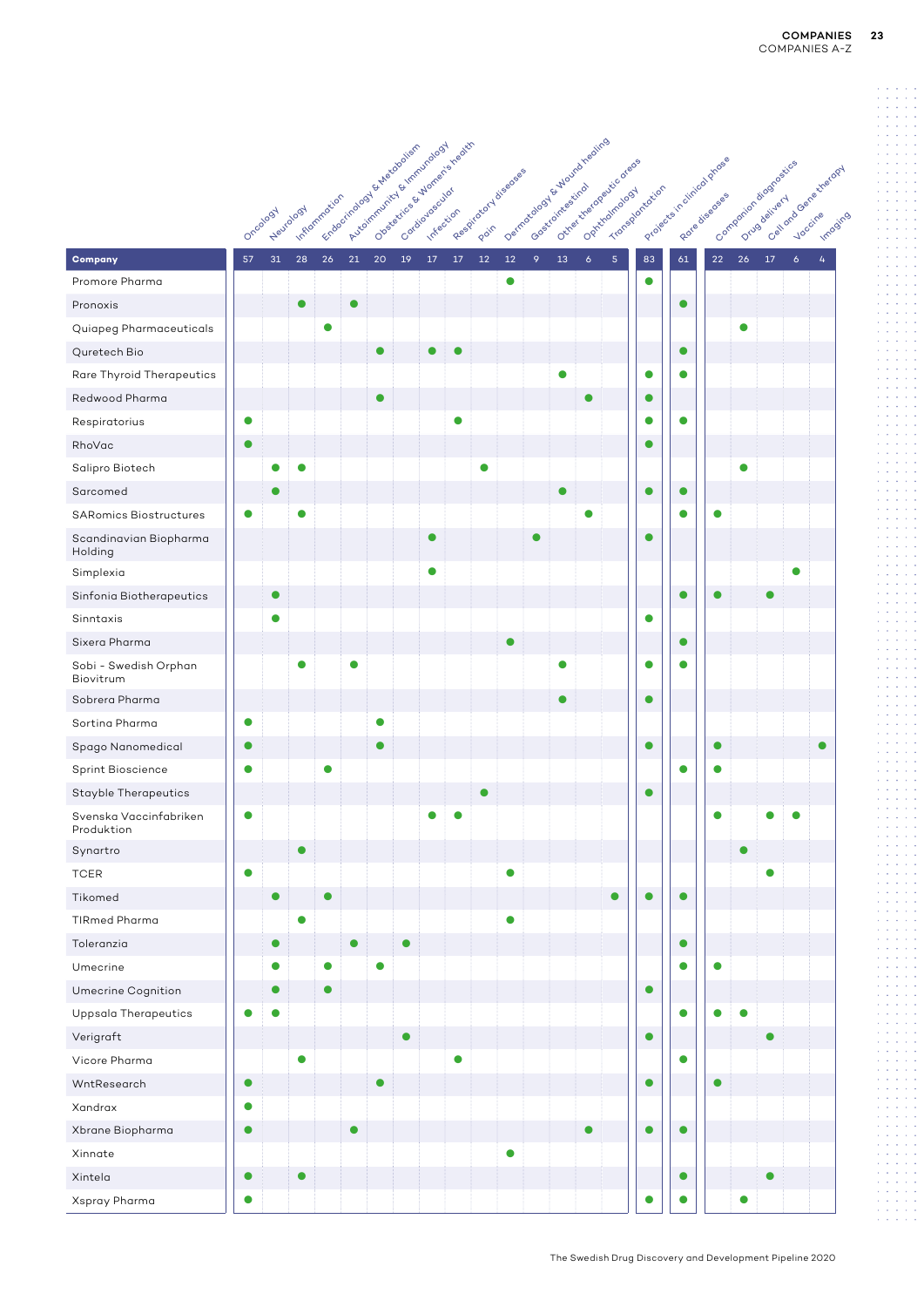*"The high proportion of projects that have the potential to be first-in-class reflects exciting scientific opportunities and innovative approaches being used by researchers to address critical unmet patient needs"*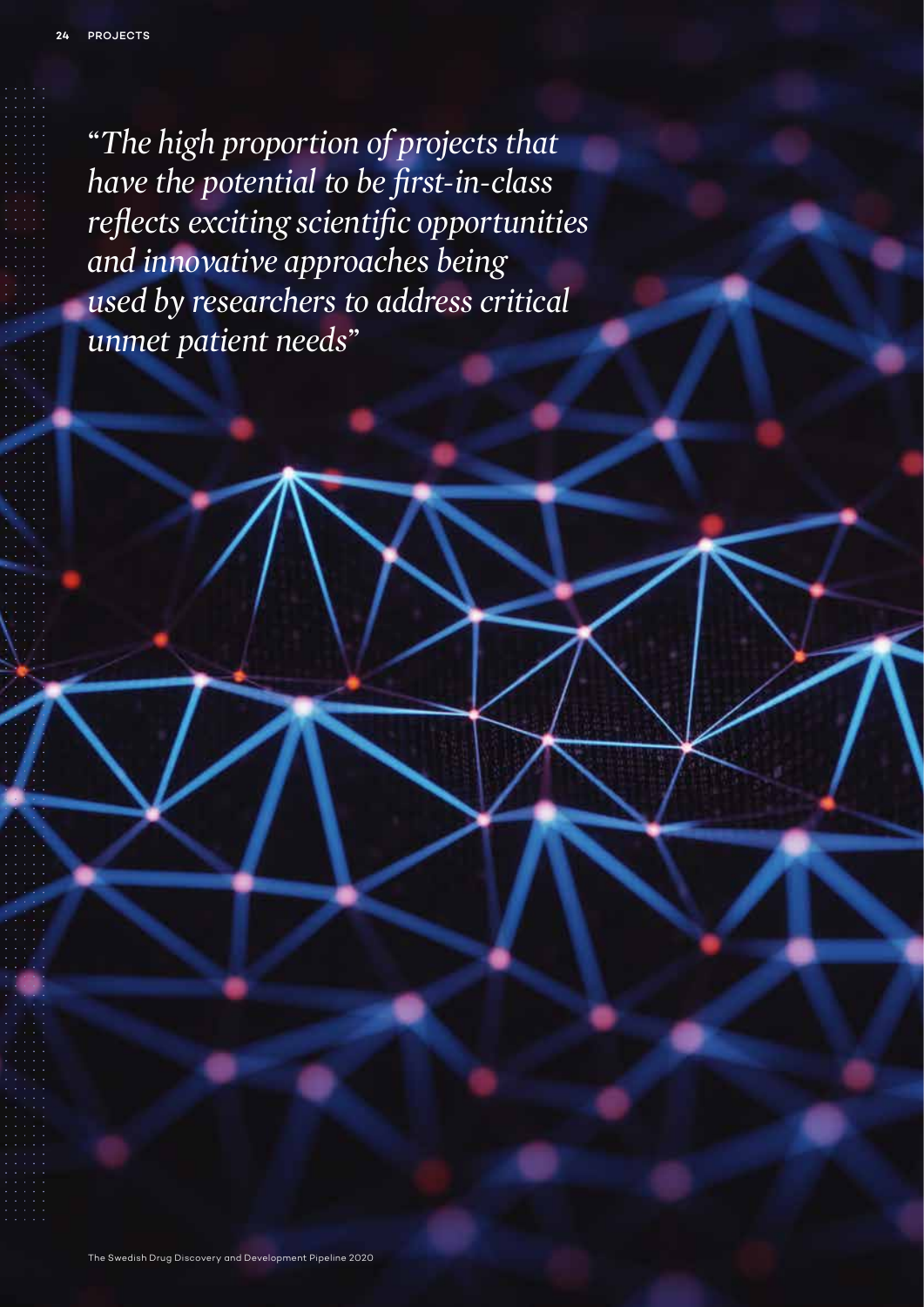### *The current Swedish pipeline from discovery to Phase III consists of 420 R&D projects*

There has been a steady increase in the number of projects and companies reaching clinical stage throughout a decade of regularly monitoring the evolution of the Swedish pharma R&D pipeline. 2020 once again marks a milestone with a 14% increase in the total number of projects since our last report in late 2016.

This year we can report on 420 projects in discovery to phase III stages. Discovery and preclinical projects equate to 59% of the entire pipeline while 41% are reported to be in clinical trial, Phase 0 – Phase III. One third of the companies included in the report have only one project in their pipeline with the remaining two thirds having have two or more.

### **PROJECTS IN CLINICAL DEVELOMENT**

117

Fifty three percent of the companies run one or more projects in clinical phase I-III, comprising 148 projects in total. Also noteworthy is that as many as 24 projects have reached Phase III – this being the highest number ever reported in our series of pipeline reports.

In addition, 19 Phase 0 studies were reported by nine companies. Phase 0 is also known as exploratory investigational new drug

**165**

studies, and these trials intend to provide a better understanding of a new compound's pharmacokinetics, pharmacodynamics, and target localization before the initiation of Phase I trials.

### **FIRST-IN-CLASS**

Potential first-in-class medicines represented more than 80% of the pipeline and 76% of the clinical pipeline (Phase I-III). Firstin-class medicines are described as a unique pharmacological class distinctive from those of any other marketed products. Interestingly, 16 of the 24 Phase III projects would be first-inclass if approved during Spring 2020. In addition, 43 follow-on projects were recorded. Follow-on drugs have a similar chemical structure or the same mechanism of action as a drug that is already marketed, but may provide useful alternative or enhanced therapeutic options for patients or patient subpopulations.

### **CONTINUED GROWTH**

The latest pipeline report published in 2016 included 144 companies and 369 projects. At that time, 67 of the companies had one or several projects in clinical testing, totalling 144 projects in Phase I-III. This year, there are 79 companies with projects in clinical testing. This trend of a steadily increasing number of companies with projects in clinical phases has been apparent for nearly a decade now. When looking at the preclinical and phase 0 stages, we see an increase of 62 projects since 2016. All 184 projects are eager to enter into later development stages, and therefore we can expect an increase in projects entering later clinical stages in a near future.

*"This year's result supports what we have seen for a several years now: the Swedish drug pipeline is continuing to grow."*



Data source: See Material and Methods on page 39. No information for 4 projects was disclosed on stages of development and these are not included in this diagram.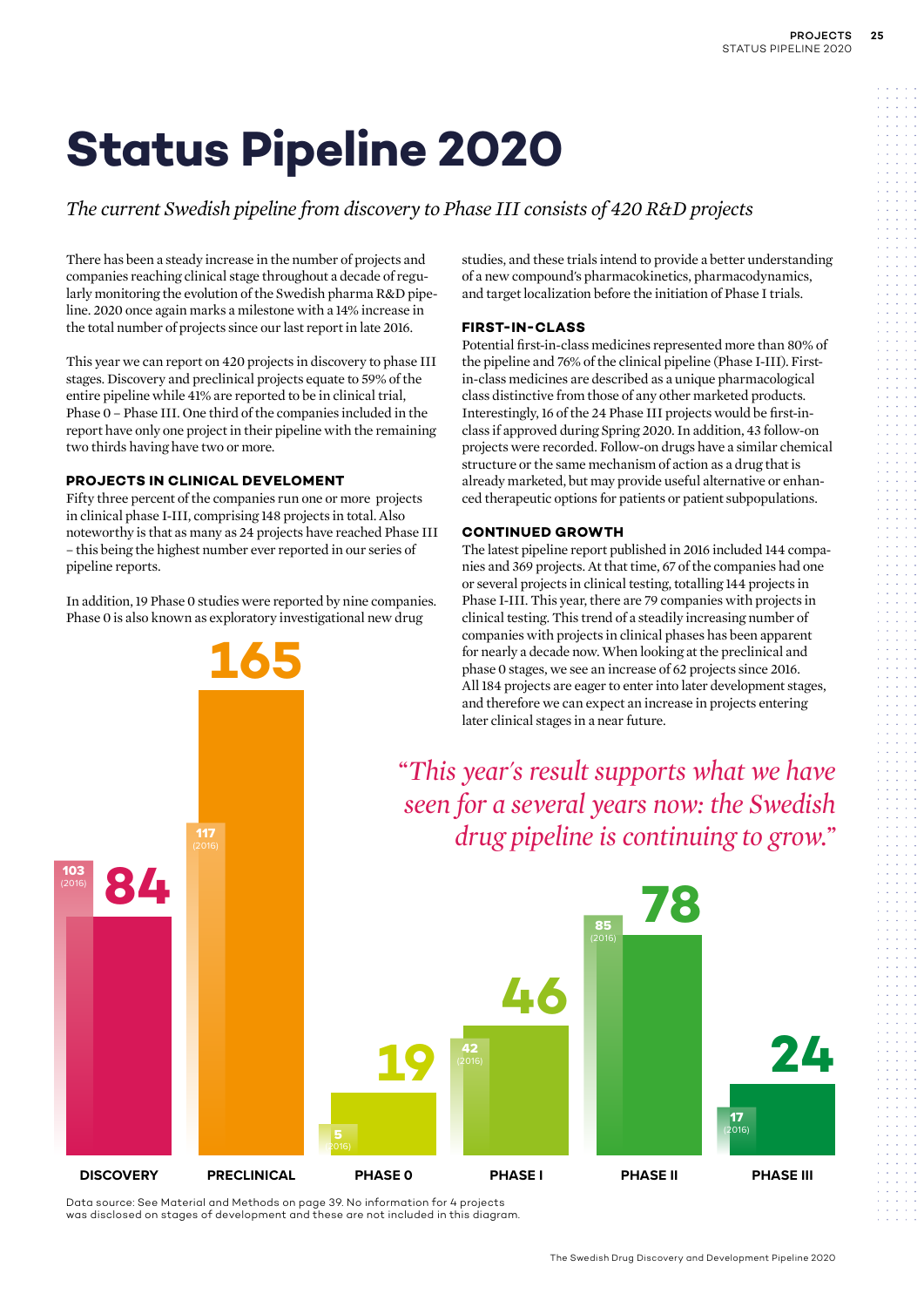### **Type of compounds and development stages**

We can report on a total of 283 different compounds amongst the 420 projects. There are 112 different compounds in Phase I-III, and 31 of these are being tested in more than one project.

The majority, representing 76% of the compounds, are so-called new chemical/biological entries, i.e. a drug that contains an active moiety that has never been approved by the regulatory authorities.

Small molecules are the most common type of compound represented in the total pipeline, and they account for about 58% of all the compounds recorded here. This group includes both chemically synthesized compounds (149) and peptides.

The diverse group of biopharmaceuticals, i.e. antibodies (34), biologic peptides, proteins, vaccines, modified polysaccharides, DNA/RNA-based moieties, and live bacteria make up 33 % of all compounds.

About 8% is accounted for by cell- and gene therapies, treatments based on tissue-engineering as well as genetically-modified bacteria.



**Numbers and types of compound in different development stages from discovery to Phase III.**

|                         | <b>Discovery</b> | <b>Preclin</b> | Phase 0  | <b>Phase I</b> | <b>Phase II</b> | <b>Phase III</b> |
|-------------------------|------------------|----------------|----------|----------------|-----------------|------------------|
| Small<br>molecules      | 54               | 103            | 12       | 27             | 50              | 18               |
| Biopharma-<br>ceuticals | 21               | 44             |          | 16             | 21              | Ô                |
| Cell & Gene<br>Therapy  | 9                | 18             | $\Omega$ | 3              |                 |                  |

The Swedish Drug Discovery and Development Pipeline 2020

### **Hot numbers 2016 vs 2020**

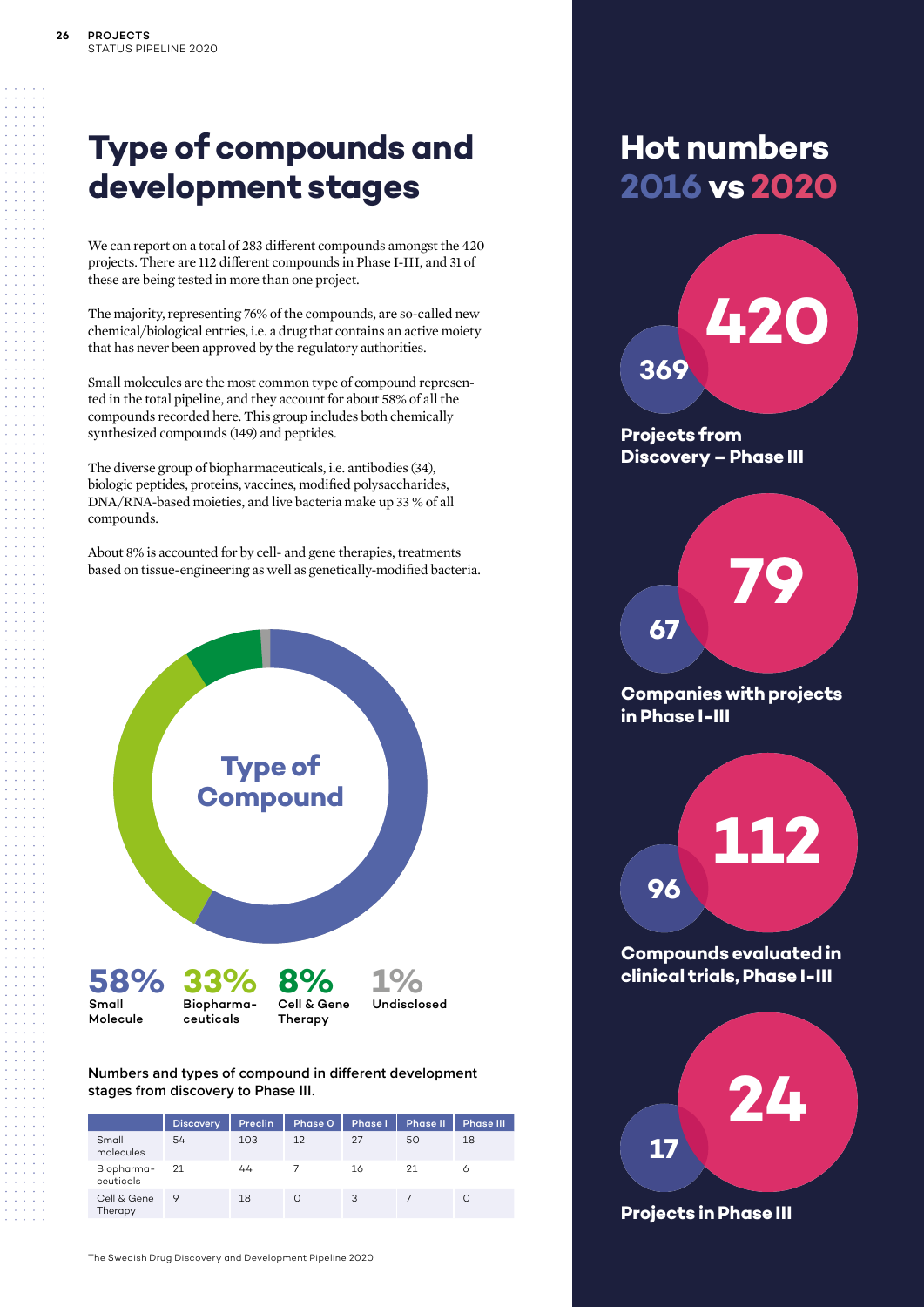### **Phase III and beyond**

This report presents 24 ongoing Phase III projects, which is the highest number ever recorded in a Swedish pipeline report. There are as many as 10 rare disease projects, five of which are directed towards treating rare haematological malignancies, with the other five directed at rare endocrinological, inflammatory and immunological conditions. Interestingly, we note that there are three companies as newcomers in the post Phase III stage: *AcuCort*, *Hansa Biopharma*, and *Palette Life Science / Pharmanest*. During 2019, each submitted their first market authorization applications. In addition, several Swedish companies with previously launched products, *Camurus*, *Oasmia Pharmaceuticals*, *Orexo*, and *Sobi*, have received approvals of new drugs in the last two years.

### **POSITIVE RESULTS FOR PHASE III STUDIES**

Phase III, the final stage of drug development prior to registration confirms the clinical doses, frequency, and timing of administration for approval. The overall success rate of phase III is around 70% and depending on the size can cost up to USD 100 million. Two companies had positive news to report in January 2020. *Moberg Pharma* announced that the expert evaluation of the results from the North American Phase III-study are now completed and the experts provide strong support for mob-15 as treatment for nail infection. Lipidor was shown to have positive top-line results of its Indian AKP01 Phase III clinical study, achieving its primary endpoint using calcipotriol spray against mild-to-moderate plaque psoriasis.

### **SUBMISSION OF MARKETING AUTHORISATION**

Once the phase III studies are completed and have delivered a positive outcome, compilation of the data to submit to the regulatory agencies begins. Filing a market authorization application (MAA) to the European Medicines Agency (EMA) or New Drug Application to the U.S. Food and Drug Administration (FDA) for registration is a key step in bringing a potential new therapy to the market. If approval is granted, the new therapy can then be sold for use as detailed in the final approval label granted by the regulatory authority. Three Swedish companies filed a MAA in 2019.

In 2019, *AcuCort* submitted a national hybrid application for approval of the company's drug candidate ISICORT® to the Swedish Medical Products Agency (MPA). ISICORT® is a regulatory bioequivalent with a reference product containing conventional dexamethasone tablets, a corticosteroid medication. It is used in the treatment of many conditions, including allergy and croup, but may also benefit cancer patients suffering from nausea and vomiting in connection with chemotherapy.

*Hansa Biopharma* submitted their MAA to the EMA for review of IDEFIRIX in 2019, as a treatment to enable kidney transplantation in highly sensitized patients. IDEFIRIX is a novel antibody-degrading enzyme that eliminates immunological barriers. It is administered as a single intravenous infusion immediately prior to transplantation and rapidly inactivates donor specific antibodies (DSAs).

*Palette Life Science* (formerly known as *Pharmanest*) submitted their MAA for review of Lidbree (SHACT) in 2018. Lidbree is a proprietary topical delivery technology that provides short-acting mucosal pain relief during placement of an intrauterine device.

### **APPROVAL AND LAUNCH**

When the marketing authorisation application approval is granted, the new therapy can then be sold for use as detailed in the final approval label granted by the regulatory authority. Several Swedish companies have received approvals in the last two years.

### **EARLY 2019**

The Australian Therapeutic Goods Administration approved *Orexo's* Zubsolv® (buprenorphine and naloxone) for treatment of opioid dependence. Zubsolv is launched in the European Union and US and, in early 2020, it will be launched in Australia and New Zealand.

### **NOVEMBER 2018**

*Camurus's* product Buvidal®/ Brixadi™ (buprenorfin) was approved as the first long-acting injection for the treatment of opioid dependence in the European Union and Australia. To date, Buvidal® has been launched in seven countries, including Germany, the UK, and Australia.

### **NOVEMBER 2018**

*Oasmia Pharmaceutical* received approval from the European Commission for Apealea® (paclitaxel micellar), for the treatment of adult patients with first relapse of platinum-sensitive epithelial ovarian cancer, primary peritoneal cancer, and fallopian tube cancer, in combination with Carboplatin. The product was launched in the Nordic countries in January 2020.

### **NOVEMBER 2018**

*Sobi* received Approval from the European Commission and FDA for Gamifant® (emapalumab) for the treatment of primary Haemaphagocytic Lymphohistiocytosis. The product was launched in December 2018.

### **APRIL 2018**

*Sobi* received approval from the European Commission for Kineret® (anakinra) for treatment of Still's disease. The product was launched in July 2018.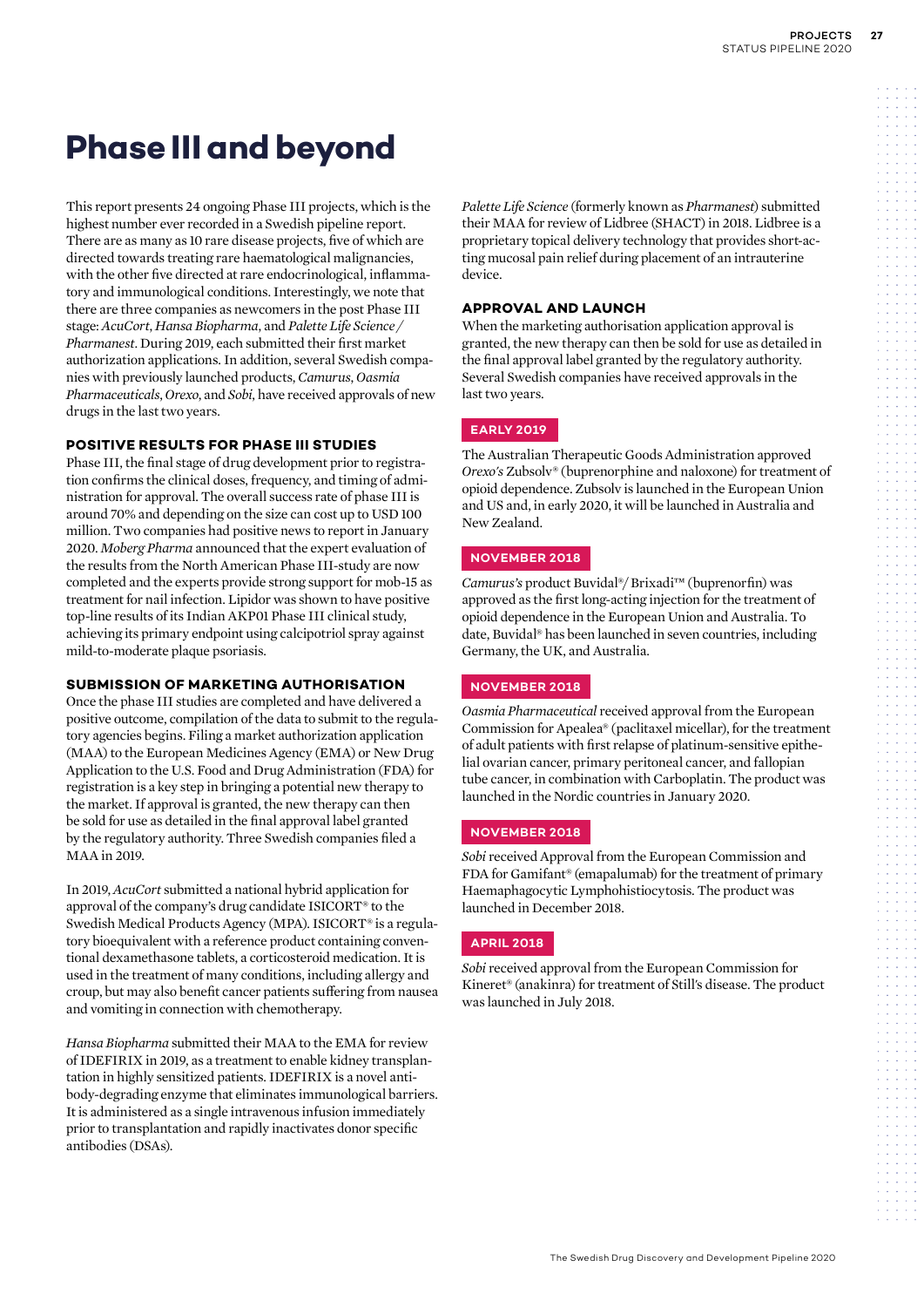# **Therapeutic areas**

*Swedish companies are presently directing their efforts towards diseases in the top four therapeutic areas, oncology, neurology, endocrinology/metabolism and infection, with antibodies, or cell-and gene therapies in addition to the usual small molecule route.*

This report shows that the four most common therapeutic areas, both in early and clinical research stages, are predominantly oncology, neurology, endocrinology/metabolism and infection. This is in line with on-going research in the rest of the world as published in a recent report by Pharma Intelligence (Pharma R&D Annual Review 2019)

In addition to the above-mentioned therapeutic areas, others with strong pipelines in both preclinical and clinical stages are cardiovascular, inflammatory and respiratory diseases.

We note also that a high number of projects lie within the rare disease area and represent roughly 25% of the pipeline, with autoimmunology/immunology taking second place as the most popular therapy area behind the overall leader – oncology.

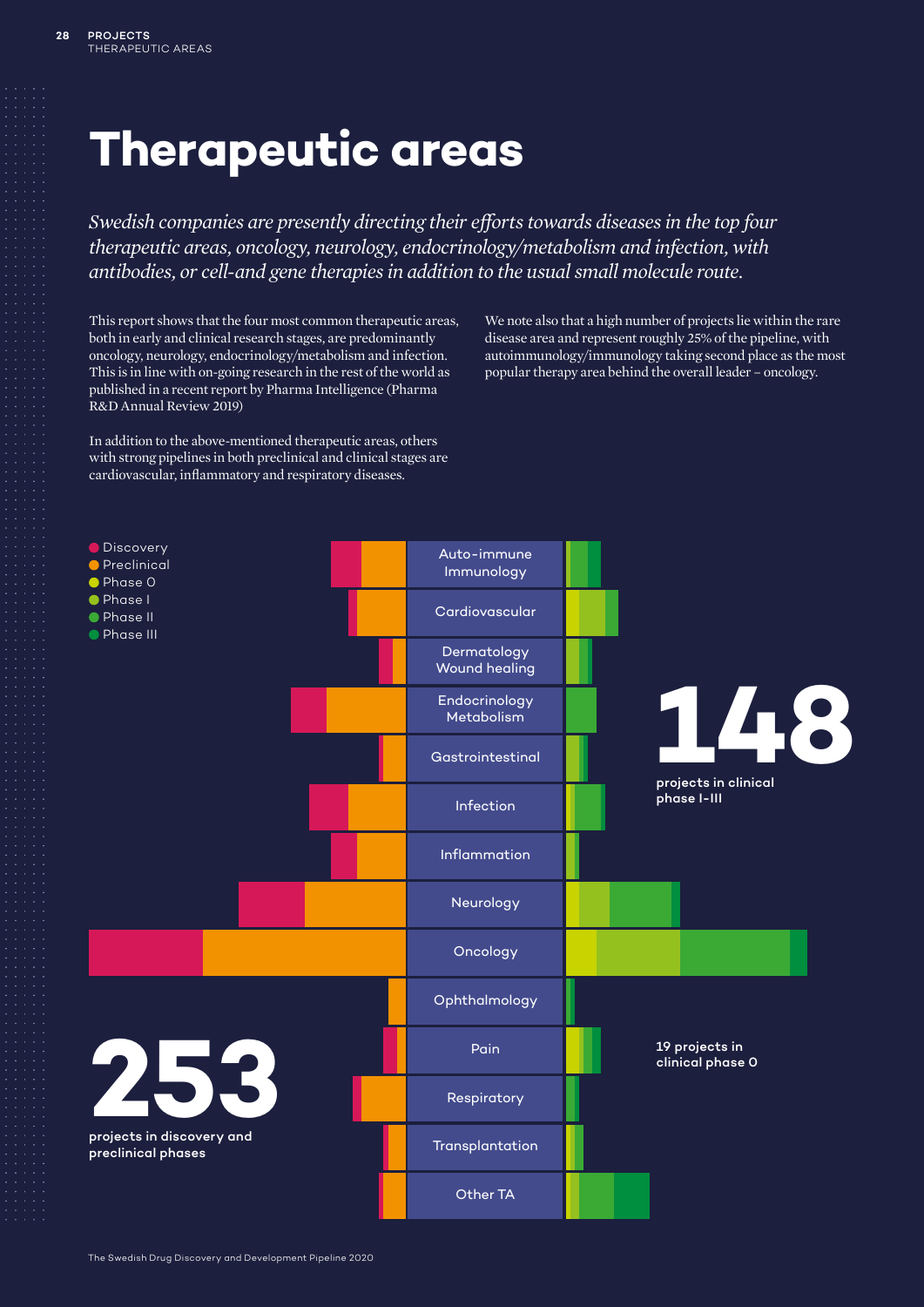### **Top four therapy areas at a glance**



### **ONCOLOGY**

- 57 companies
- 128 projects representing 30% of the entire pipeline
- Most common projects: leukaemia, breast, liver, prostate, and colon cancers
- 48 projects are in phase I-III clinical stages, 4 projects in Phase III
- 2 preclinical projects with therapeutic vaccines to treat cancers
- 5 projects with diagnostic PET-ligands or contrast agents
- Swedish patients are included in 54% of the studies



### **NEUROLOGY**

- 29 companies
- 64 projects representing 16% of the entire pipeline
- Most common projects: Parkinson's disease, Alzheimer's disease, and psychiatric conditions
- 23 projects are in phase I-III clinical phases, 2 projects are in phase III
- 2 projects with therapeutic vaccines to treat Alzheimer's disease or multiple sclerosis
- 3 projects with diagnostic PET-ligands
- Swedish patients are included in 48% of the studies



### **ENDOCRINOLOGY/METABOLISM**

- 20 companies
- 34 projects representing 8% of the entire pipeline
- Most common projects: Type 1/Type 2 diabetes, and obesity
- 7 projects in clinical Phase II
- Swedish patients are included in 86% of the studies



### **INFECTION**

- 16 companies
- 31 projects representing 7% of the entire pipeline
- Most common projects: bacterial or viral infections
- 8 projects are in the clinical stages, 1 in Phase III
- 6 prophylactic and 2 therapeutic vaccines
- Swedish patients are included in 50% of the studies

 $\rightarrow$  For more information on the projects, please see the project list (Appendix)



**30%** Oncology



**8%** Endocrinology/Metabolism

**7%** Infection

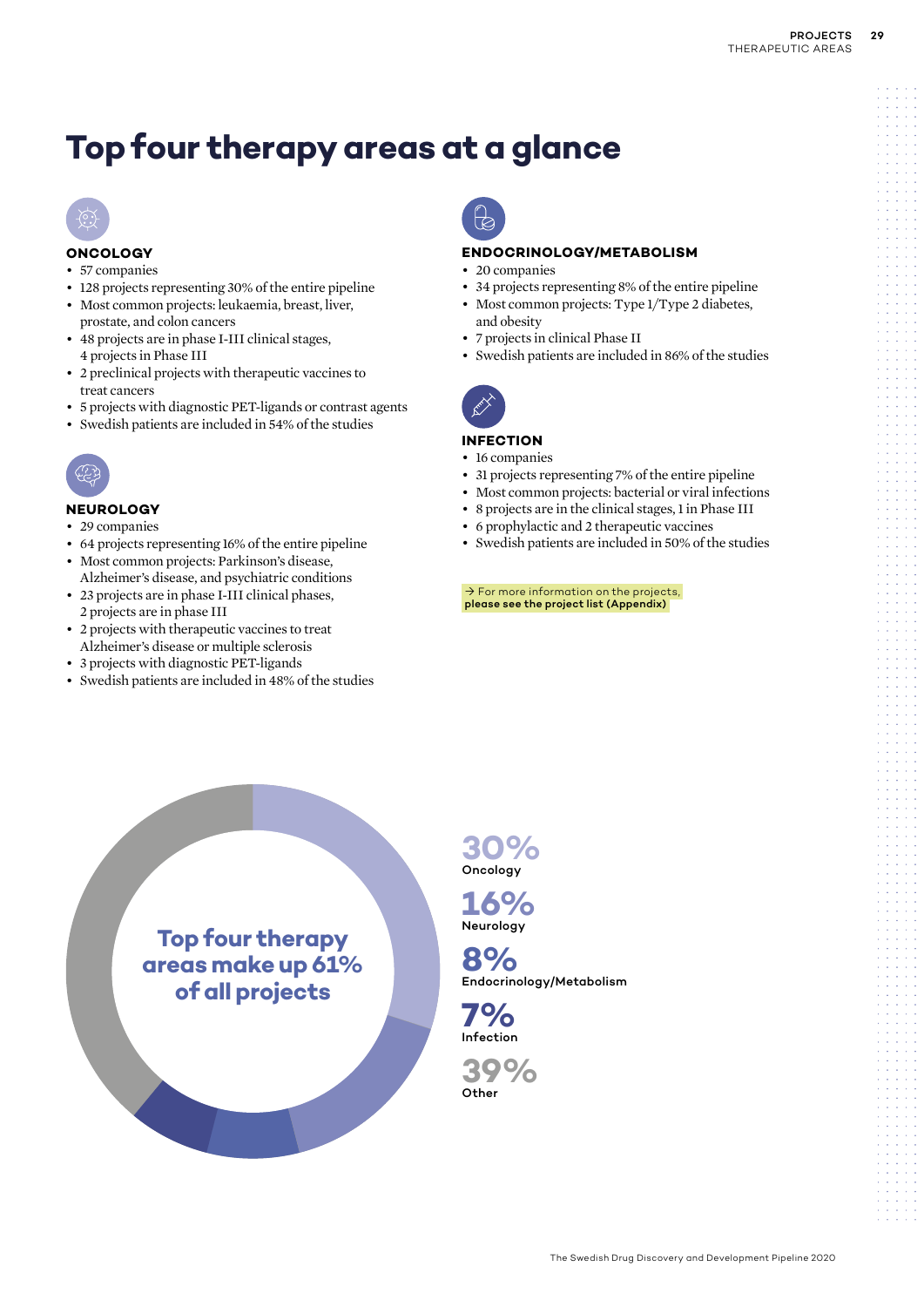Subgrouping the projects in the different therapy areas reveals that many other indications are also popular targets. When specifically looking at projects that have reached clinical phase I-III, we see indications in wound healing / dermatology, pain, and gastrointestinal diseases in addition to the other major therapy areas.

### **TOP 10 INDICATIONS IN CLINICAL PHASE I-III**

| Indication                        | Phase I-III |  |  |  |  |  |  |  |
|-----------------------------------|-------------|--|--|--|--|--|--|--|
| Parkinsons's disease              |             |  |  |  |  |  |  |  |
| Dermatology / Wound Healing       |             |  |  |  |  |  |  |  |
| Pain                              | 6           |  |  |  |  |  |  |  |
| Gastrointestinal                  | 5           |  |  |  |  |  |  |  |
| Psychiatric conditions            | 4           |  |  |  |  |  |  |  |
| Cancer, Leukemia                  | 4           |  |  |  |  |  |  |  |
| Cancer, Colorectal                | 4           |  |  |  |  |  |  |  |
| Type 1 diabetes                   | 4           |  |  |  |  |  |  |  |
| Chemotherapy-induced malignancies | 4           |  |  |  |  |  |  |  |
| Infection, Viral<br>3             |             |  |  |  |  |  |  |  |

### $\mathscr{P}$

### **DERMATOLOGY/WOUND HEALING**

The wound healing process is complicated and fragile, and susceptible to interruption or failure leading to the formation of non-healing chronic wounds. Factors that contribute to non-healing chronic wounds are diabetes, venous or arterial disease, infection, and metabolic deficiencies of old age.

Companies with projects in clinical stages in this area are: *Follicum, Ilya Pharma, Lipidor, Omnio,* and *Promore Pharma*.

### $\left( 5\right)$ **PAIN**

Stronger medications may be needed to relieve chronic pain. However, an over-prescription of opioid-based pain medications has led to a worldwide opioid-crisis – 8-12% of patients who are prescribed opioids over longer periods become addicted. In this

report we note 9 companies developing non-opioid substances for the relief in patients suffering chronic pain. Five companies have projects in clinical phases:

*Moberg Pharma, Orexo, Stayble Therapeutics, Camurus* 

### $\bigcirc$

and *Klaria.*

### **GASTROINTESTINAL DISEASES**

Currently, strong research interest for drug development in gastrointestinal diseases is focused on various inflammatory bowel diseases but also in other indications such as gastroesophageal reflux disease, gastroparesis or prevention of necrotizing enterocolitis.

Companies with projects in clinical phases are: *InDex Pharmaceuticals Holding, OxThera, Cinclus Pharma, Nanologica, and Infant Bacterial Therapeutics.*

### **Indications Emerging technologies**

### $\mathbb{Z}$

### **CELL AND GENE THERAPY**

26 cell therapies and 11 gene therapies are under development. Most of these therapies are used in oncological or neurological diseases but also in cardiovascular and inflammatory conditions.

For information on companies active in this area please see pages 36-37.

### $R_{\rm s}$

### **TRANSPLANTATION**

There are a handful of companies working on projects aiming to improve both pre- and post-transplantation situations, in particular to minimize the frequency of rejection associated with transplantation of organs or cells.

Companies active in this field, both working with cell therapy techniques are *Idogen* and *Nextcell Pharma*. *Hansa Biopharma* is developing an enzyme that inhibits rejection, and is presently under late stage clinical investigation. *Corline Biomedical* and *Tikomed* are developing special types of modified polysaccharides to aid in transplantation procedures.

### $\alpha$

### **LIVE BIOTHERAPEUTIC PRODUCTS**

A live biotherapeutic is a biological product that contains living microorganisms, such as bacteria, to prevent, treat or cure medical conditions, but is not classified as a vaccine.

Three companies, *Infant Bacterial Therapeutics, Metabogen* and *OxThera* are developing treatments based on live bacteria in 6 different projects, mostly for treating inflammatory conditions in the gastrointestinal tract. Three out of these projects are in clinical phase I or phase III. *Ilya Pharma* are using gene-modified bacteria (ATMP) in two projects for wound healing and gastrointestinal inflammation.

### 受

### **COMPANION DIAGNOSTICS**

As many as 22 companies have or are developing a companion diagnostic in 43 different indications, see pages 20-23. Companion diagnostics are mainly being developed for oncological indications, but also for diabetic related diseases, infection, inflammatory conditions and a few in neurological diseases. 10 projects have already reached phase I-III stages giving promising opportunities for the development of precision medicines.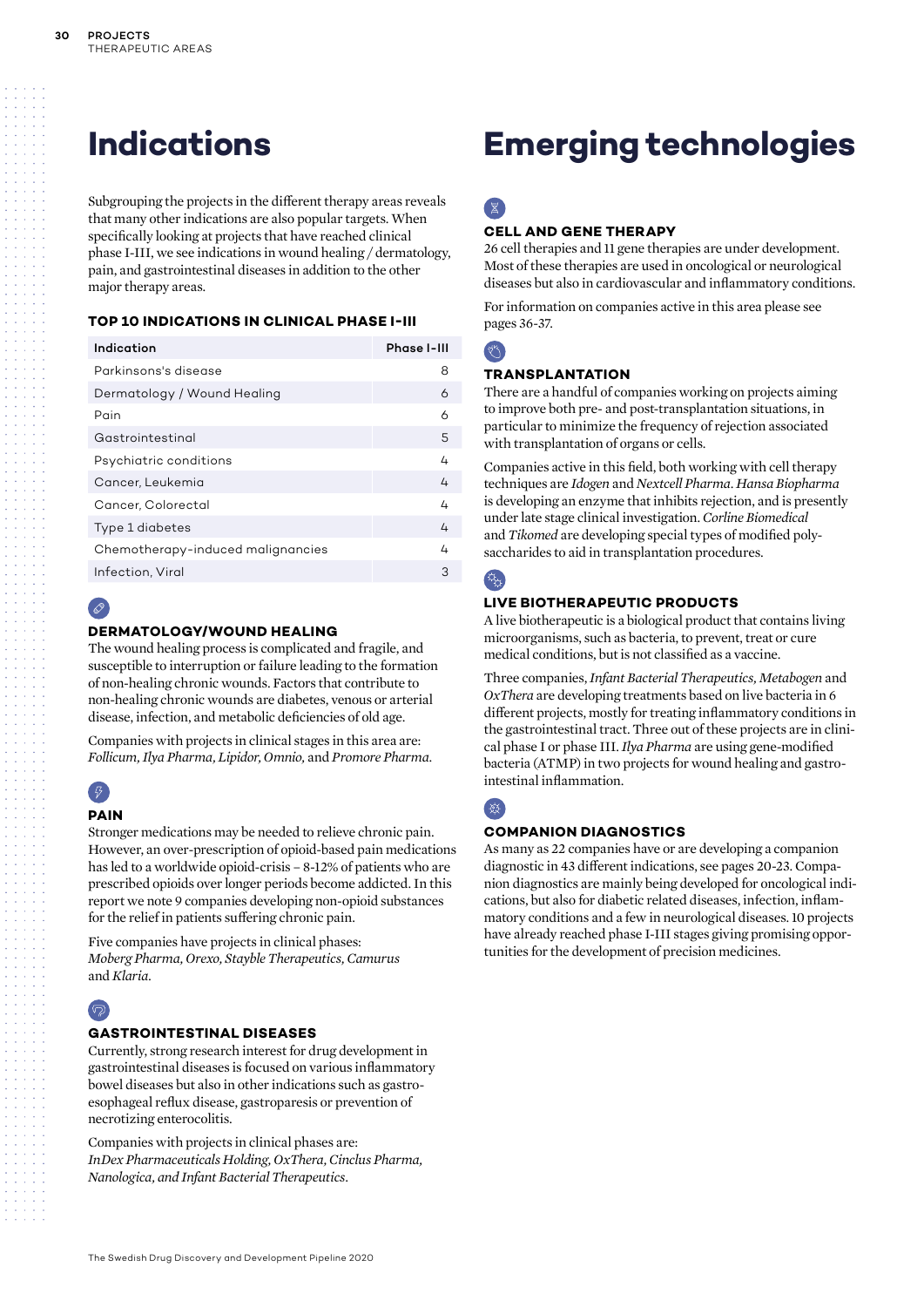*The field of immuno-oncology is evolving rapidly, and these treatments have emerged as an important therapeutic option for patients across many cancer forms.*

Immuno-oncology is a type of immunotherapy that is specifically targeted to fight cancer. It involves the body's immune system by mobilising lymphocytes to recognise and eliminate cancer cells, leaving the rest of the body unharmed. In theory, this is already much better for patients than the current treatments for cancer, which are principally surgery, chemo- and radiotherapy. It also has far fewer limitations, being applicable to tumours at all stages of the disease with much higher efficiency and lower recurrence rate.

Since the first immuno-oncology treatment was approved in 2010, it has proven effective in treating melanoma and lymphoma, as well as lung, kidney and bladder cancer.

In the pipeline, we can include over 20 companies using the immune system in various settings in the fight against cancer.

### 受

### **CHECKPOINT INHIBITORS**

Antibodies, peptides or small molecules can be developed into checkpoint inhibitors, directed to inhibit certain receptors, signal substances, etc, all important for survival or metastasis of the cancer cells. Examples include checkpoint proteins, regulatory T cells, but also other factors or hormones are being explored.

Companies running projects in this category are: *CanImGuide, Genagon Therapeutics, Hansa Biopharma, ISR Immune system regulation holding, Metacurum Biotech, Oblique Therapeutics, RhoVac, Sprint Bioscience*, and *WntResearch*.

### 受

### **ACTIVATING THE IMMUNE SYSTEM**

Activating certain immune cells enables them to attack cancer cells. These activated immune cells can then survive in the body and provide protection against metastases that may occur after completion of treatment.

*Alligator Bioscience, Active Biotech, Bioinvent International*, and *Cantargia* are all developing methods for targeting the tumour with an antibody and which the immune system's killer cells then become stimulated to destroy.

### 受

### **CELL- AND GENE THERAPIES**

Cell- and gene therapies have also found success in treating cancer. *Anocca* is individualizing the treatment by selecting certain types of T-cells that will kill the cancer in certain individuals. *Immunicum* and *TCER* are activating certain immune cells from healthy donors that when given to patients act by targeting the cancer.

*Asgard Therapeutics* and *Lokon Pharma* are using gene therapy to re-programme cancer cells to become immunogenic again, thereby making them vulnerable to the immune system.

### **CANCER VACCINES**

Cancer vaccines stimulate an immune response within the body to attack existing cancer cells. There are many types of cancer vaccines, and they typically contain either tumour antigens, cancer cell DNA or immune cell activators.

*2APharma* and *Abera Bioscience* are both working on the development of therapeutic cancer vaccines directed against specific tumour types.

### 登

### **RADIOIMMUNO-THERAPY**

Radioimmuno-therapy works by targeting the tumour with a protein or an antibody that has a radionuclide bound to it with aim of killing the tumour.

Companies developing this technology are *Affibody* and *Diaprost*.

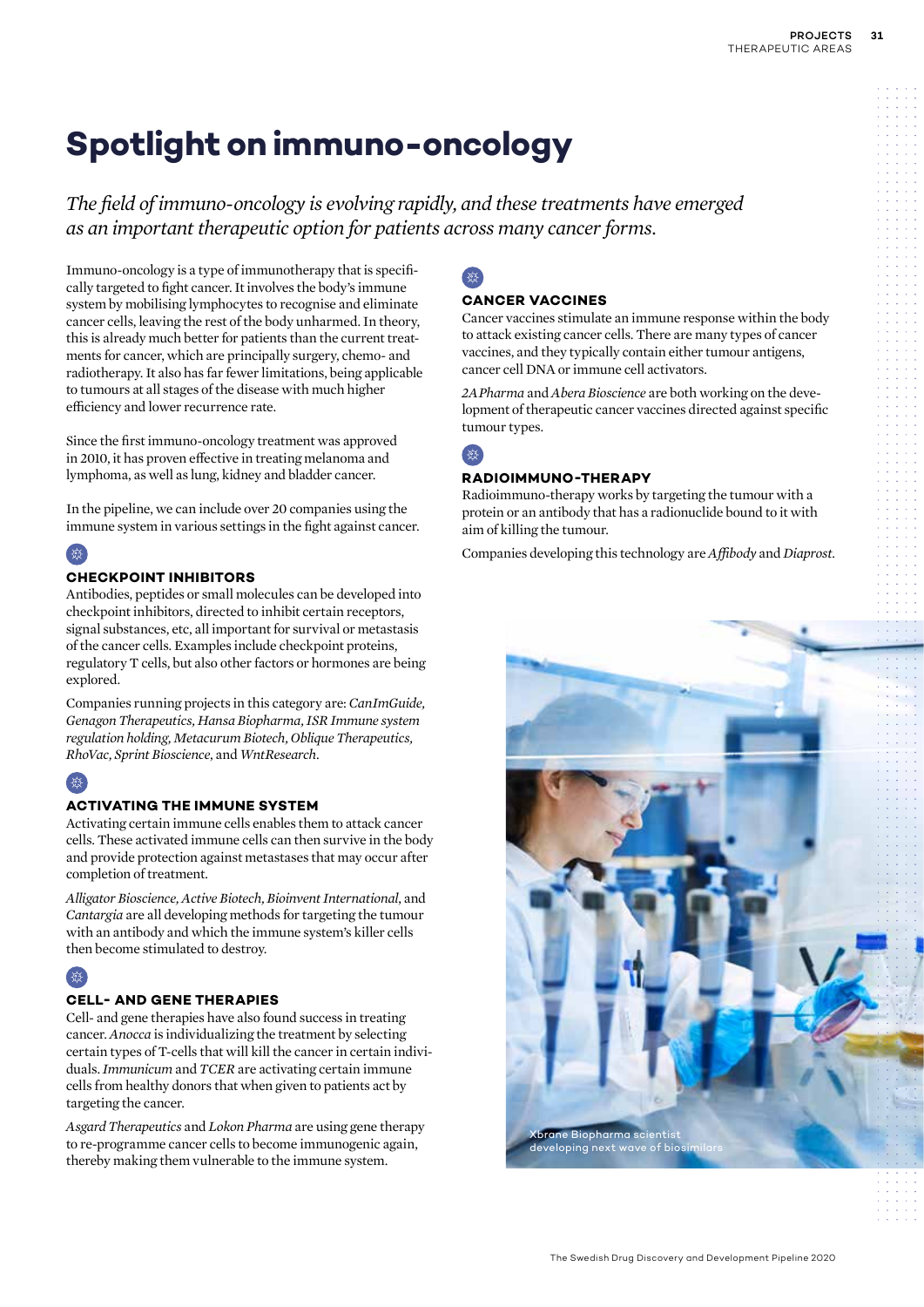*"Sweden has a long tradition in developing drug delivery solutions but also deep-seated experience in the new and exciting fields of cell- and gene therapy. Further, one fourth of the pipeline is addressing treatments of rare disease, a continued attractive field for Swedish companies"*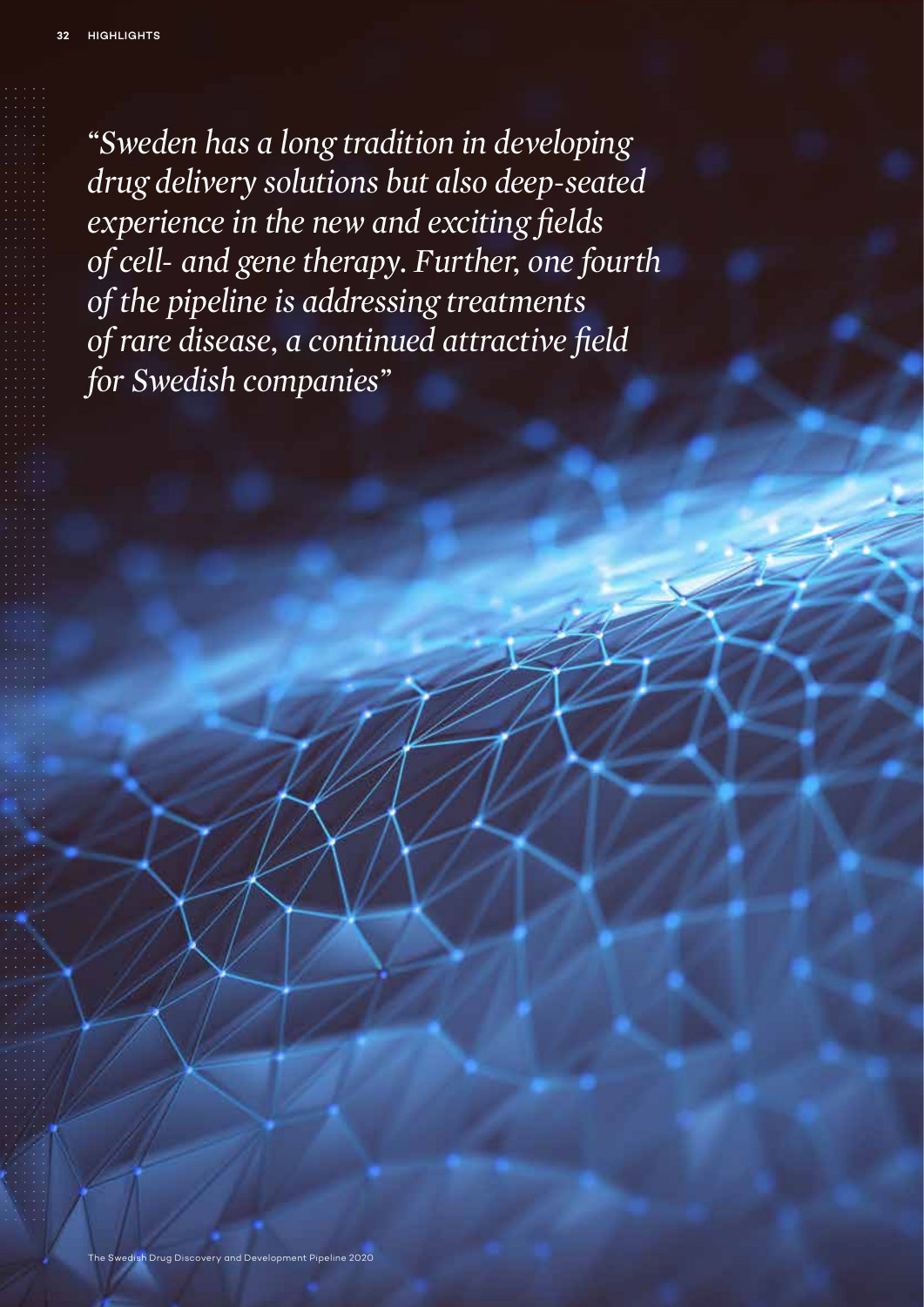### **Drug Delivery – Adding Value to Medicines**

# **Drug Delivery in Sweden**

Drug delivery is the science of getting the right amount of active drug to the right place in the body at the right time. There are individual benefits to patients in having access to more effective and convenient ways to treat their diseases, and societal benefits in having improved treatments and better devices or packaging to improve adherence to and compliance with medication. Innovative drug delivery is more important than ever with the current trend towards more advanced therapeutic strategies, use of targeted approaches and precision medicine in addressing individual patient needs.

### **TRADITION & SUCCESS**

Sweden has a long history of excellence in drug delivery, reflected in the strength of this sector both in academic research but also in the successful development of products such as Symbicort Turbuhaler and Nicorette. Today we see a growing list of innovative Swedish companies with in-house and/or academic origin drug delivery solutions. Some of them also develop new drugs, including improved pharmaceuticals or addressing the challenge of finding solution to new modalities, from small molecules to cell therapies.

### **NATIONAL ACADEMIC & INDUSTRY CENTRES**

In the last few years, several drug delivery related, strategic longstanding partnership programs have been initiated and launched, involving the life sciences industry and research

#### organizations and universities: these are SweDeliver, Next BioForm and FoRmulaEx, all of which are focused on developing drug delivery of the future (see below for more information).

### **SWEDEN DRUG DELIVERY INDUSTRY GROUP**

To further boost drug delivery value creation, the Sweden Drug Delivery Industry Group was formed in 2016 with the objective to connect drug delivery players, communicate the value of drug delivery and to be a hub for the drug delivery industry sector. Today the group has 30 members, ranging from technology providers, service providers to drug developing companies. For more information, contact Jonas Johansson (Chairman): jonas.johansson@astrazeneca.com.

### **Members of the Sweden Drug Delivery Industry Group**

| <b>Technology providers</b>                                                                                                                                                                                                   | <b>Service providers</b>                                                                                                                                             | Pharma                                                                                                                                                                                                                                                                      |
|-------------------------------------------------------------------------------------------------------------------------------------------------------------------------------------------------------------------------------|----------------------------------------------------------------------------------------------------------------------------------------------------------------------|-----------------------------------------------------------------------------------------------------------------------------------------------------------------------------------------------------------------------------------------------------------------------------|
| Affibody, Camurus,<br>Disruptive Materials.<br>Emplicure, Enza Biotech,<br>ERCO Pharma, Grace,<br>McNeil, Merck, Nanexa,<br>Nanologica, Oasmia<br>Pharmaceutical, Orexo,<br>SHL Group, SOLVE<br>Research, Vironova,<br>Xspray | APL, Clinical Trial<br>Consultants.<br>CR Competence,<br>FormulationWise,<br>Galenica, Grace,<br>Merck, Recipharm,<br>SOLVE Research.<br>TuuLifeScience,<br>Vironova | Affibody, APL, Astra-<br>Zeneca, Calliditas<br>Therapeutics, Camurus,<br>Disruptive Materials,<br>Emplicure, Ferring<br>Pharmaceuticals.<br>Galenica, McNeil,<br>Merck, Moberg Pharma,<br>Nanexa, Nanologica,<br>Oasmia Pharmaceutical,<br>Orexo, Sobi, Vironova,<br>Xspray |

#### **CENTRE FOR FUNCTIONAL RNA DELIVERY**

FoRmulaEx is contributing to fundamental knowledge required to succeed in the development of next generation nucleotidebased drug delivery.

All seven partners, including Chalmers University of Technology, University of Gothenburg, Karolinska Institutet, and with AstraZeneca as the leading company partner, jointly invest resources in the centre in order to carry out research projects with the objective to generate a more in depth understanding of drug formulation and the delivery process to enable new applications for nucleotide-based drug development.

The FormulaEx centre is administered and hosted by Chalmers, Department of Physics.

 $\rightarrow$  Want to know more? www.chalmers.se/en/centres/ FoRmulaEx

### **THE SWEDISH DRUG DELIVERY CENTER**

SweDeliver is a drug delivery research network of highest international standard. The Centre is administered and hosted by Uppsala University, Department of Pharmacy.

The academic scientists have a strong track record in drug delivery, physical chemistry, biologics, pharmaceutical technology, and computational modelling & simulation.

Industrial members include e.g. Orexo, Affibody, Nanologica and Xspray and three global life science companies AstraZeneca, Ferring and Recipharm Pharmaceutical, which have complementary competences, unique materials, research infrastructure and the context of bringing products to the market.

 $\rightarrow$  Want to know more? www.medfarm.uu.se/sddf

### **FORMULAEX NEXTBIOFORM**

### **CENTRE FOR FORMULATION AND PROCESSING OF BIOLOGICS**

NextBioForm is providing cutting edge research on industrially relevant issues for formulation and characterisation of biologically based drug products, including biological pharmaceutical products, based on proteins and probiotica.

The focus is on improved product stability, development of new easy to use formulation platforms and excipients. The centre brings together 18 partners from the institute, academic, hospital and industry sectors, Including, Lund University, Malmö University, Uppsala University Hospital, Sobi and MAX IV Laboratory.

NextBioForm is administered and hosted by RISE – research institutes of Sweden.

 $\rightarrow$  Want to know more? www.ri.se/en/nextbioform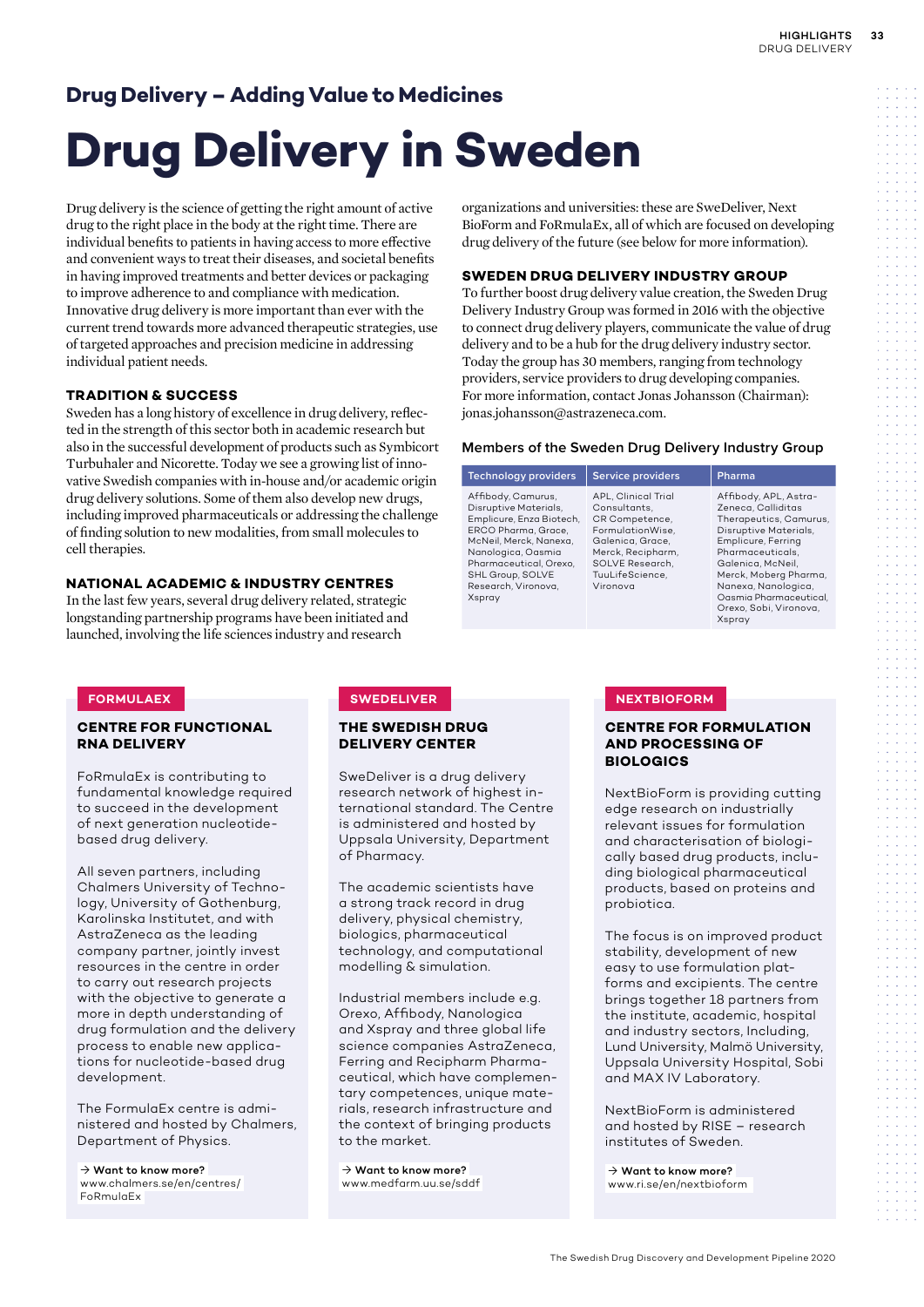### **CASE STUDIES**

### **Swedish pipeline companies with innovative drug delivery technologies**

We have identified 26 companies with innovative, in-house and/ or academic origin drug delivery solutions that also develops new drugs, see below. The methods and technologies being developed and used include both controlled and targeted drug delivery. Examples of these techniques range from nanoporous particles, lipids, oral films and long-term release formulations. Improved cancer treatment, pain and opioid dependence are examples of common therapeutic areas.

Interestingly, nearly half of the companies are based in Uppsala. The abundancy of companies working with different approaches to new drug delivery techniques may be explained by the fact

that Uppsala University has a strong tradition of research within drug delivery. Also, research into new materials and nanotechnology is presently underway at Uppsala University, and as result there are a number of spin-out companies emanating from the university research and with focus on drug delivery.

Taken together, this is a group of rather mature companies, the majority have clinical stage projects, and several of the companies have launched products i.e. *Camurus*, *Lipidor*, *Moberg Pharma*, *Oasmia Pharmaceutical* and *Orexo*.



### **DEVELOPING THE NEXT GENERATION OF DRUG DELIVERY TECHNOLOGIES**

AstraZeneca aims to target any novel biology uncovered through developing an array of modalities. New advanced drug delivery systems are needed for targeted and controlled release of novel molecules in tissues and in cells to optimize their potential benefits for patients. Addressing drug delivery challenges is thus a substantial part of AstraZeneca's activities in Sweden.

AstraZeneca is actively engaged in collaborative efforts together with other stakeholders in the ecosystem, combining competences, infrastructure and resources to develop technology platforms and push the boundaries of science in Sweden. In FormulaEx, platforms to enable cellular uptake are explored and in SweDeliver novel technologies for both small molecules and biologics are developed. Such academia-industry collaborations accelerate development of future therapies and advances offerings by service and technology providers to global markets.

Scientists at AstraZeneca are for example developing a broad range of nanoparticles that aim to deliver new modalities to previously undruggable targets and precisely control their release in formulations that are easy to use and convenient for patients. They are also investigating innovative ways of getting oral formulations of biologic drugs across the intestinal wall – something which has eluded generations of drug designers.



### **FROM UPPSALA AND AROUND THE WORLD FOUR TIMES**

Orexo develops and commercialises improved pharmaceuticals therapies with a primary therapeutic focus around addiction, from prevention to treatment.

New innovative technologies are being developed for oral, sublingual and intranasal drug formulations.

Orexo's products have been approved in multiple markets and helped patients benefit from improved drugs worldwide. Localised in Uppsala, their own products are commercialized by Orexo in the US or via partners worldwide.

→ Want to know more? www.orexo.com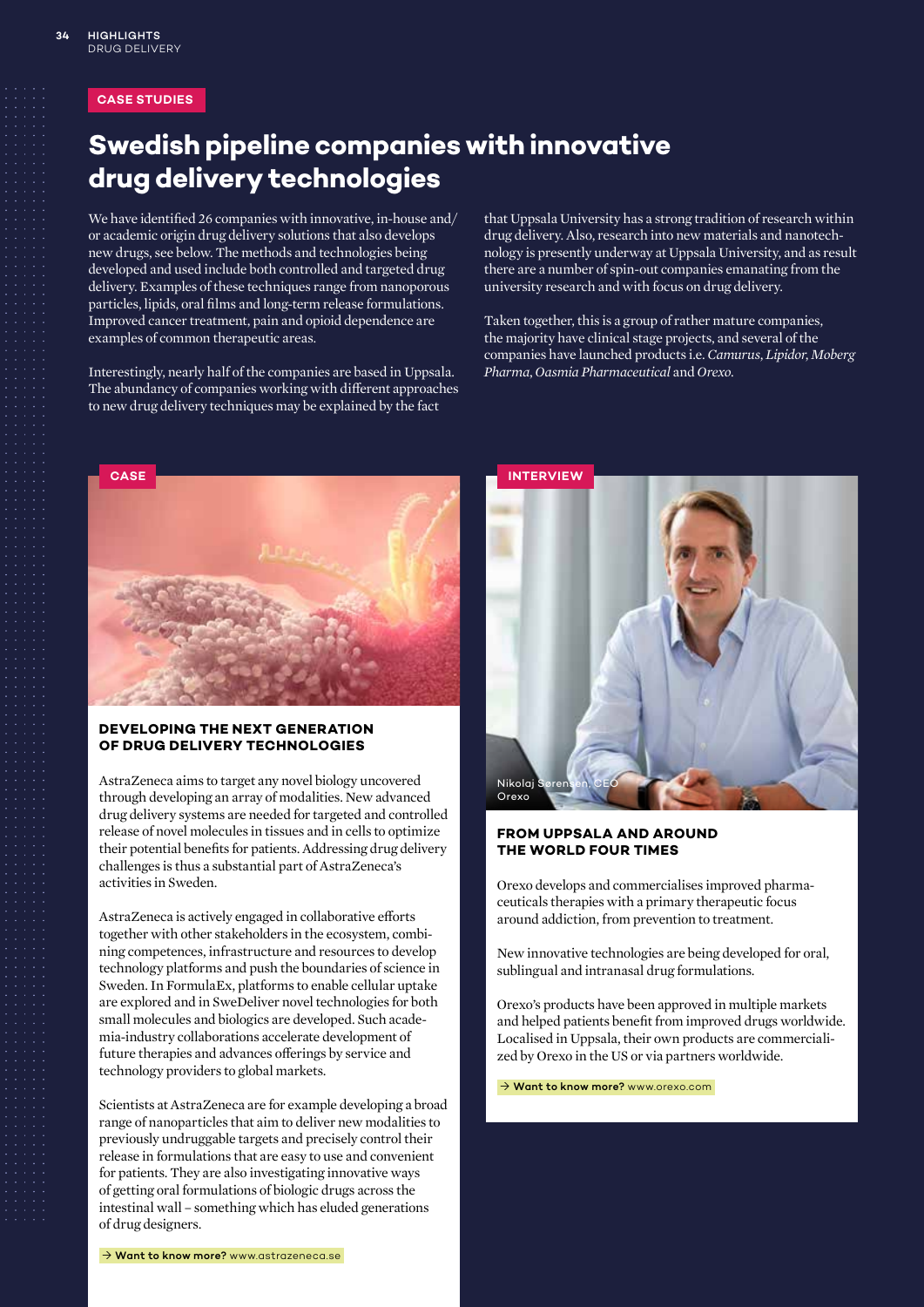| Company                     | <b>Technology</b>                                                                                                                                          | Location      |
|-----------------------------|------------------------------------------------------------------------------------------------------------------------------------------------------------|---------------|
| Acucort*                    | ISICORT®, is a thin, fast-dissolving, user-friendly oral film that<br>melts on the tongue.                                                                 | Helsingborg   |
| Affibody*                   | Affibody® molecules, a novel class of antibody mimetics. Albumod™,<br>enables modified/enhanced pharmacokinetics for biopharmaceuticals.                   | Solna         |
| Alzinova                    | $\mathsf{A}\beta\mathsf{CC}$ peptide <sup><math>\mathsf{m}</math></sup> , research tools that enhance productivity within<br>Alzheimer's disease research. | Göteborg      |
| Ascelia Pharma*             | Oncoral is a novel tablet-based formulation of the well-known<br>chemotherapeutic agent irinotecan.                                                        | Malmö         |
| <b>BTB Pharma</b>           | Delivers disease-specific protein to the immune system, creating<br>"tolerogenic cells". Adaptable to different autoimmune diseases.                       | Malmö         |
| Calliditas Therapeutics*    | NEFECON is an oral formulation of a potent and well-known active substance -<br>budesonide - for targeted release.                                         | Stockholm     |
| Camurus*                    | FluidCrystal® - endogenous polar lipids spontaneously forming liquid crystal<br>nanostructures in aqueous environments; at tissue surfaces or in the body. | Lund          |
| Dextech Medical*            | GuaDex - specific modified dextran molecules used as a backbone in<br>constructions of new candidate medications.                                          | Uppsala       |
| Dizlin Pharmaceuticals*     | Infudopa SubC© provides long-term continuous subcutaneous infusion<br>via a small belt-pump.                                                               | Göteborg      |
| Double Bond Pharmaceutical* | BeloGal® - a biomimetic encapsulation of the API with polymer- and<br>biologicals-free excipient, protecting the remaining healthy tissues.                | Uppsala       |
| Emplicure*                  | Inhalation for early onset of effect of active substances.<br>Micro-needle patch for drug delivery.                                                        | Uppsala       |
| Empros Pharma*              | A drug delivery technology that modifies release in the gastrointestinal<br>system, maximizing the drug-effect and improving tolerability.                 | Stockholm     |
| <b>Eurocine Vaccines*</b>   | Endocine™ is a vaccine adjuvant, based on endogenous lipids naturally<br>found ubiquitously in the human body.                                             | Solna         |
| Klaria*                     | An alginate-based polymer film. The film distributes the medication<br>directly into the bloodstream.                                                      | Uppsala       |
| Lidds*                      | NanoZolid® enables the controlled, long-term and personalized release<br>of drugs for up to six months.                                                    | Uppsala       |
| Lipidor*                    | AKVANO <sup>®</sup> - water-free, sprayable liquid formulations in which selected lipids<br>and the active ingredient are dissolved in a volatile solvent. | Solna         |
| Moberg Pharma*              | Topical formulation of terbinafine                                                                                                                         | <b>Bromma</b> |
| Nanexa                      | PharmaShell®, drug particles are enclosed in a shell with controlled solubility                                                                            | Uppsala       |
| Nanologica*                 | NLAB Silica™ and NLAB Spiro™, two drug delivery platforms consisting of<br>nanoporous particles where APIs can be placed inside the pores.                 | Södertälje    |
| Oasmia Pharmaceutical*      | XR17 platform enabling increased solubility of insoluble compounds.<br>Based on a mixture of two derivatives (XMeNa and 13XMeNa) of vitamin A.             | Uppsala       |
| Orexo*                      | Sublingual drug delivery formulation platform, providing rapid onset and<br>efficient absorption of the drug across the sublingual mucosa.                 | Uppsala       |
| Quiapeg Pharmaceuticals     | Uni-Qleaver® releasable pegylation, which allows a chosen release time<br>for the drug through a controllable chemical coupling unit.                      | Uppsala       |
| Salipro                     | The Salipro® technology allows reconstitution of purified membrane proteins<br>either into lipid environment or into Salipro® particles.                   | Stockholm     |
| Synartro                    | A platform enabling a sustained drug release. In combination with proven<br>drugs it offers novel uses of existing drugs for human applications.           | Uppsala       |
| Uppsala Therapeutics        | Cell-permeable, endosome escaping RNAi drugs, based on a proprietary<br>cell-penetrating RNA design.                                                       | Uppsala       |
| Xspray Pharma*              | Xspray's patented nozzle make it possible to produce amorphous forms<br>of drugs on a commercial scale that remain stable for a long time.                 | Uppsala       |

*\* Projects in clinical trials, spring 2020.*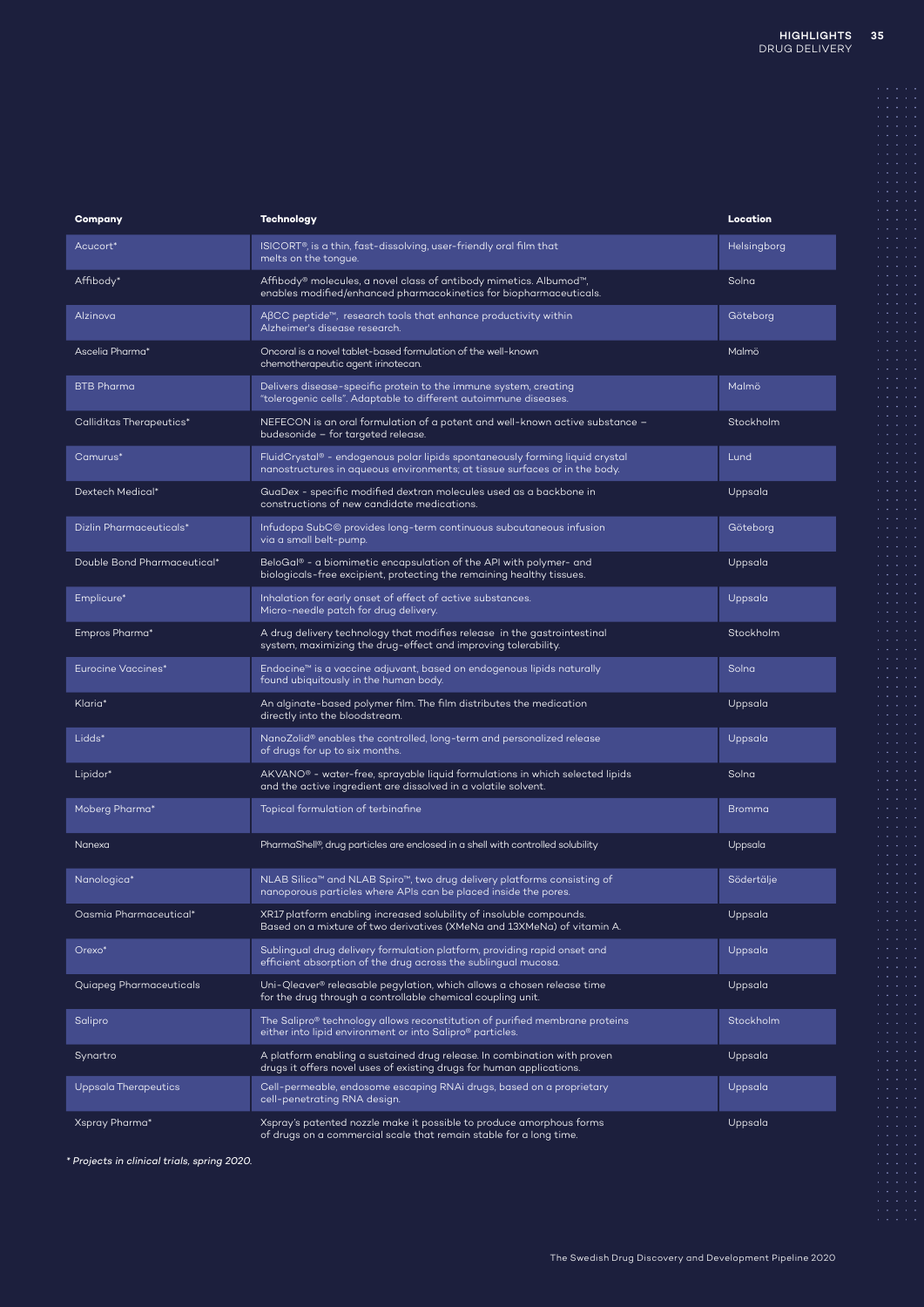# **Cell & Gene Therapy in Sweden**

*The Advanced Therapy Medicinal Products strategy in Sweden is nationwide engagement: together developing resources, infrastructure, competence and processes available to all*

Worldwide the gene and cell therapy product field are revolutionizing disease treatment, already showing marked efficacy to patients for whom treatments were previously not available. The novelty of these new pharmaceuticals is the gene and/or cell based active substances enabling pioneering of new ways to approach disease treatment for currently untreatable or uncurable disease.

### **ADVANCED THERAPY MEDICINAL PRODUCTS**

Classified as Advanced Therapy Medicinal Products (ATMPs) by the European Medicines Agency (EMA), current gene and/or cell therapy products require the same stringency as traditional pharmaceuticals, including GMP manufacturing, clinical trials, market approval and reimbursement. However, often clinical trials for ATMPs are accelerated due to significant efficacious benefits for patients with limited options, meaning products can reach the market significantly faster than traditional drugs.

### **NATIONAL STRATEGY**

.

Sweden has committed to become world leaders in ATMP by 2030. Their strategy, nationwide engagement of ATMP stakeholders aims to spearhead the system level transformation required to support standard of care delivery of ATMPs. A large part of this means driving the development of new drugs, including precision medicine innovations in ATMPs. This commitment is a continuation of investment over the last decade to build world class GMP manufacture facilities at Sweden's University Hospitals, as well as current investment in the nation-wide initiatives Centre for Advanced Medical Products (CAMP), Swelife-ATMP and the ATMP Innovation Environment. Under the "ATMP Sweden" banner, these activities represent the core of a national inclusive network committed to generating the necessary collaborations, competence, innovations and system level transformations to make Sweden a world leader in ATMP by 2030.

*"Sweden gearing up to become a leader in development of and access to ATMP"*



### **SWEDEN'S APPROACH TO BECOME A LEADER IN THE FIELD**

- National inclusion; ATMP Sweden is the national 'one stop shop'. Not a single centre, company, town, state or region. Together, from bench to bedside, to reimbursement and nationally developing resources, infrastructure, competence and processes available to all.
- Integrating the patient perspective; engaging patient perspectives to build ATMPs, infrastructure, services and processes that make the patient the priority.
- Equal healthcare; Equal patient access means spreading resources and opportunities across the country. Sweden thrives on working together towards opportunities for all.

A solid government backing combined with Sweden's worldclass research, research infrastructure, high quality healthcare, competitive business environment and world leading innovation has Sweden primed to succeed.

→ Want to know more or get involved? www.atmpsweden.se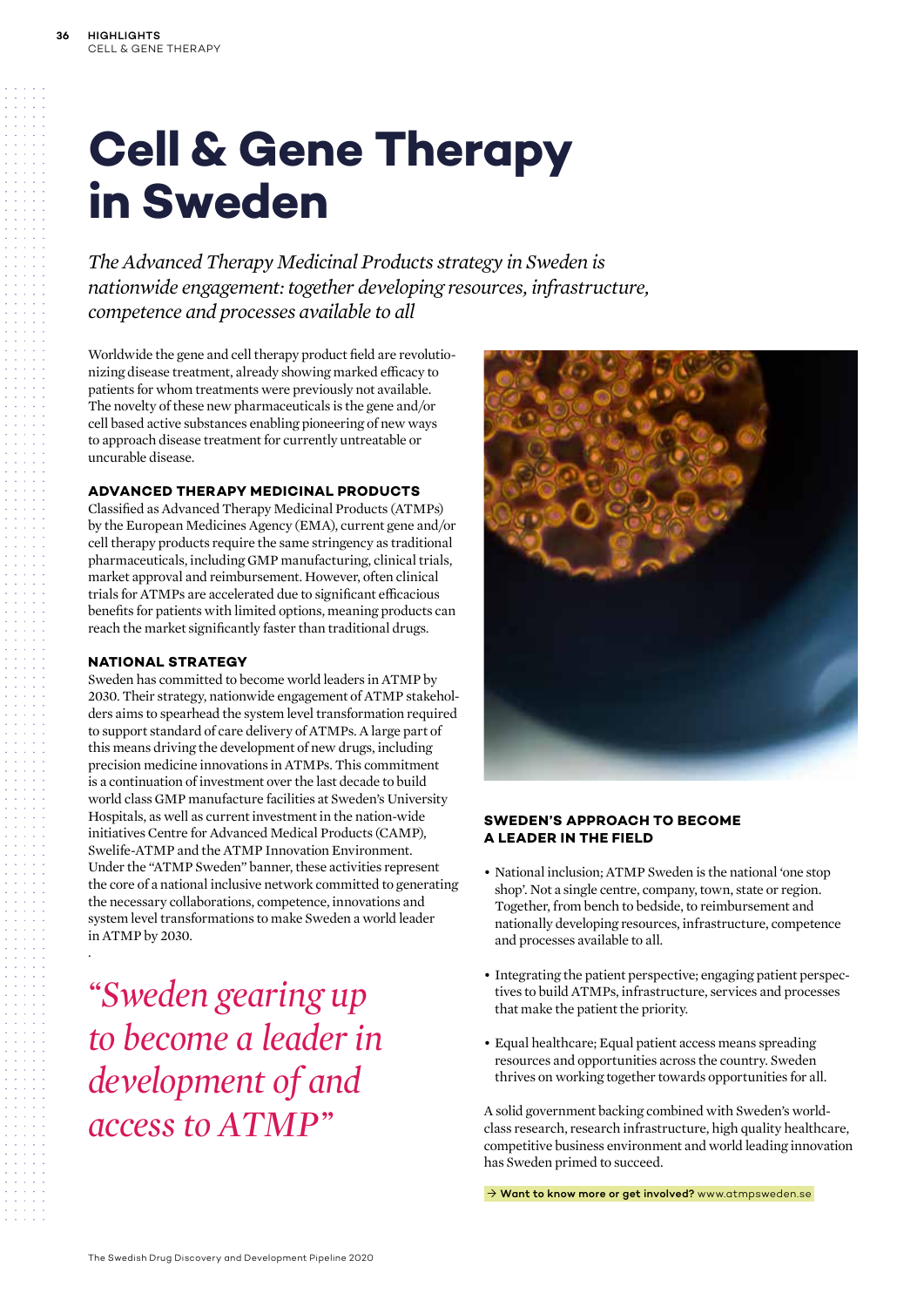**CASE STUDIES**

### **Swedish companies developing cell and gene therapies**

In this survey we find 17 Swedish companies currently developing gene and cell-based therapies toward different indications. The techniques being used stretch from using gene therapies, different cell-based therapies, to whole tissue regeneration. Sweden's world leading position in innovation has translated to local academic spin out companies, of which six are currently in clinical trials with 10 different indications.



### **ASGARD THERAPEUTICS – GENE THERAPY**

### **FROM PORTUGAL TO LUND IN SWEDEN – FOLLOWING THE SCIENCE**

In 2015, researchers at the University of Coimbra, Portugal, started working on a cell reprogramming approach to set in motion immune responses based on the unique properties of dendritic cells. While reprogramming approaches had been mainly restricted to regenerative medicine, this conceptual shift opens exciting opportunities to merge the fields of cell reprogramming and cancer immunotherapy.

– Filipe Pereira one of the co-founders, was head hunted by the Wallenberg Foundation to join as a fellow at Lund Stem Cell Center at Lund University and the Wallenberg Center for Molecular Medicine. So, we all followed the science and moved the lab to Lund University, says Cristiana Pires, CEO.

#### **Tapping into the innovation system**

– When we published the first results in 2018, we started the company with the support of LU Holding. We got support from LU Innovation with business advice and initial soft funding. This has been very valuable in strengthening and broadening our network, gaining the right competences on board, continues Cristiana.

### **What is special about the technology?**

– The concept is to use transcription factors delivered by gene therapy to reprogram cancer cells. Usually cancer cells are really good at avoiding the immune system. With our approach, we force tumour cells to become visible again and induce an immune response against themselves. It's an off the shelf product but induces a response that will be very specific to the treated tumour, Cristiana concludes.

| <b>COMPANY</b>                      | <b>SPINOUT FROM</b>                      |
|-------------------------------------|------------------------------------------|
| Amniotics                           | Lund University/Skåne Hospital           |
| Anocca                              | Independent                              |
| <b>Asgard Therapeutics</b>          | <b>Lund University</b>                   |
| CellProtect Nordic Pharmaceuticals* | Karolinska Institute/Karolinska Hospital |
| Cline Scientific                    | Chalmers University of Technology        |
| CombiGene                           | Lund University                          |
| Idogen                              | <b>Lund University</b>                   |
| Ilya Pharma*                        | Uppsala University                       |
| Immunicum*                          | Sahlgrenska University Hospital          |
| Lokon Pharma*                       | Uppsala University                       |
| NextCell Pharma*                    | Karolinska Institute                     |
| Procella Therapeutics               | Karolinska Institute                     |
| Sinfonia Biotherapeutics            | Independent                              |
| Svenska Vaccinfabriken Produktion   | Independent                              |
| <b>TCER</b>                         | Karolinska Institute                     |
| Verigraft*                          | Karolinska Institute                     |
| Xintela                             | Lund University                          |

*\* presently have projects in clinical phase trials.*



### **NEXTCELL PHARMA – CELL THERAPY**

### **FROM UMBILICAL CORDS TO DIABETES TREATMENT**

NextCell Pharma develops ProTrans, a drug candidate consisting of stem cells for the primary treatment of autoimmune and inflammatory diseases as well as for prevention of organ transplant rejection. The company has developed a selection algorithm to ensure reproducibility and potency of ProTrans by carefully select cells for the manufacturing. NextCell also operates the stem cell bank Cellaviva, which has grown to be the largest cord blood bank in Scandinavia. The company is located at Karolinska Institutet Science Park in Huddinge, Stockholm.

*"The selection algorithm developed by NextCell enables us to produce the next generation of MSC cell therapy"*

→ Want to know more? www.nextcellpharma.com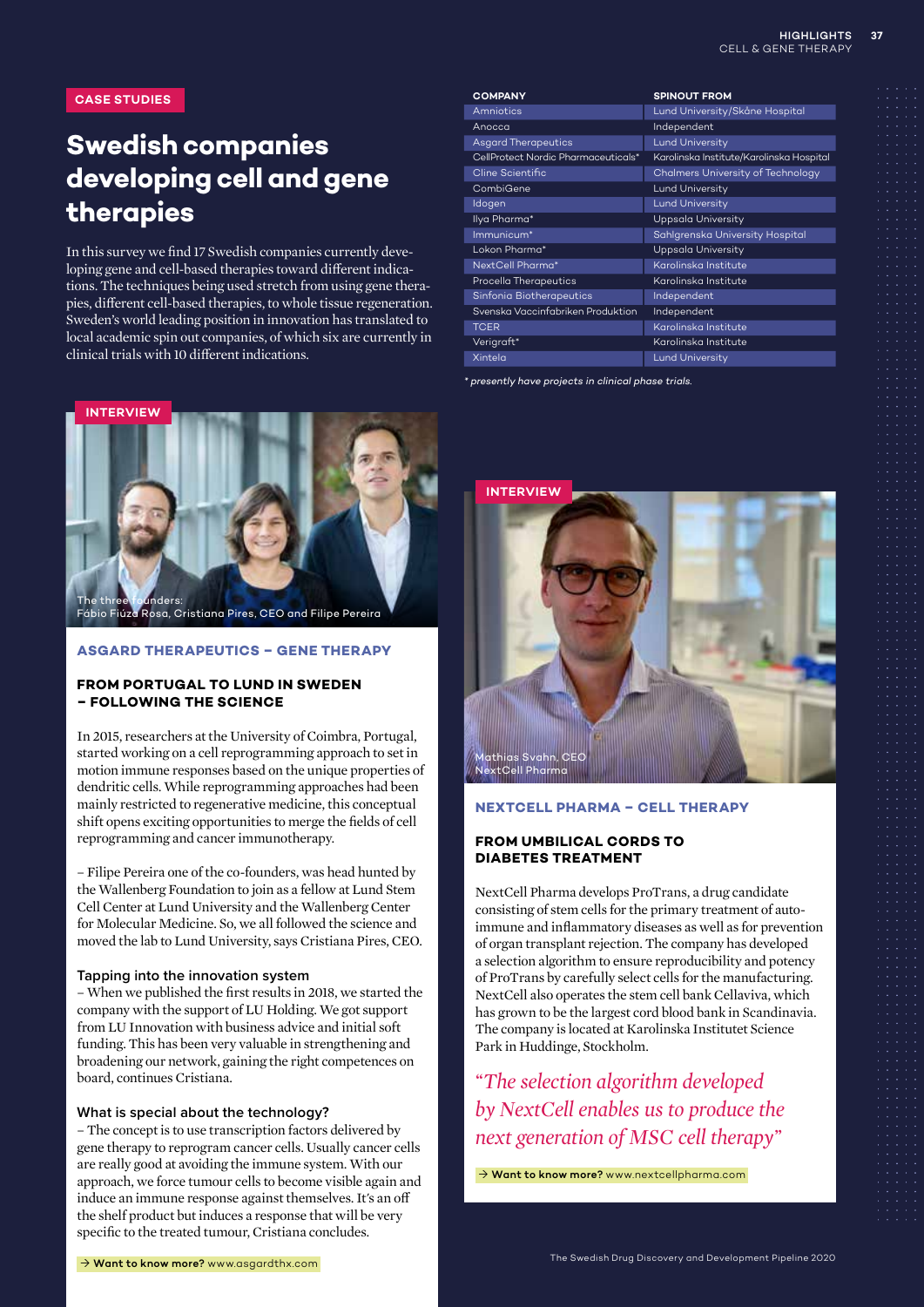# **Rare diseases and orphan designation**

*Swedish companies are committed to developing treatments for rare diseases. This is reflected by the fact that 26% of the Swedish drug pipeline targets rare diseases.*

Resulting from our survey, we have identified 108 rare disease projects (from discovery to phase III), equalling 25% of the entire Swedish pipeline. In total, there are 46 projects in clinical phase I-III stages, equalling 42% of the rare disease projects.

During 2018 and 2019 ten Swedish companies were granted orphan designations for 13 different indications in the EU and/or the USA, as can be seen in the list below. In addition, Swedish Orphan Biovitrum (Sobi) received marketing authorisations for the orphan medicinal products Alprolix in 2016 and GAMIFANT in 2018.

Altogether, 60 companies included in this report have one or more rare disease projects and these are highlighted in the project list (please see the appendix).

*"In total, there are 46 projects in clinical phase I-III stages, equalling 42% of the rare disease projects"*



During the period January 2000 to December 2019 Swedish research companies were granted a total of 63 orphan designations in the EU and 53 in the USA.

### **ORPHAN DESIGNATION**

A rare or an "orphan disease" is any disease which affects a small percentage of the population (5 in 10 000 people (EU) or ~ 6 in 10 000 (USA). Granting of an orphan designation for a medicine will give the holder some benefits such as protocol assistance, fee-reductions or tax-credits. Once an orphan drug is authorised, it qualifies for 10-year market exclusivity in both the EU and Japan, and a 7-year market exclusivity in the USA.

**Swedish company holders of granted orphan designations in the EU and/or USA during the years 2018-2019** 

| <b>COMPANY</b>            | <b>YEAR GRANTED</b><br>EU | US.               | <b>INDICATION</b>                                 |
|---------------------------|---------------------------|-------------------|---------------------------------------------------|
| Biolnvent International   |                           | 2019              | Mantle cell lymphoma                              |
| Calliditas Therapeutics   | $\qquad \qquad -$         | 2019              | Primary biliary cholangitis                       |
| Calliditas Therapeutics   | $\overline{\phantom{0}}$  | 2019              | Autoimmune Hepatitis                              |
| Hansa Biopharma           | 2018                      | 2019              | Anti-glomerular basement membrane disease         |
| Hansa Biopharma           | 2018                      | 2019              | Guillain-Barré syndrome                           |
| Idogen                    | 2017                      | 2018              | Haemophilia A                                     |
| ITB-MED                   | 2017                      | 2018              | Prevention of solid organ transplant rejection    |
| NeuroVive Pharmaceutical  | 2017                      | 2018              | Inherited mitochondrial respiratory chain disease |
| PledPharma                |                           | 2019              | Acetaminophen overdose                            |
| Rare Thyroid Therapeutics | 2017                      | 2019              | MCT8 deficiency (Allan-Herndon-Dudley-Syndrome)   |
| Sarcomed                  | $\overline{\phantom{0}}$  | 2019              | Limb-girdle muscular dystrophy                    |
| Swedish Orphan Biovitrum  | 2019                      | $\qquad \qquad -$ | Haemophilia A                                     |
| Toleranzia                | 2017                      | 2019              | Myastenia Gravis                                  |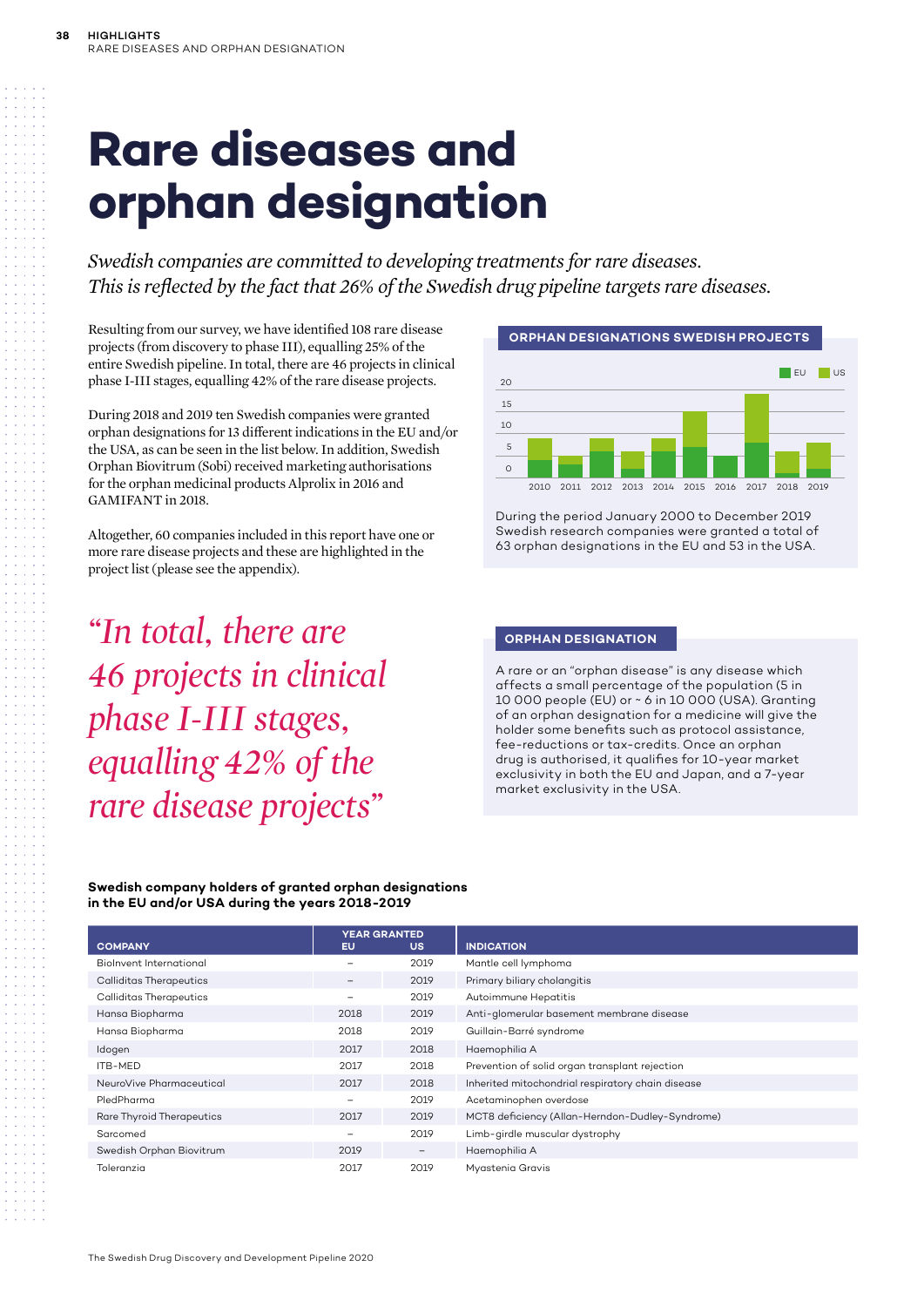### **Materials and methods**

In October 2019, SwedenBIO initiated an extensive search to identify companies active in the field of discovery and development of drugs for human use, using information from previous years' reports, databases, conference attendee lists, and our own database of member companies. We also contacted incubators, science parks and investment promotion agencies across the country in order to broaden the scope of the search for and identification of relevant companies.

We prepared an on-line survey and used a reference group of individuals with differing profiles and backgrounds to discuss and evaluate the survey prior to distribution of the complete company list.

During January and February 2020, we invited companies to participate in the survey and to provide answers to general questions about their company and also about any relevant technologies and information regarding their projects and products within the field of drug discovery and development. The invitation to participate was widely distributed and also included in several of our collaborators' newsletters in order to

reach out to an even wider network of companies. Follow-up phone calls were made to<br>the recipients to present and inform about to present and inform about the initiativ

#### **Selection process and analysis**

The data from the survey was collated and follow-up interviews were performed both by phone and e-mail to ascertain proper relevance to the drug discovery field, and also to complement survey answers. 127 companies responded to the survey, of which 8 were excluded due to the delimitations. Thorough web searches were performed to gather information on any relevant drug discovery and development companies that we did not manage to get in touch with.

#### **Selection of companies**

We selected 148 companies based on the following criteria: stock companies; companies headquartered in Sweden; companies with research and development in drugs for human use; and companies with a business-to-business model. Service providers and business-to-consumer companies as well as medical device development projects were excluded.

#### **Data sources**

The databases used were: The Swedish Industry Guide, (www.swedishlifesciences. com), Biotechgate.com, SwedenBIO's member list (swedenbio.se/members), conference attendee lists e.g. from Nordic Life Science Days (nlsdays.com) as well as relevant company web sites. Incubators, science parks and investment promotion agencies were contacted to obtain more extensive information on companies. Corporate information was obtained from Allabolag (www.allabolag.se).

Data from previous reports – The Swedish Drug Development Pipeline report -06, -07, -08, -09, -10, -11, -12, -13, -14, -15 and -16 were included for comparison.

**All reports can be downloaded from the SwedenBIO website: www.swedenbio.se/pipeline**